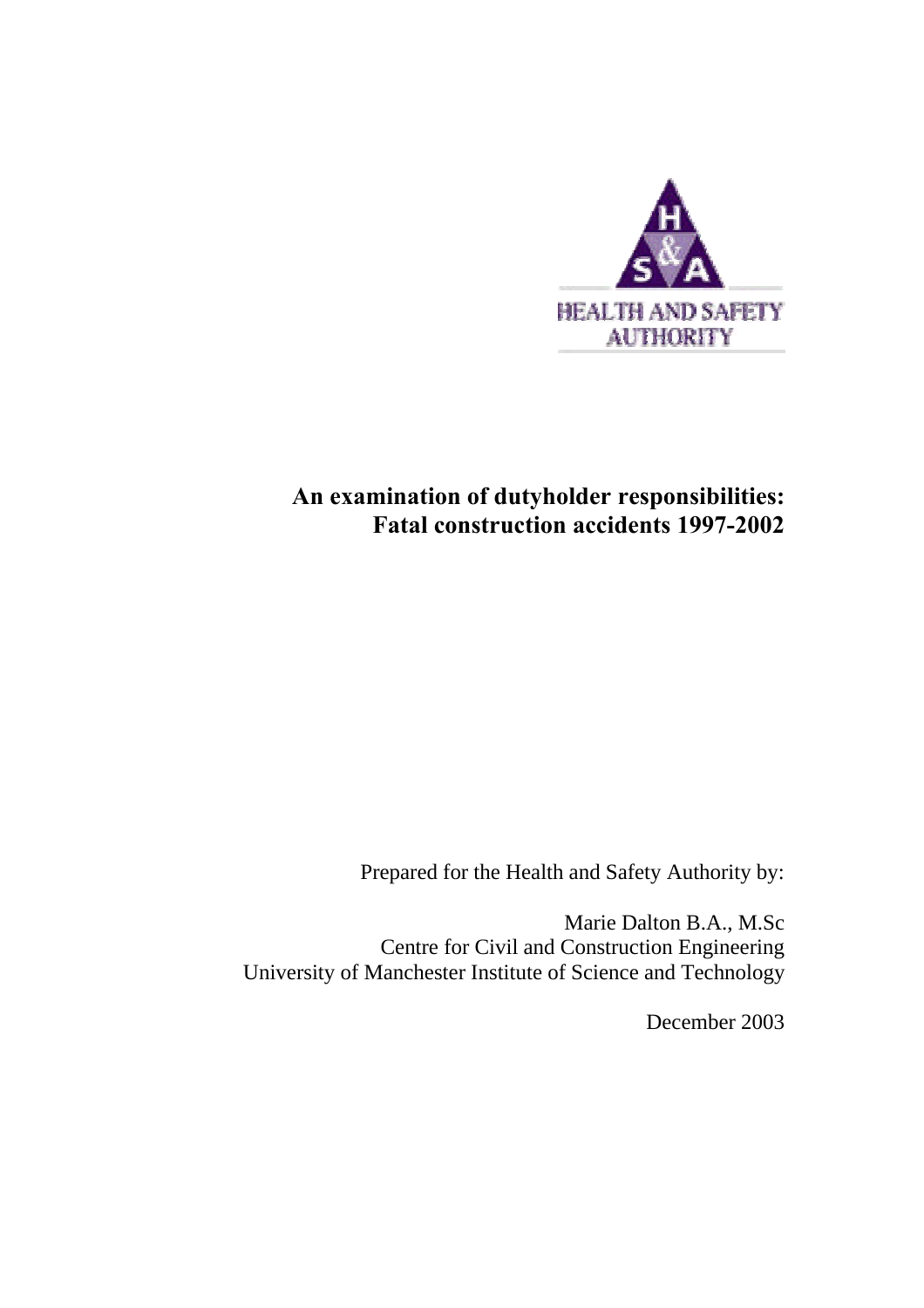|    | <b>Contents</b> |                                                                                                                                                      | Page                 |
|----|-----------------|------------------------------------------------------------------------------------------------------------------------------------------------------|----------------------|
|    |                 | List of tables                                                                                                                                       | $\overline{4}$       |
|    |                 | List of figures                                                                                                                                      | $\overline{4}$       |
|    |                 | <b>Executive Summary</b>                                                                                                                             | 5                    |
| 1. |                 | <b>Introduction</b>                                                                                                                                  | 6                    |
|    | 1.1             | <b>Study Objectives</b>                                                                                                                              | 7                    |
|    | 1.2             | Study Context: Health and Safety in Ireland 2003                                                                                                     | 8                    |
| 2. |                 | <b>Review of relevant research</b>                                                                                                                   | 9                    |
|    | 2.1             | Health and Safety Management<br>(i) Health and safety should be managed from the outset<br>(ii) Health and safety should be managed at highest level | 10<br>10<br>11       |
|    | 2.2             | <b>Implementation of Dutyholder Roles</b><br>(i) Ireland<br>(ii) United Kingdom<br>(iii) Europe                                                      | 15<br>15<br>17<br>19 |
|    | 2.3             | Proposed amendments to the UK Regulations                                                                                                            | 20                   |
| 3. | <b>Method</b>   |                                                                                                                                                      | 23                   |
|    | 3.1             | Selection of sample and respondents                                                                                                                  | 24                   |
|    | 3.2             | Development of questionnaire                                                                                                                         | 24                   |
|    | 3.3             | Literature mapping exercise                                                                                                                          | 26                   |
| 4. | <b>Findings</b> |                                                                                                                                                      | 27                   |
|    | 4.1             | Response rate                                                                                                                                        | 28                   |
|    | 4.2             | <b>Fatality Statistics</b>                                                                                                                           | 28                   |
|    | 4.3             | HSA enforcement action                                                                                                                               | 29                   |
|    | 4.4             | Accident data: victim-related<br>Age<br>Occupation<br><b>Employment status</b><br>п                                                                  | 32<br>32<br>32<br>33 |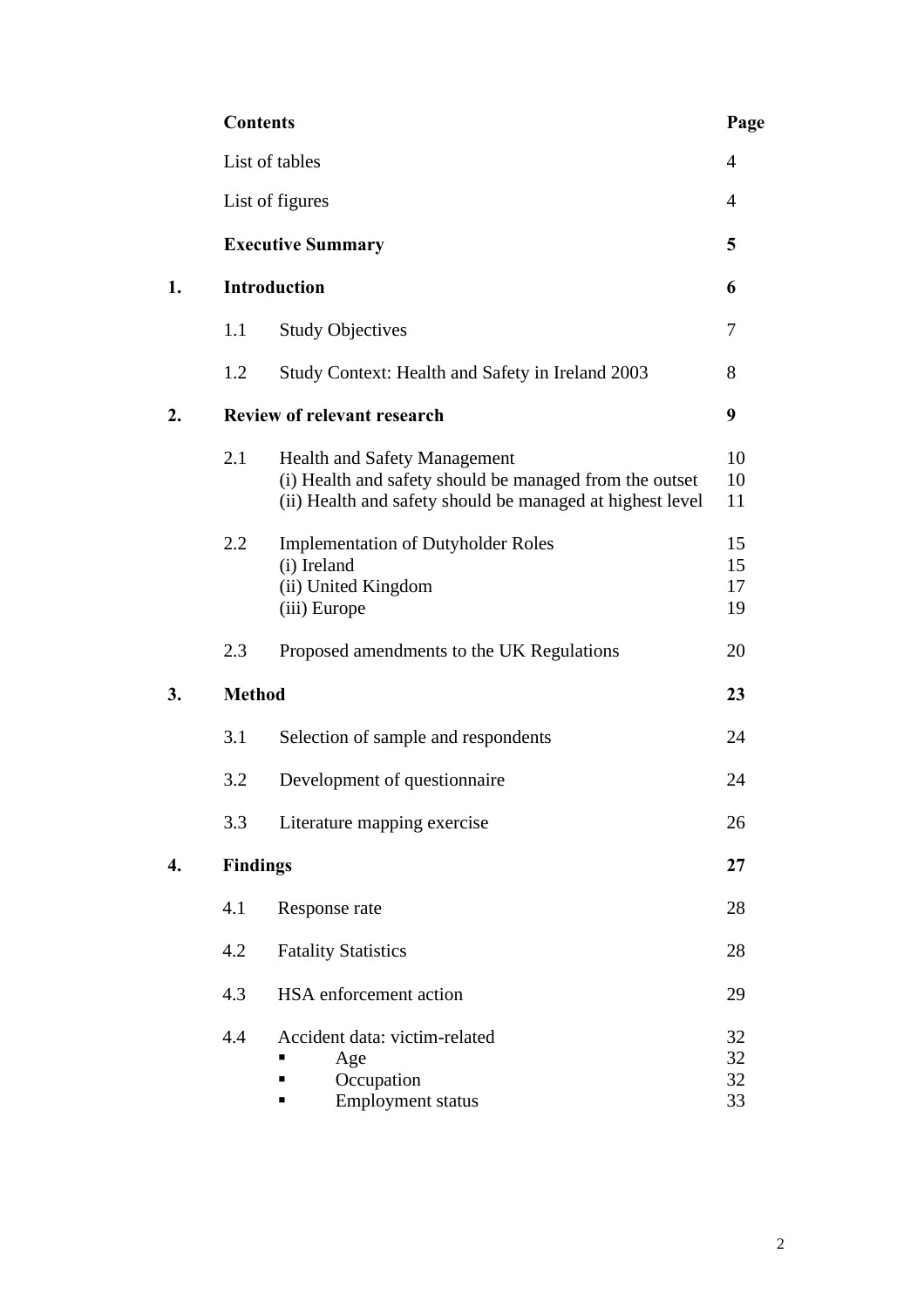|    | 4.5 | Accident data: incident-related                           | 35 |  |
|----|-----|-----------------------------------------------------------|----|--|
|    |     | Incident type                                             | 35 |  |
|    |     | Type of developer<br>■                                    | 36 |  |
|    |     | Category of project                                       | 36 |  |
|    |     | Site size                                                 | 37 |  |
|    |     | <b>Accident location</b>                                  | 38 |  |
|    | 4.6 | Dutyholder responsibility questionnaire                   | 41 |  |
|    |     | Distribution of dutyholder responsibility                 | 41 |  |
|    |     | Analysis of individual items                              | 43 |  |
|    |     | Incidents for which items were 'non-applicable'           | 44 |  |
| 5. |     | Literature map and analysis                               | 45 |  |
|    |     | $Map - Table 1$                                           | 46 |  |
|    |     | $Map - Table 2$                                           | 47 |  |
|    |     | $Map - Table 3$                                           | 48 |  |
|    |     | $Map - Table 4$                                           | 49 |  |
|    | 5.1 | Analysis of content                                       | 50 |  |
|    | 5.2 | Analysis of format                                        | 52 |  |
|    | 5.3 | Summary                                                   | 53 |  |
| 6. |     | <b>Conclusions</b>                                        | 54 |  |
|    | 6.1 | Pattern of Dutyholder Responsibility                      | 55 |  |
|    |     | (i) the pattern reflects the structure of the Regulations | 55 |  |
|    |     | (ii) Alternative sources contradict the pattern           | 57 |  |
|    | 6.2 | 'Joined-Up' Accident Analysis                             | 57 |  |
|    | 6.3 | One size fits all? $- A$ differentiated approach to       |    |  |
|    |     | construction safety                                       | 59 |  |
|    |     | <b>References</b>                                         | 61 |  |
|    |     | <b>Appendices</b>                                         |    |  |
|    |     | Cover letter                                              | 65 |  |
|    |     | Study questionnaire                                       | 66 |  |
|    |     |                                                           |    |  |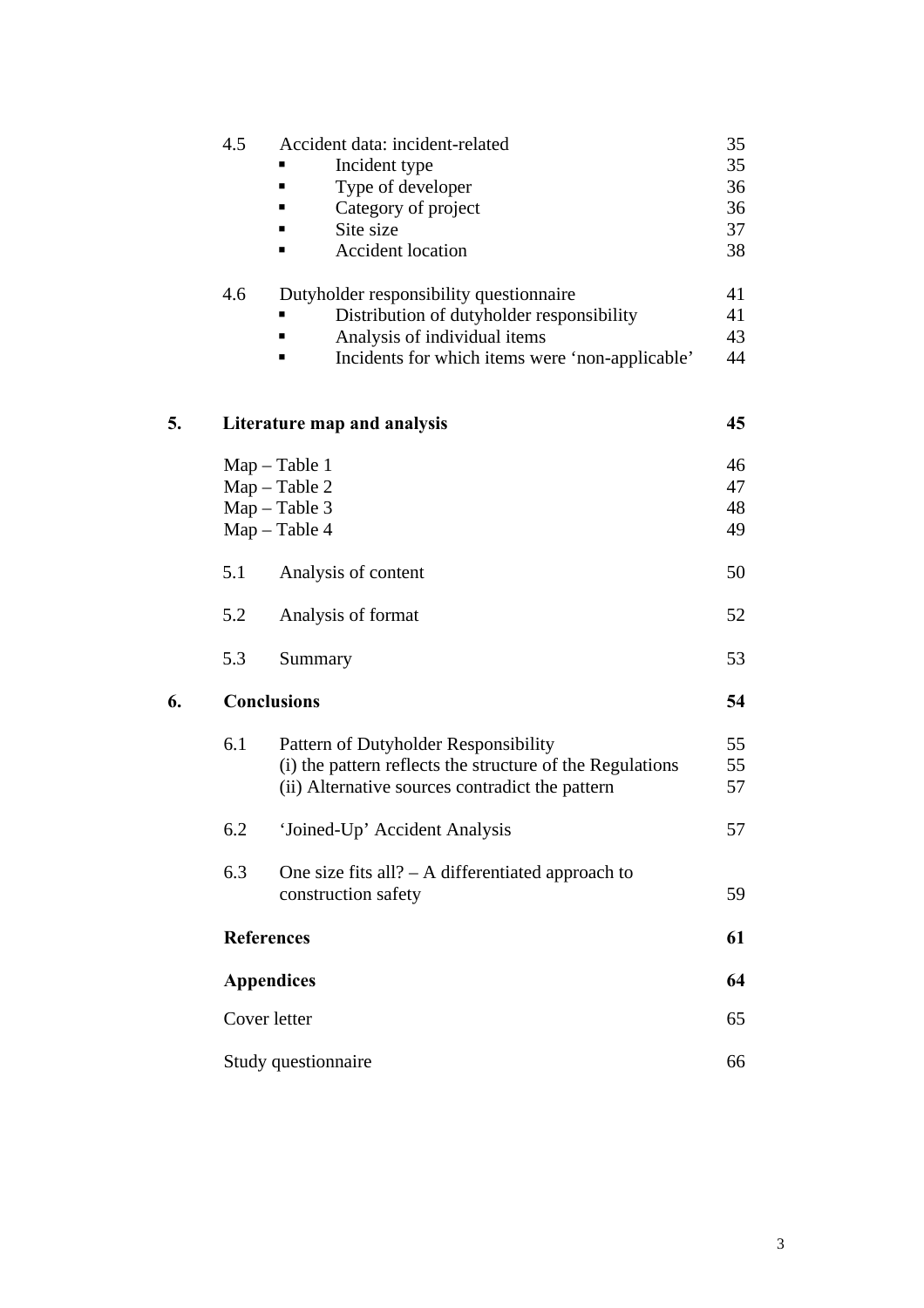# *List of Tables Page*

| 1. | Rate of response by year                                 | 28 |
|----|----------------------------------------------------------|----|
| 2. | Enforcement action by HSA inspectors on fatality sites   | 29 |
| 3. | Prosecutions and convictions relating to fatal accidents | 30 |
| 4. | Site size by region                                      | 40 |
| 5. | Average contribution (%) of dutyholders by year          | 42 |
| 6. | Questionnaire items with highest scores                  | 43 |

# *List of Figures*

| 1.  | Number of fatalities 1997-2002     | 28 |
|-----|------------------------------------|----|
| 2.  | Rate of fatalities 1997-2002       | 29 |
| 3.  | Fatalities by age category         | 32 |
| 4.  | Fatalities by trade                | 33 |
| 5.  | Fatalities by employment status    | 33 |
| 6.  | Fatalities by incident type        | 35 |
| 7.  | Fatalities by type of developer    | 36 |
| 8.  | Fatalities by project category     | 36 |
| 9.  | Fatalities by site size            | 37 |
| 10. | Fatalities by county               | 39 |
| 11. | Fatalities by HSA region           | 39 |
| 12. | Average contribution by dutyholder | 41 |
| 13. | Attributions by year               | 43 |

This research is funded by the Health and Safety Authority. Its contents, including any conclusions or recommendations, are those of the author alone and do not necessarily reflect HSA policy.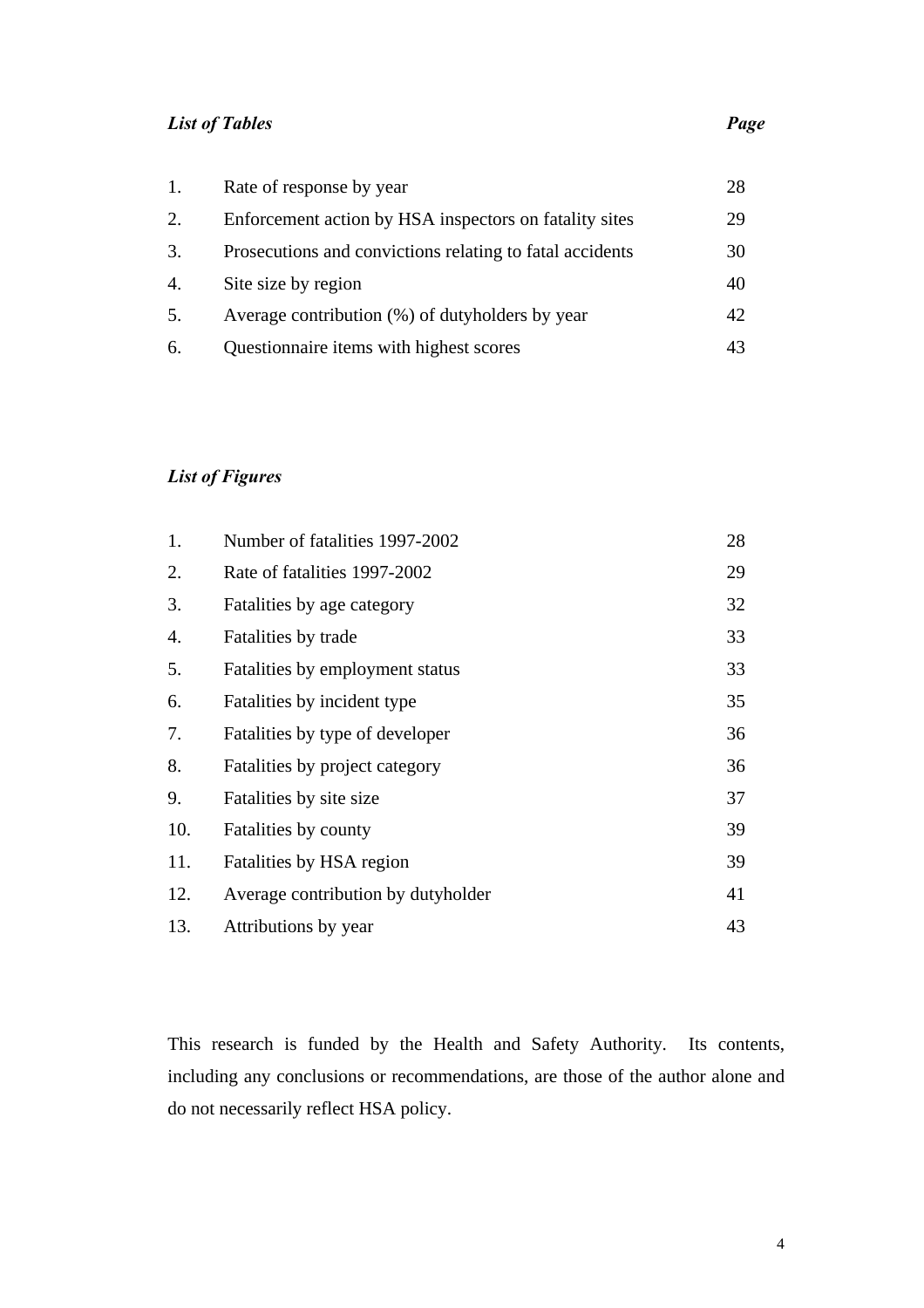#### **Executive Summary**

The purpose of this report is to assess the performance of dutyholder responsibilities in relation to fatal incidents in the period 1997-2002.

The study questionnaire lists dutyholder responsibilities as they are outlined in the Safety, Health and Welfare at Work (Construction) Regulations, 1995. HSA inspectors were asked to indicate if a failure to fulfil any of these requirements made a 'possible' or 'definite' contribution to the fatal accident they investigated.

Inspectors attribute almost 50% of all failures to contractors, 32% to the PSCS, 14% to the client, while only 4% and 3% of failures are allocated to the PSDS and designer respectively.

However, evidence from other sources contradicts the outcome. Studies by the HSA and the HSE reveal that a significant proportion of clients, designers and project supervisors are failing to meet their statutory obligations.

The attribution pattern raises two further issues. Firstly, the results mirror the structure of the Regulations. Contractor and PSCS duties are many and detailed compared to those described for other dutyholders. Hence, the difficulty of identifying failures on the part of the client, PSDS and designer. It is recommended that the Regulations should describe the requirements for all dutyholders at the same level of detail.

Secondly, the pattern indicates a lack of depth in accident analyses. Placing responsibilities with dutyholders upstream of the construction site was a major innovation of the 1995 Regulations – however this development is not reflected in the attribution of responsibility by inspectors. It is recommended that further training should locate accident analysis within the framework of dutyholder responsibilities as set out in the Regulations. Specifically, a standardised methodology to facilitate the identification of root causes is required.

Analyses of the accident-related data e.g. location, site-size, reveal the necessity for a more differentiated approach to fatal incidents. The Regulations, guidelines and HSA publications are generally premised on large-scale, commercial construction activity. It is recommended that guidance should be adapted for small-scale construction tasks.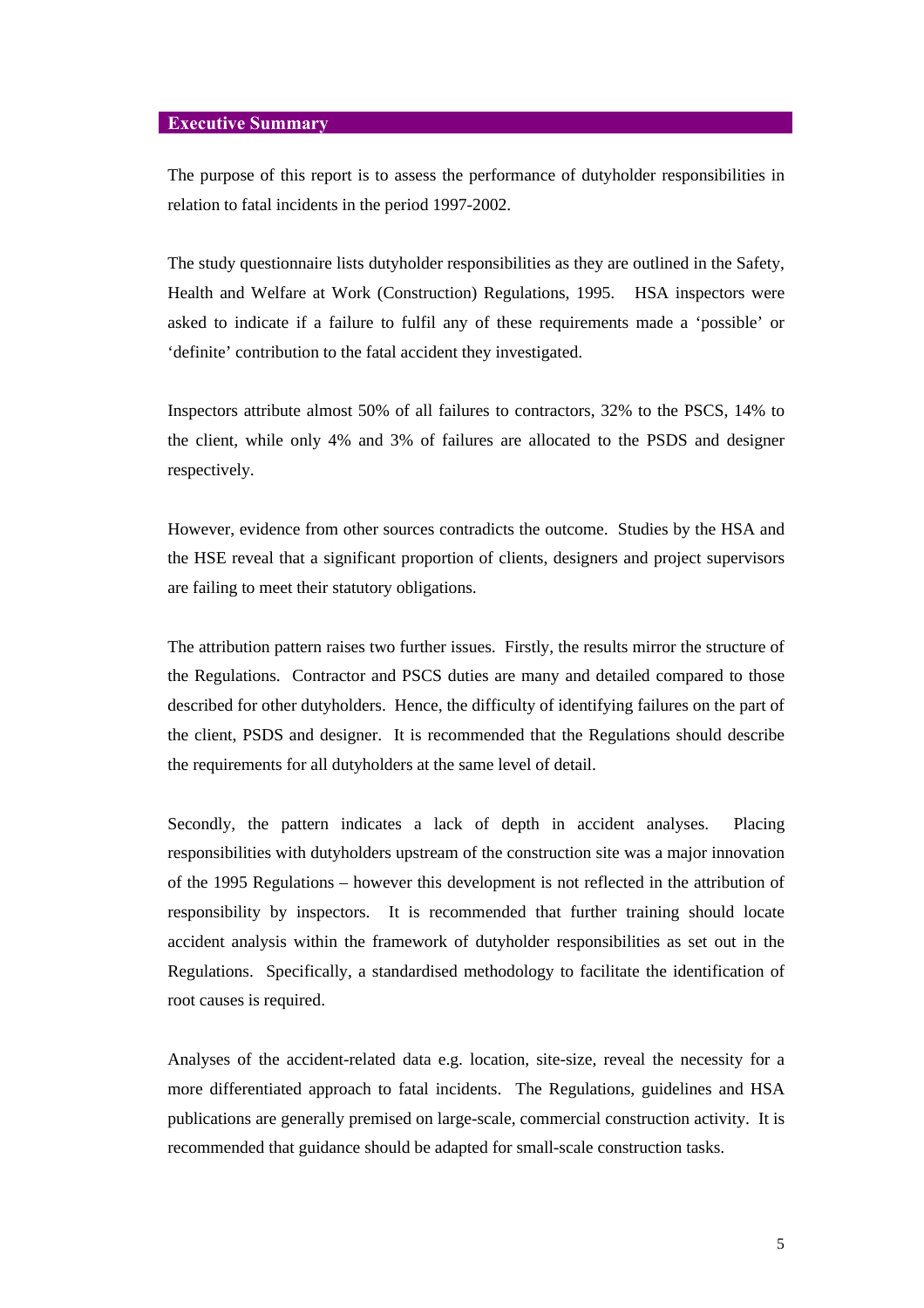# **1. INTRODUCTION**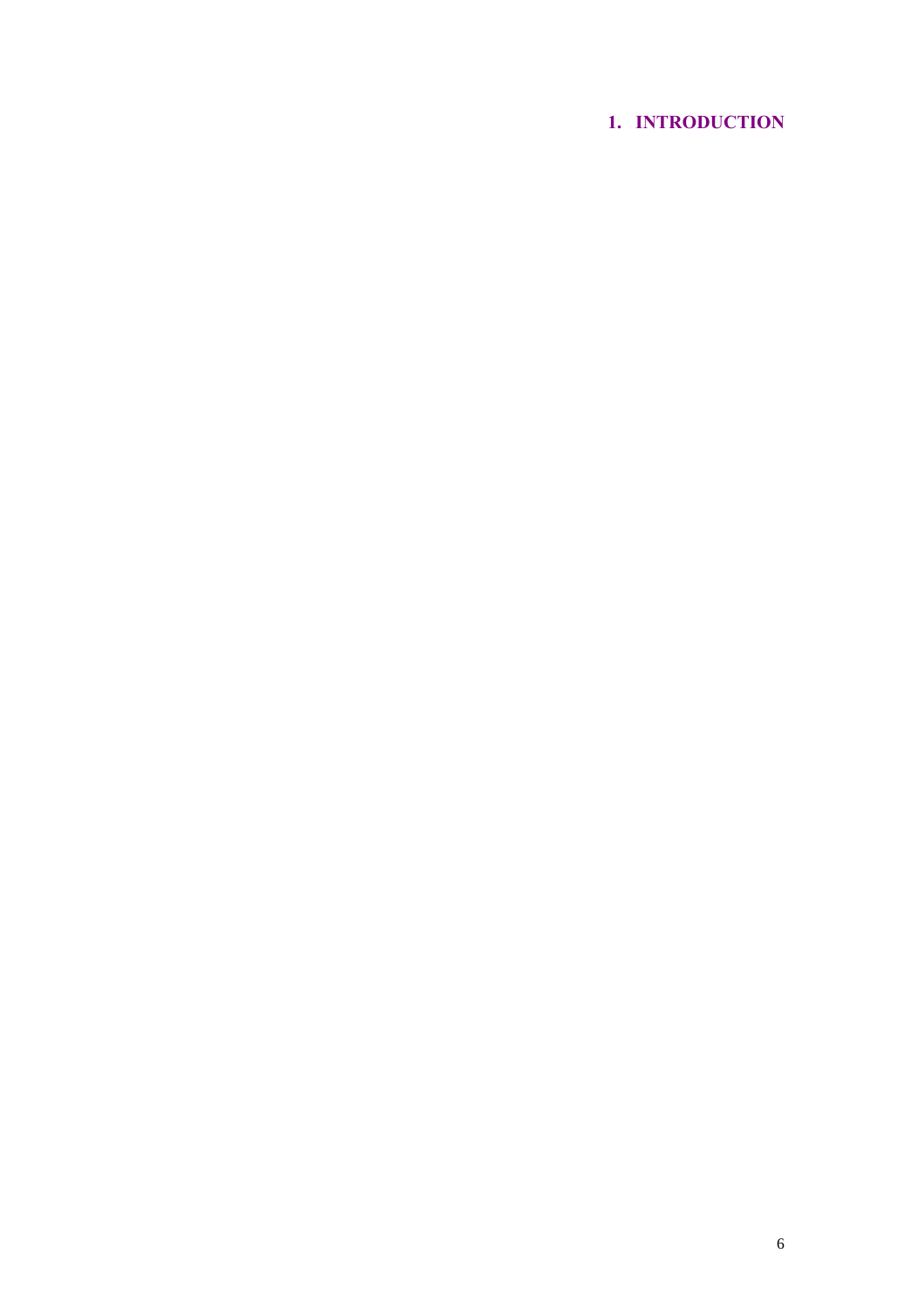#### **1.1 Study Objectives**

This study follows from the research report *'Fatalities in the Irish construction industry: A survey of contributory factors'* prepared for the Construction Advisory Committee in November 2002 (HSA, 2002). The report examined contributory factors at Headquarter, Site Management and Injured Party levels. The statistical analyses in the report, and in previous reports in Ireland and the UK, found that the contributory factors in construction fatalities were Site Management factors, Headquarter factors (upstream of the site) and Injured Party factors in the ratio 2:1:1 respectively. However, on the basis of separate theoretical studies e.g. Reason's theory of accident causation, the report concluded that measures to improve the performance of HQ dutyholders (including clients, designers, project supervisors) could have significant beneficial effects on performance at site and injured party levels.

Discussion arising from the previous report focused on HQ or Upstream factors. There was concern that the category was too broad, incorporating the activities of client, designer, Project Supervisor for the Design Stage (PSDS) and Project Supervisor for the Construction Stage (PSCS). Committee members requested further detailed analysis of the role of each of these parties.

The primary objectives of this study are exploratory:

- ß To assess the implementation of **dutyholder responsibilities**, as reported by HSA inspectors in the context of fatal incidents investigated since 1997.
- ß To gather information on **enforcement action** taken by the HSA in relation to fatal incidents.
- ß To develop an understanding of the **types and features of fatal accidents** by analysing accident data for the period 1997-2002.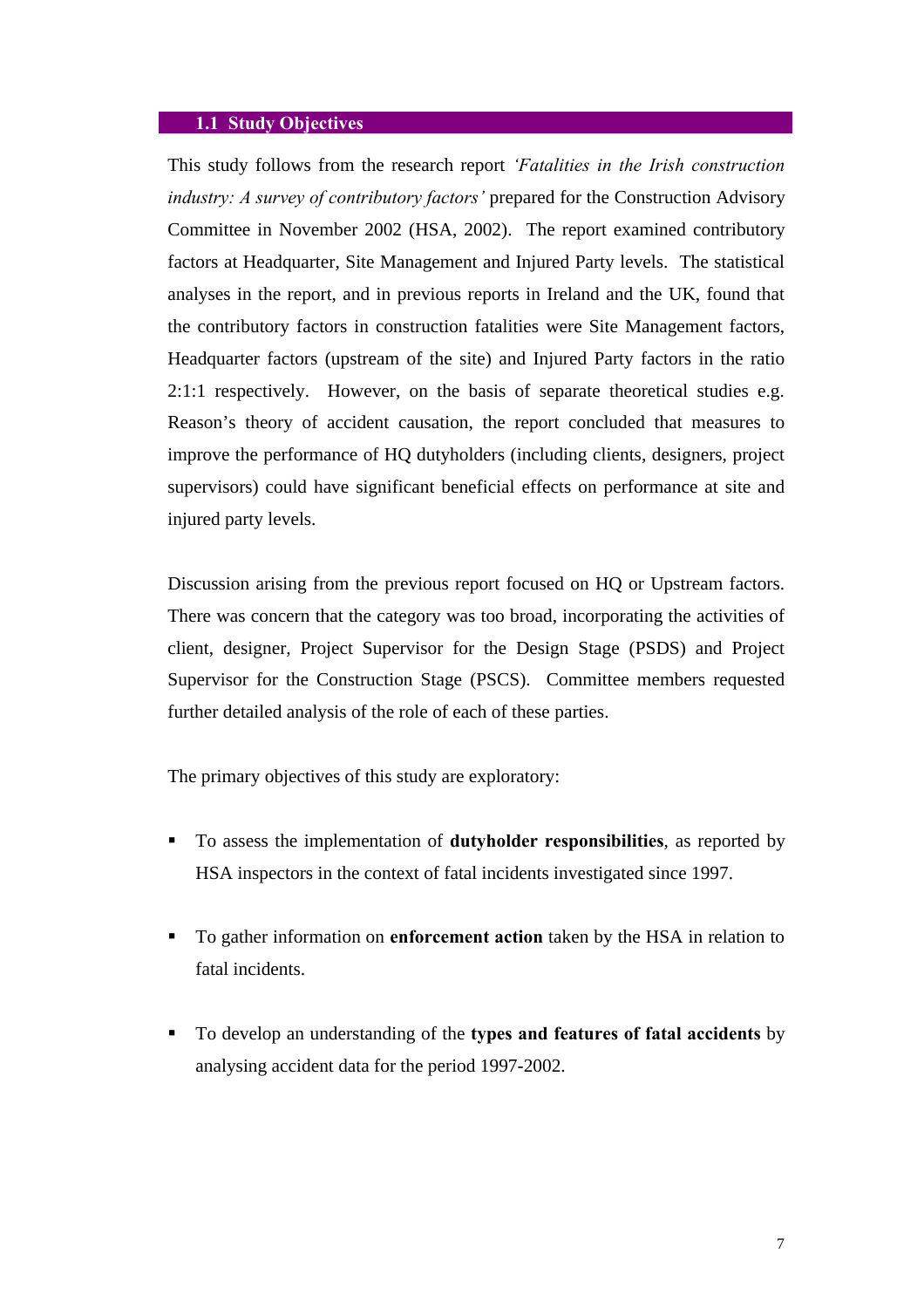#### **1.2 Study Context: Construction Safety in Ireland - 2003**

**Public Awareness:** Events in the past twelve months have raised the profile of construction safety in Ireland. The concentration of tragic deaths around Christmas 2002, the overall increase in construction fatalities for 2002 (22 compared to 18 for each of the previous three years), and the subsequent public demonstrations by building workers in March 2003 have brought the issue to public awareness. The continuing upward trend in construction and constructionrelated deaths in 2003 prompted the HSA to express concern as early as May of this year (The Irish Times, 13 May 2003).

**Legislative environment:** In line with growing concern about construction safety, the legislative environment has become more punitive. The highest ever fine for health and safety offences was handed down by Castlebar Criminal Court on 3 July 2003. Oran Pre-Cast Concrete Ltd was fined half a million euros for failure to provide adequate training in fall protection. While the number of prosecutions brought by the Health and Safety Authority has more than doubled since 1997, there has been criticism that fines were not sufficient to motivate companies to improve their health and safety performance. The record fine of half a million euros 'underlines the truly criminal nature of businesses who fail to protect the safety of workers' according to Mr Tom Beegan, Chief Executive of the Health and Safety Authority (HSA 2003).

**Levels of enforcement action:** The level of enforcement action undertaken by the HSA represents a further change in the context of construction safety. Despite the high number of recorded fatalities, the HSA has been forced to reduce the number of scheduled building site inspections for this year to 4500, compared to 6100 in 2002 and 6508 in 2001. Inspectors have less time to allocate for visits due to increased administrative and legislative responsibilities.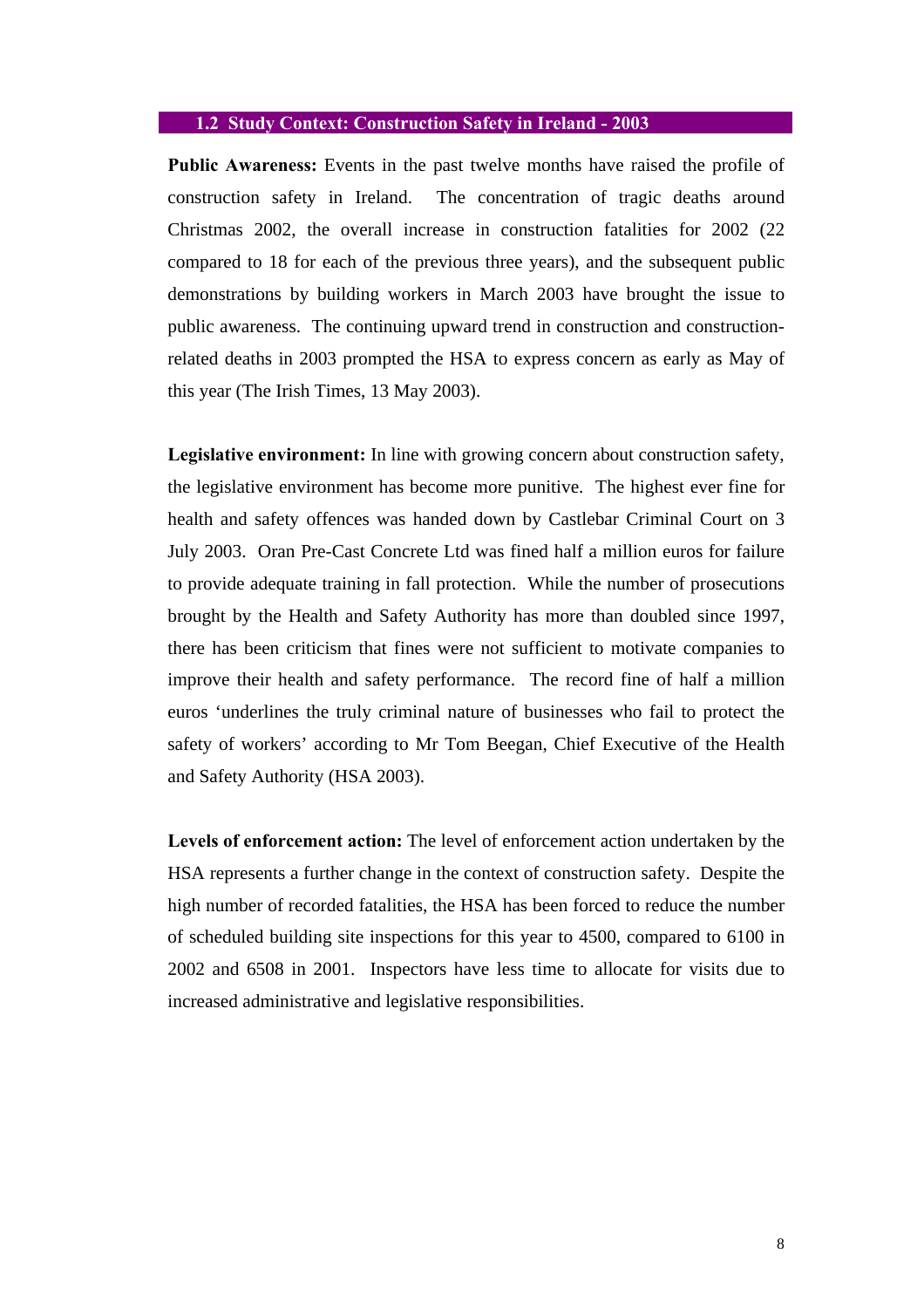# **2. REVIEW OF RELEVANT RESEARCH**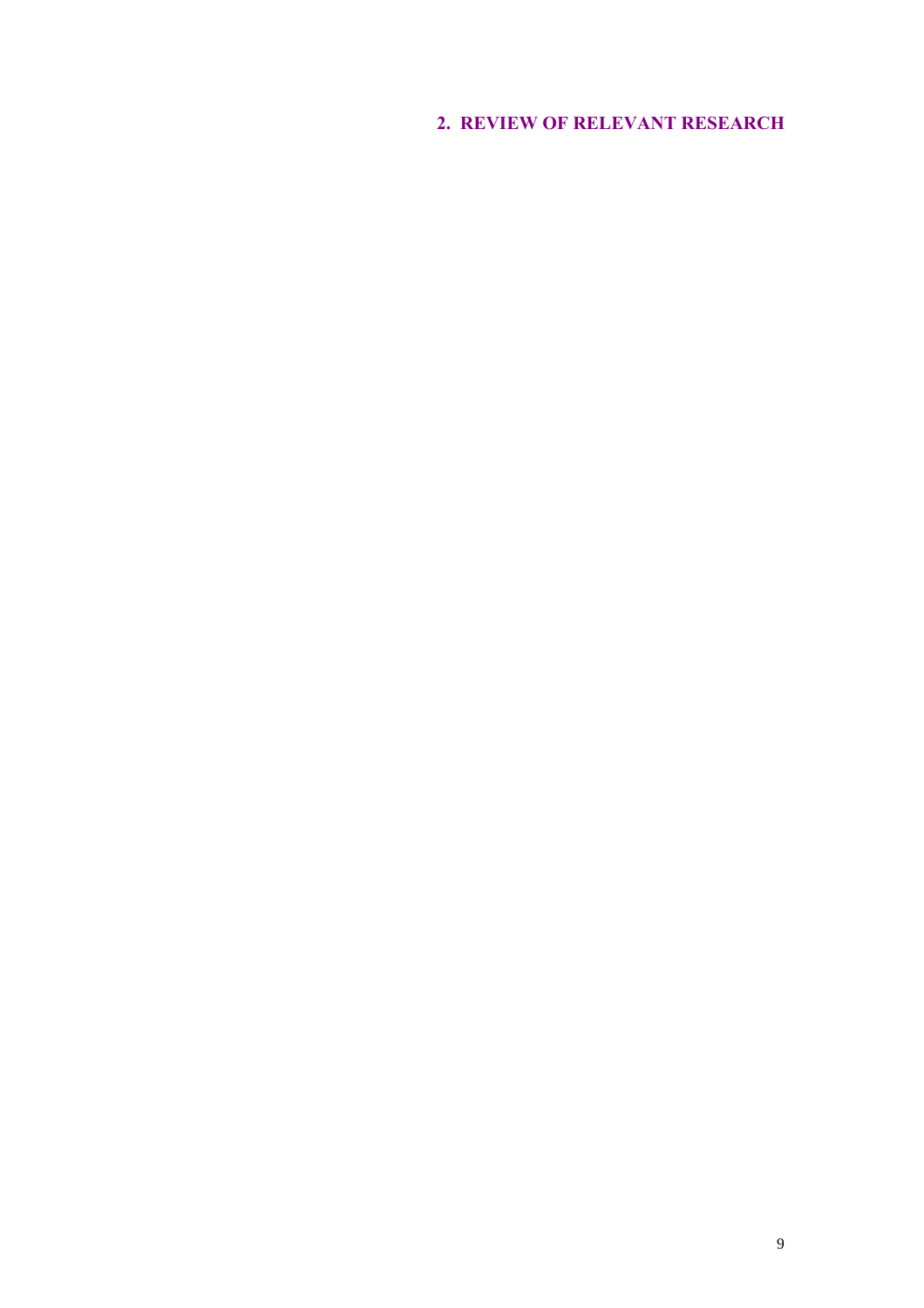#### **2.1 Research: Health and Safety Management**

Like any other element of a construction project, safety must be managed. It is not a process that can be 'bolted on' to a project by a few interested individuals. Stepping back from specific dutyholder roles, this section reviews the literature for general information on **when** health and safety should be managed, and by **whom.**

#### *(i) Health and safety should be considered from the outset*

Early management is essential so that safety issues are considered at the design stage, and throughout the construction and operational phases.

The European Agency for Safety and Health at Work highlights the main responsibilities brought in under Directive 92/57/EEC in the leaflet *Accident Prevention in the Construction Sector*. The first requirement is to consider 'occupational safety and health from the planning stage onwards in all construction work. Work has to be co-ordinated between all parties involved in planning and doing the work'. Other requirements are listed, pertaining to safe work equipment, safety signs and personal protective equipment, and welfare activities. In effect these are sub-factors which should all be in place if the primary requirement to plan and co-ordinate has been carried out effectively. The Directive requires that a general framework to manage health and safety be in place, including 'assessment and prevention of risks; giving priority to collective measures to eliminate risks; consulting employees; providing information and training; and co-ordination on safety with contractors'. These responsibilities are characterised by the fact that they require extensive effort prior to the commencement of the construction phase.

For example, the benefits of early action by dutyholders is evident in the case of risk assessments. A comprehensive risk assessment should be conducted at the outset of any project. The utility of such assessments is often questioned due to the infinite number of events that might befall a project – many of which are unforeseeable, even with the best risk identification techniques. But in the case of the construction industry there are a small number of recurring risks that account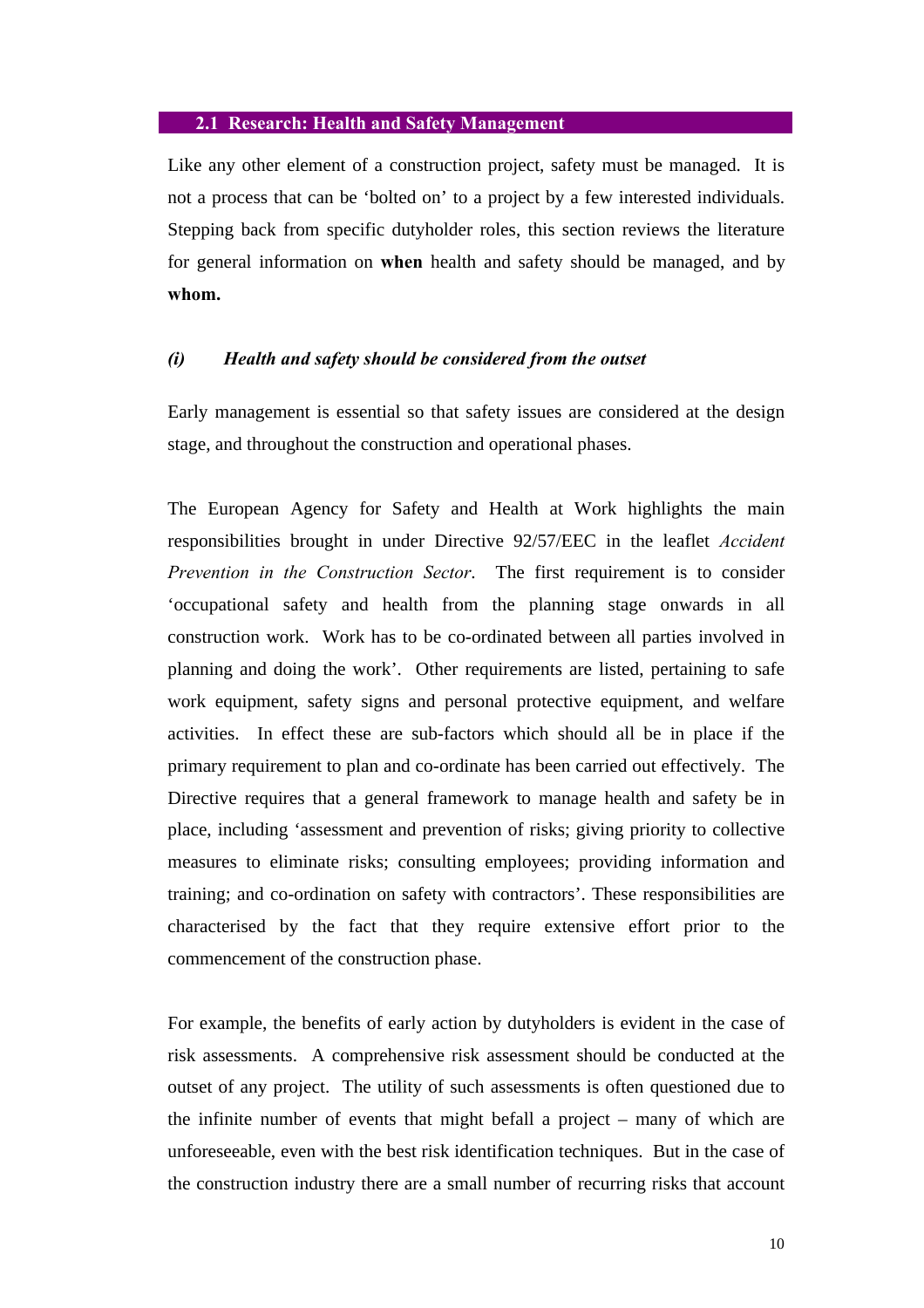for a major proportion of fatalities e.g. falls from heights, especially falls from scaffolds, falls through unguarded openings and through fragile roof materials. Therefore, it is not risk identification or risk assessment particularly that is the problematic in the construction context - but rather the risk response. An early risk assessment offers several opportunities for action – the risk may be eliminated through redesign (responsibility of client, designer and PSDS). Concurrently, every effort should be made to minimise the residual risk by designing in safety features (responsibility of client, designer and contractors to make use of the safety provisions). Changes are less practicable and more expensive and timeconsuming when the design has passed into the execution phase.

#### *Health and safety should be considered at the highest level*

The previous report (HSA, 2002) concluded that while most pre-cursors of fatal accidents occur at site level, actions upstream of the site may have most impact on safety behaviour. Only those participants with sufficient authority and resources can ensure that safety is integral to the project process. The thesis is that decisions by dutyholders are fundamental to on-site performance. It is dutyholders who determine:

- the resources allocated for health and safety;
- the priority of health and safety in relation to other functions;
- ß the health and safety policy;
- ß the degree to which the organisation meets the statutory requirements; and
- ß the selection of competent health and safety personnel.

The importance of high-level activity is reflected in HSC issued guidance (INDG 343 "Directors' responsibilities for health and safety"). This document advises organisations to assign directorial responsibility to a board member, and outlines a range of board level tasks that may be undertaken to improve the efficacy of the health and safety function. A recently published study for the HSE (HSE 2003) examines the extent to which this guidance has been implemented in major UK companies ( $> 250$  employees) in the private and public sectors. Respondents ( $n =$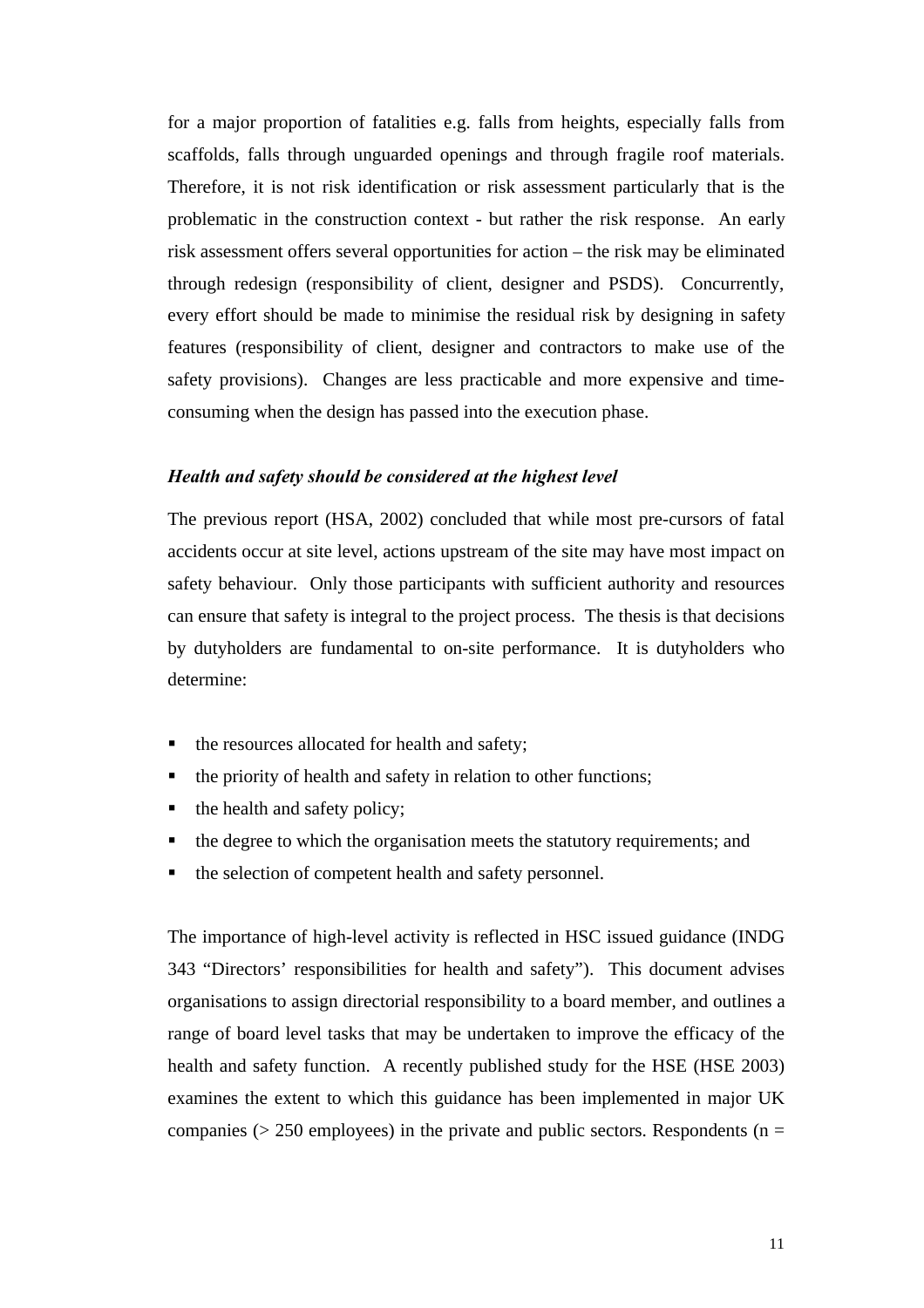403) included managing directors, operations directors, HR directors and CEOs, 30% of which were board members.

Comparing baseline data from 2001/02 with follow-up data from 2003 revealed an overall increase (from 58% to 66%) in the number of companies having board members with responsibility for health and safety. Differences did exist between types of company – of the companies in the top 350 of FTSE 90% had an individual board member with responsibility for health and safety compared to 77% of public sector organisations. Overall, one third of companies had a board member with heath and safety as their primary responsibility, one third had a board member directing health and safety as a secondary role, and one third delegate responsibility for health and safety to managers below board level.

The research was premised on the principle that health and safety performance improves on being directed from board level. Respondents identified the following benefits - the role offers strong leadership, a public show of commitment and adds impetus to efforts to improve health and safety and risk management. Boards were involved in health and safety in the following ways:

- ß policy reviews,
- major accident reviews,
- **•** receipt of audit reports and performance measures, and
- workforce consultation

Companies with either board level direction or delegated management were asked why they had made such arrangements. Their responses typify the ongoing debate about where responsibility for health and safety should properly lie. Respondents with board level direction justified their policy on the basis:

- That it represents best practice,
- That power and control are at board level,
- That the health and safety function warrants corporate direction
- That new legislation requires it.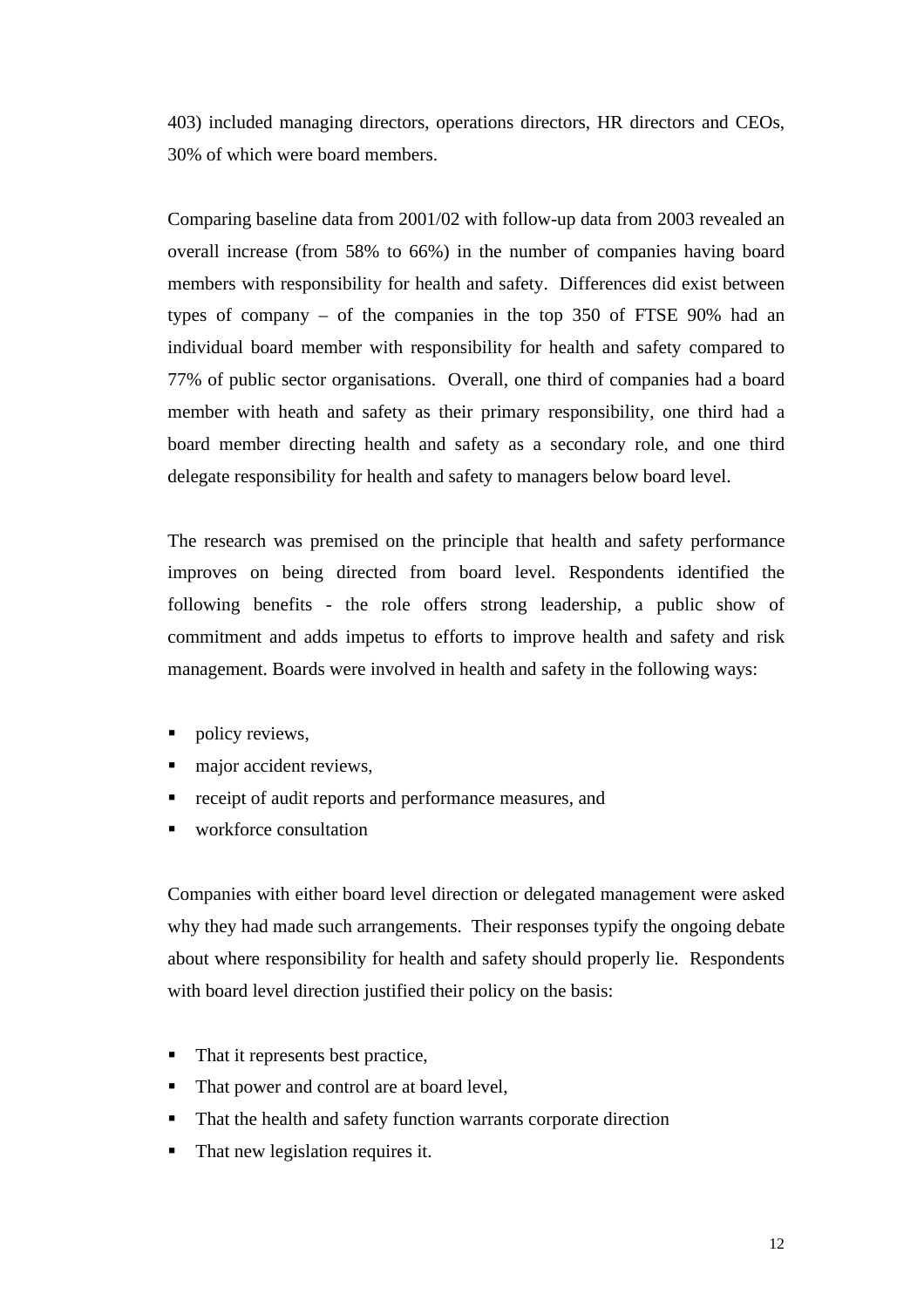Respondents who delegated management of the health and safety function cited the following reasons:

- ß Health and safety is an operational matter
- The company has a general policy of delegation
- ß Delegation represents best practice
- ß Health and safety is not an issue for directors

Delegation is not wrong – health and safety is most certainly an operational matter. Different aspects of the safety function are relevant at different levels in the organisation. But the key premise of this report, and of HSE guidance and the theoretical models, is that unless safety is given priority at board level, it is most unlikely that time or resources will be available for effective safety performance at the operational level.

But do decisions by dutyholders have a significant impact on health and safety performance? The HSE commissioned a review of the research evidence on the role of managerial leadership in determining organisational safety outcomes (HSE, 2003). The authors distinguish three levels of management - corporate (senior) management, site (middle) management and supervisors (first-line management).

Corporate managers are 'concerned with strategy i.e. making long-range plans, formulating policy, modifying the organisation's structure, and initiating new ways of doing things' (p.3). In the terms of this report, clients, designers and project supervisors may all be said to operate at the corporate level – they are likely to have strategic-level input and they tend to be remote from the site and its daily management.

Corporate governance 'relates to the degree and ownership and control which the organisation holds in relation to safety' (p.7). In effect, dutyholder roles are a manifestation of how organisations are increasingly required to take responsibility for their actions. This has become an important issue for organisations in the UK with the advent of corporate manslaughter legislation. With the possibility of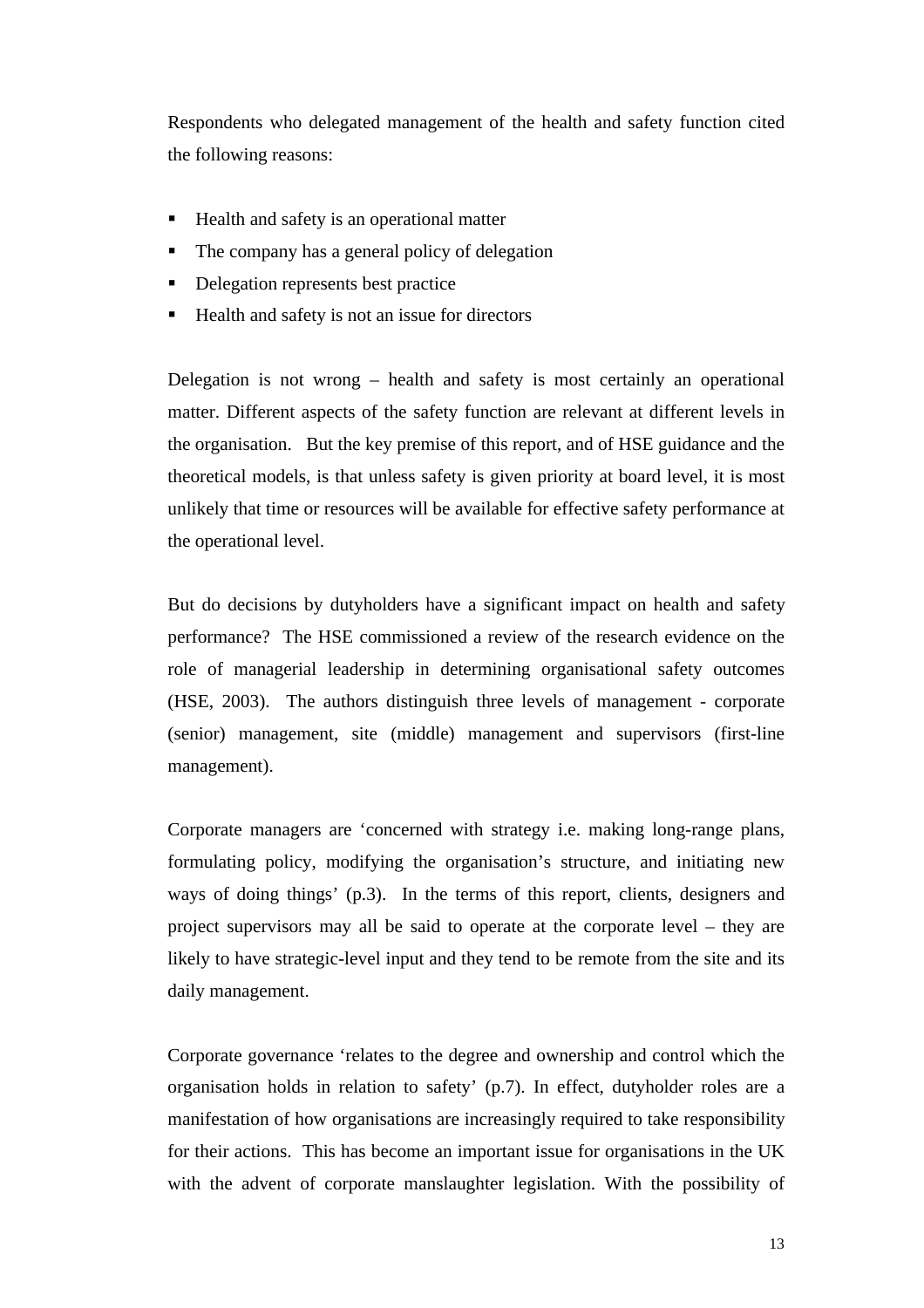prosecution, clear and detailed definitions of dutyholder responsibilities become imperative.

The HSE review of the evidence confirms the impact of management-level actions on health and safety performance. 'Senior management commitment is crucial to a positive health and safety culture. It is best indicated by the proportion of resources (time, money and people) and support allocated to health and safety management and by the status given to health and safety' (HSE, 1999, p.46). Thus, the priority assigned to health and safety by the client and designer, and the authority and resources allocated to the project supervisors, will determine the emphasis on health and safety through middle and front-line management.

The authors list the factors associated with positive safety outcomes at each management level - the section of the model relating to corporate management is reproduced below. The authors note that the path of influence between corporate management and behaviour at subsequent management levels requires further research.

The factors variously apply to dutyholders. It is the client's 'attitude to safety' that has most impact – they give safety an integral position by allocating responsibility at board level, by making resources available to ensure safe performance, and by insisting on compliance with the Regulations. 'Leadership style' and 'trust' are relevant to the project supervisors, who have the opportunity to emphasise safety through contact with the design and construction teams.

| <b>Senior</b>  | <b>Attitudes to safety</b> | viewed as<br>Safety<br>integral<br>to |  |  |  |  |
|----------------|----------------------------|---------------------------------------|--|--|--|--|
| Management     |                            | competitiveness and profitability     |  |  |  |  |
| <b>Factors</b> |                            | Perceived importance of statutory     |  |  |  |  |
|                |                            | compliance                            |  |  |  |  |
|                | Leadership style           | <b>Transformational leadership</b>    |  |  |  |  |
|                |                            | Charisma                              |  |  |  |  |
|                | <b>Trust</b>               | Commitment to developing<br>trusting  |  |  |  |  |
|                |                            | relationships with subordinates       |  |  |  |  |

*Summary of senior management factors associated with positive safety outcomes - adapted from HSE, 2003, p.53*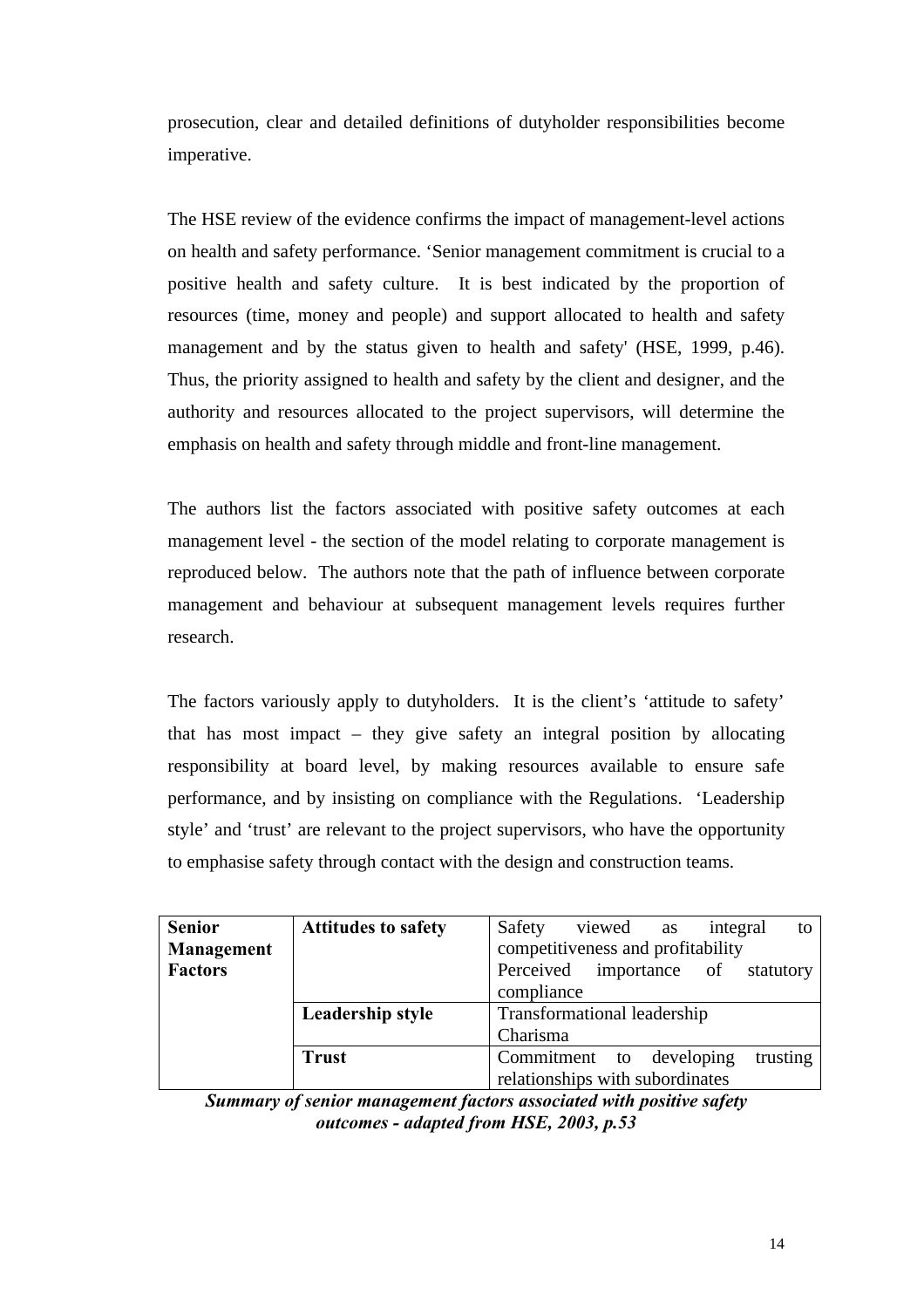## **2.2 Implementation of Dutyholder Responsibilities**

This section presents information on the implementation of the dutyholder responsibilities in Ireland, the UK and across Europe. Formal evaluations of the impact of the European Directive 92/57/EEC are limited.

### **F** Ireland

The most recent figures for the implementation of the 1995 Regulations are those submitted to the European Construction Campaign (2003). The campaign involved inspection blitzes in June and September of 2003.

Data was gathered on general compliance as follows:

- $\blacksquare$  Identification of activities and precautions involving falls from height
- Selection, use and maintenance of equipment
- Systems for the procurement and control of contractors.

Data was also gathered on compliance with specific aspects of the Directive:

- ß Appointment of co-ordinators
- $\blacksquare$  Health and safety plan
- $\blacksquare$  Prior notice given
- ß Health and safety file produced

The composite results show that 425 inspections took place in Ireland during the campaign. Written or verbal warnings were issued on 78% of visits, formal improvement notices were served during 7% of visits with 15% of visits resulting in the cessation of work.

In terms of general compliance, the Irish statistics point to poor levels of implementation, but they are in line with European averages (see below):

|                   | Ireland | ECC average                |
|-------------------|---------|----------------------------|
|                   |         | % insufficient application |
| Falls from height |         |                            |
| Equipment         |         |                            |
| Sub-contractors   |         |                            |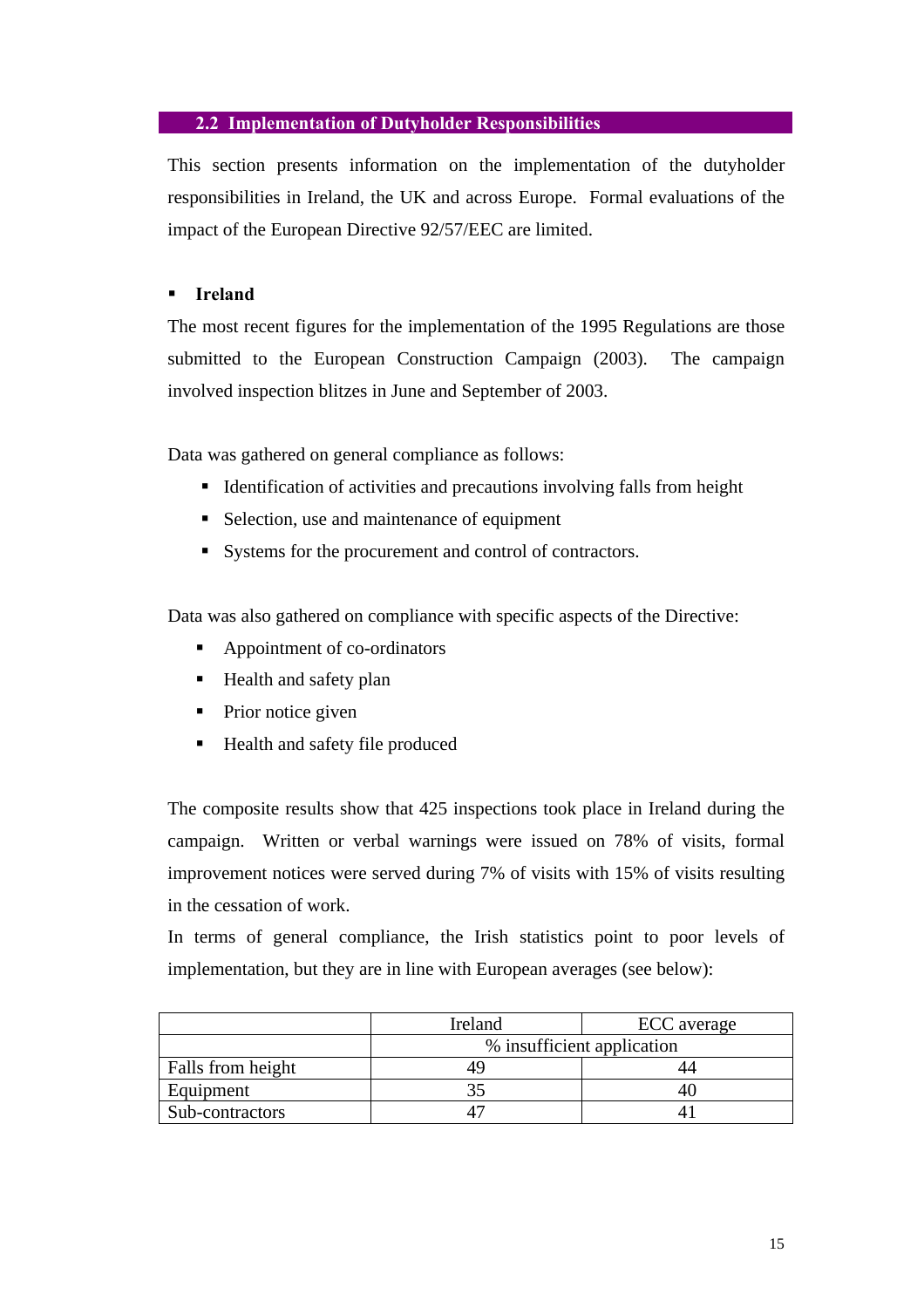In terms of compliance with aspects of the Directive, Irish performance is consistently worse than the average ECC figure (see below):

|                                 | Ireland | ECC average                |
|---------------------------------|---------|----------------------------|
|                                 |         | % insufficient application |
| Appointment of co-ordinators    |         |                            |
| Health and safety plan          | 26      |                            |
| Prior notice given              |         |                            |
| Health and safety file produced |         |                            |

This pattern of results is consistent across the separate reports for June and September.

Figures submitted to the European Construction Campaign are divided into site size categories. A comparison of the data across categories reveals a pattern within the Irish industry – implementation on small sites (1-5 workers or 6-20 workers) is significantly worse than on larger sites (see below).

| Site size | Appointment of coordinators | Health and Safety Plan |
|-----------|-----------------------------|------------------------|
|           | % compliance                | % compliance           |
| $1-5$     |                             |                        |
| $6 - 20$  | 85                          | 77                     |
| $20 - 50$ |                             |                        |
| $50+$     |                             |                        |

For example, project supervisors are appointed on 82% of all sites. But a breakdown of this figure reveals a wide range of compliance from 57% on the smallest sites to 100% on the largest sites. Health and safety plans are prepared on 74% of all sites, but the site size categorisation reveals that this figure falls to 41% on smaller sites.

Concern over the implementation of designer duties prompted HSA inspectors to make 204 visits to design offices in 2001-02 (HSA, 2002). Visits were of two types – proactive visits where there had been no prior contact with the designer, and reactive visits in response to problems identified during inspections or investigations. Subsequent to the visit phase, inspectors completed a survey questionnaire.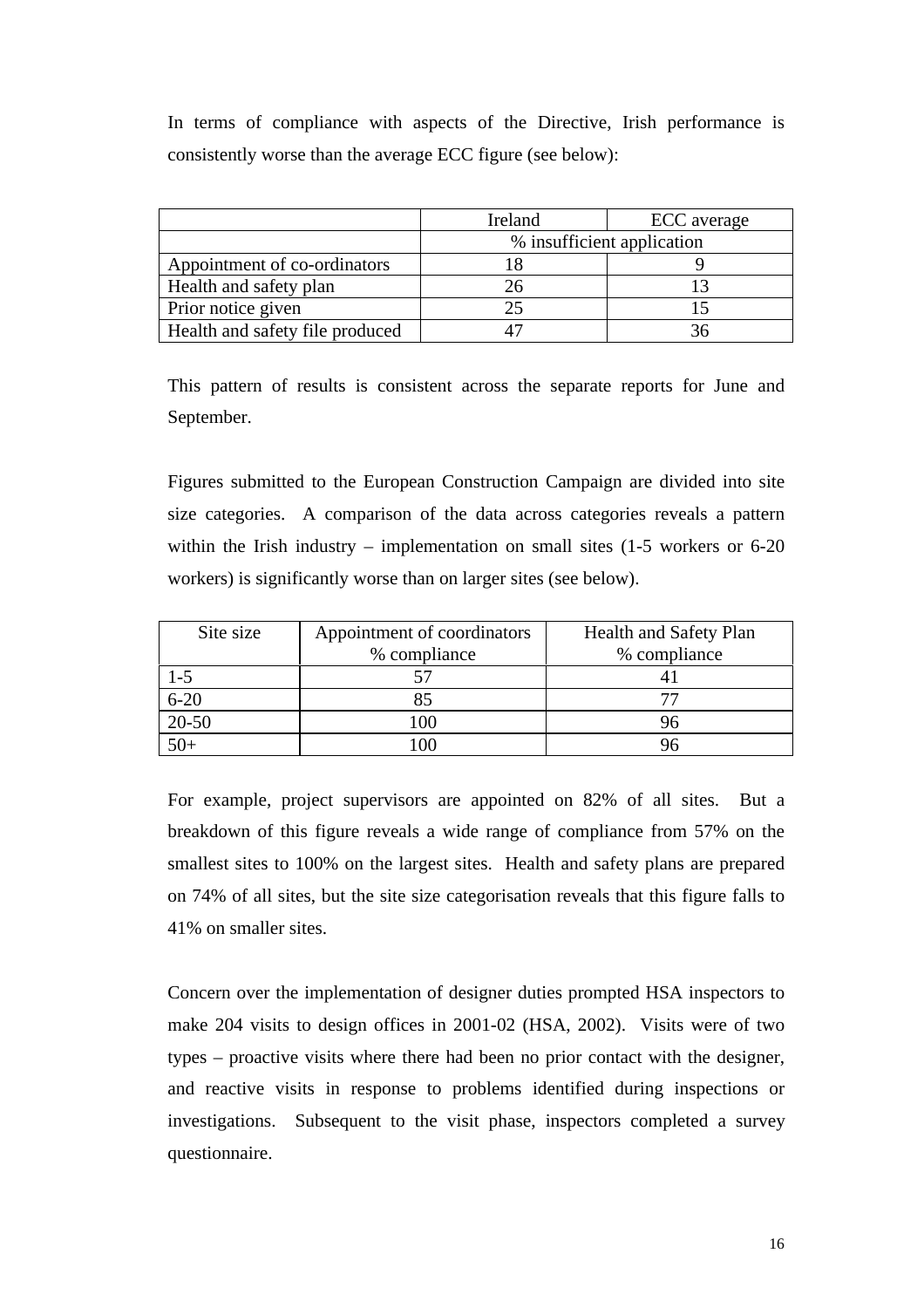The results suggest deficiencies in several areas:

- **•** Designers have inadequate understanding of the Regulations only  $20\%$ score more than five on a ten-point scale.
- It was found that the majority of designers were unaware of the General Principle of Prevention under the Regulations, let alone its content or implications.
- Only 10% of designers have any health and safety qualification. The HSA identify this as a primary cause for the poor understanding of the Regulations. It is noted that many designers perform the role of PSDS, a key safety-related role, without any relevant qualification.

The state of designer knowledge is 'alarming' according to the HSA. They claim that it must undermine the ability of designers to carry out their statutory duties. Results relating to designer performance confirm that this is the case:

ß In only 15% of cases were the efforts of designers to positively influence safety rated higher than five out of ten. For the reactive visits subset, this figure drops to 2.5%. Inspectors report that decisions by designers have produced site conditions that were so dangerous as to require immediate cessation of work.

Overall, the evidence indicates that a significant proportion of the Irish construction industry has failed to take on board the legal requirements of the construction regulations.

## ß **United Kingdom**

The Construction (Design and Management) Regulations (CDM) 1994 transpose the design and management aspects of the Directive in the UK.

The UK submission to the European Construction Campaign provides the latest information on the implementation of CDM. Of the 2801 inspections conducted in the UK, 21% resulted in a cessation of work. UK figures for general compliance are similar to ECC averages but compliance with aspects of the Directive is significantly better than the average (see below):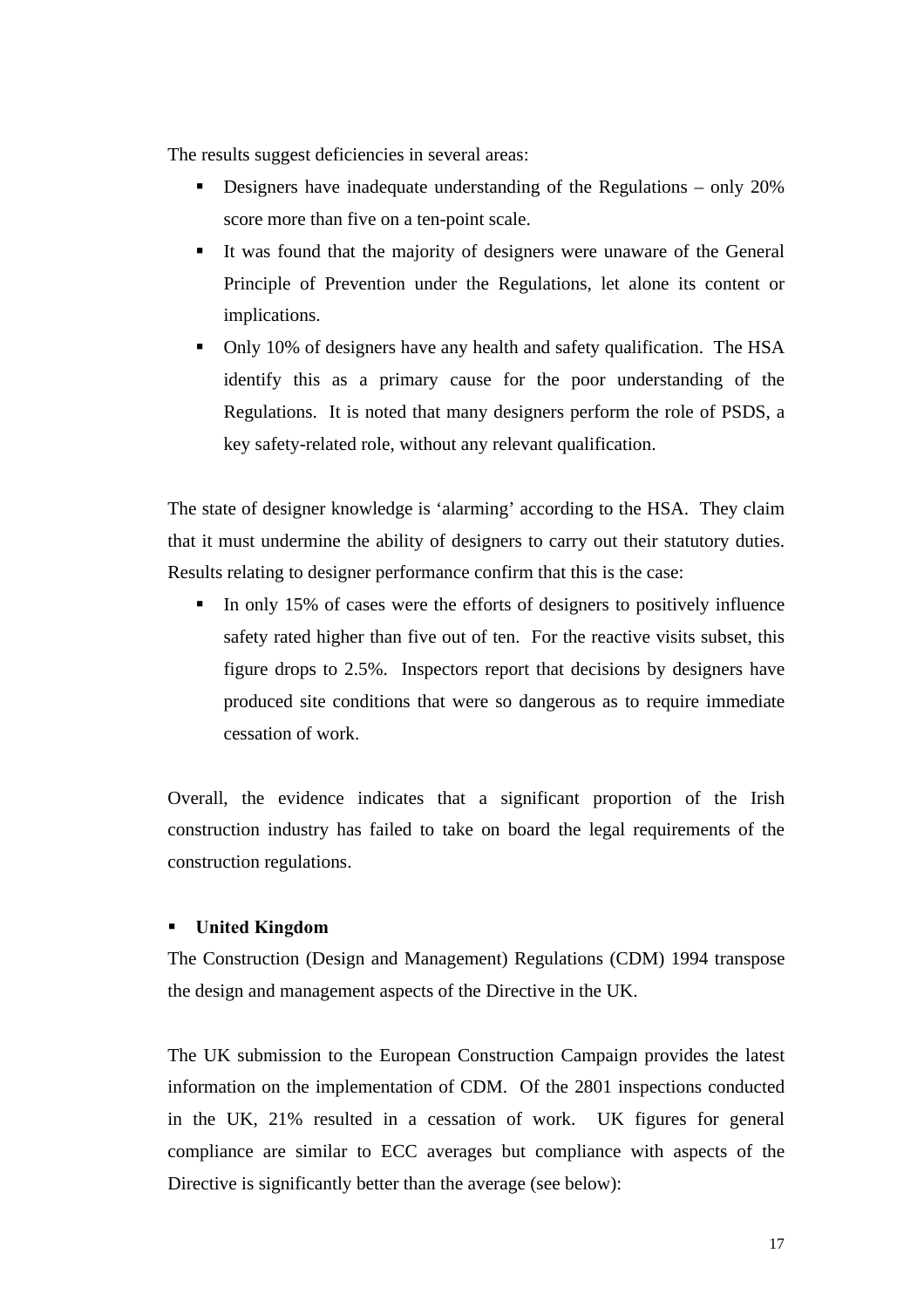|                                 | IK | ECC average                |
|---------------------------------|----|----------------------------|
|                                 |    | % insufficient application |
| Appointment of co-ordinators    |    |                            |
| Health and safety plan          |    |                            |
| Prior notice given              |    |                            |
| Health and safety file produced |    |                            |

The UK has the highest compliance in the prior notice and health and safety file categories, and second highest compliance for the appointment of co-ordinators and health and safety plan.

The implementation of designer duties has been the focus of several HSE initiatives. The HSE arranged in-depth designer audits by discipline specialists (CONIAC, 2003). Auditors found that designers did not fully understand how to discharge the CDM regulations. For example, their design risk assessments (DRAs) were too long, did not provide relevant information on hazards, and did not add any value to the health and safety process. The audits also revealed that many design companies were not committed to CDM principles – their CDM manuals were not up to date, were often not available in the drawing room, and there was no evidence that designers had the opportunity to learn from completed projects. Very few design houses had a company-wide CDM policy on hazardous operations (CONIAC, p.3).

In the first direct contact with designers since the implementation of the CDM regulations in 1995, the Scotland and Northern England Division of the HSE's Construction Division conducted a 'designer initiative' during the week commencing 17 March 2003 (HSE, 2003). This entailed pre-arranged meetings between a construction inspector and the leading designers on 123 current construction projects.

Similar to the audit, it was found that many designers (approximately 33%) lacked adequate knowledge of their responsibilities under the CDM Regulations. 'A significant number had failed to consider the practical detail of how the structure that they designed could be safely constructed and maintained' (HSE, 2003). Less than 10% of designers had any training in CDM.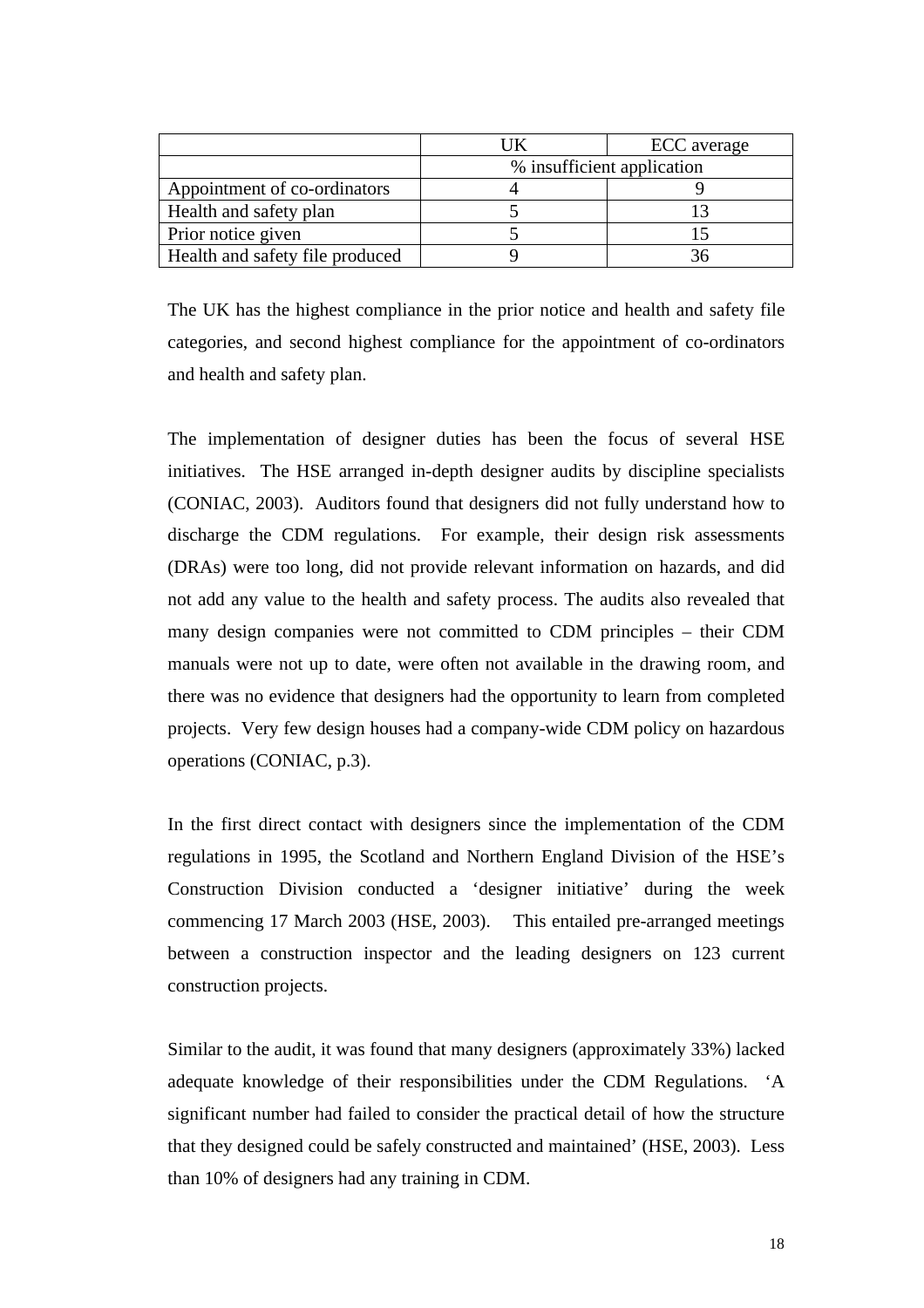The results portray a situation where the design phase is divorced from the subsequent construction phase. It is telling that when meetings were being arranged, in 25% of cases the planning supervisor could not readily identify the lead designer for the project (p.5). In turn, the report concludes that **planning supervisors** (similar to the PSDS in the Irish Regulations) are failing in their duties to ensure co-operation between designers, and to involve themselves in ongoing design issues during the lifetime of a project.

#### ß **Europe**

The results of the European Construction Campaign illustrate a range of compliance levels across member states. However, no country has exceeded 80% compliance in any of the three general compliance categories. Results relating to specific aspects of the Directive also suggest poor take-up across Europe. Performance in the health and safety file category is particularly inadequate. Italy and the UK are the exception with less than 15% insufficient compliance in all four categories.

Papers presented at a European Conference jointly organised by FIEC and EFBWW in September 2002 confirm that other Member States have experienced difficulty with the implementation of dutyholder responsibilities.

Carruthers (2002) acknowledges the variation in national laws but identifies the following trends:

- 1. Member states report considerable reluctance among **clients** to accept their responsibilities. Smaller clients in particular struggle with the obligation to ensure the competence of designers and co-ordinators.
- 2. The fulfilment of **designer** responsibilities is also a problem in many countries. Carruthers suggests that 'only stronger enforcement action will stimulate design organisations to invest in the training and controls needed to fulfil their obligations'.
- 3. The Co-ordinator roles have caused most controversy. Because the Directive does not specify qualifications, training or experience, the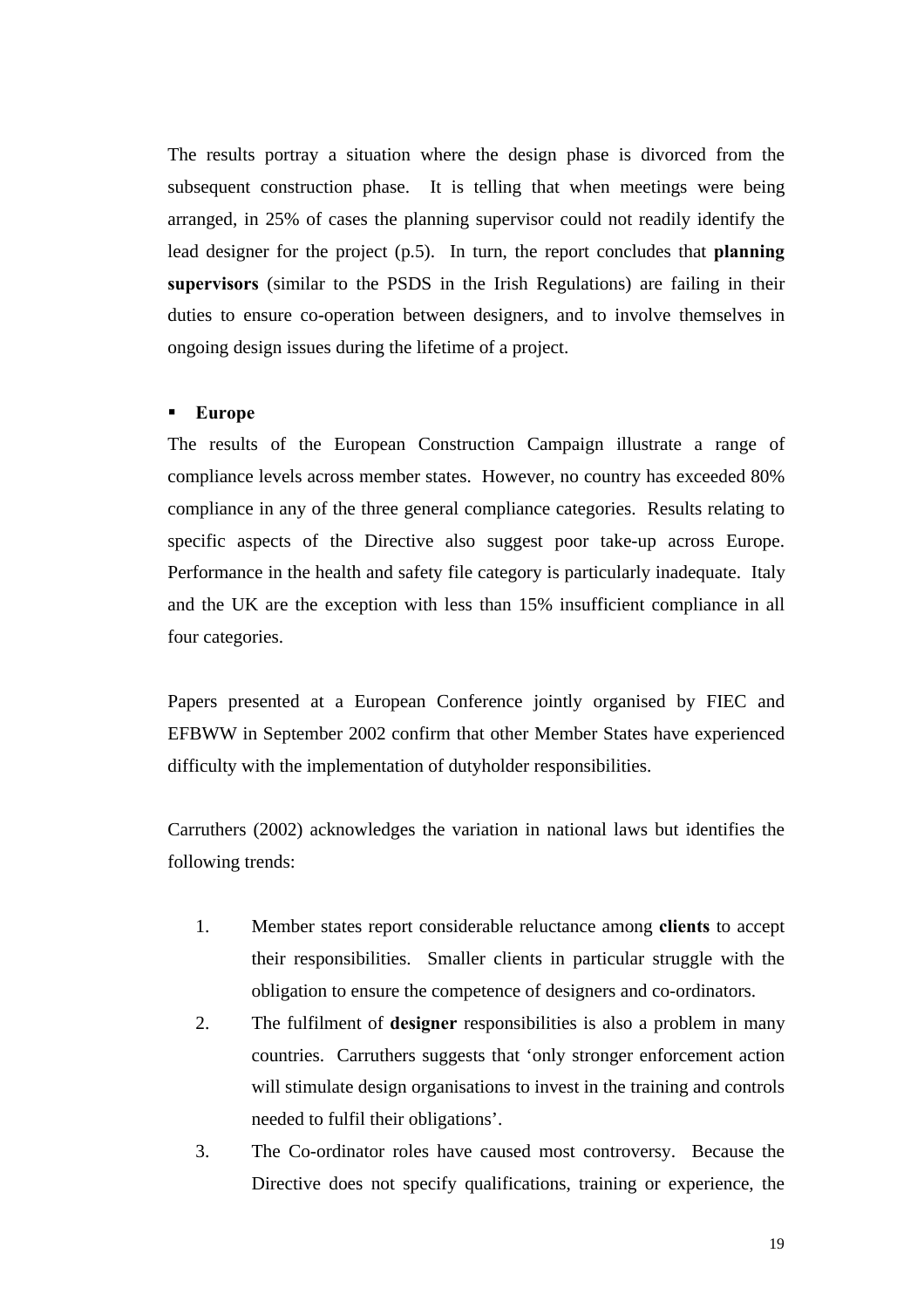Co-ordinator role has been variously interpreted. Some countries stipulate specific qualifications, while others, like Ireland, require the client to be satisfied of their 'competence'. Dias (2002) has charted the transposition of the co-ordinator role by member states. His analysis reveals that Ireland has done more than most, adding a significant number of extra duties for the PSCS. Dias recommends that the duties in the Directive should be 'worked' to create roles appropriate to the reality of the national construction industry.

4. Carruthers observes that the allocation of responsibilities to other dutyholders should, in theory, simplify the construction process. However, excessively detailed safety documentation and incompetent co-ordinators have had the opposite effect. Some member states report that the roles have resulted in the blurring of lines of responsibility.

#### **2.3 Proposed Amendments to the UK Regulations**

Widespread dissatisfaction with CDM Regulations has prompted a review of the Regulations. The UK Government has devoted substantial resources (research, consultations, dedicated forums) to the review. Several of the proposed amendments are relevant to the Irish Regulations.

The Strategic Forum for Construction, formed in July 2001 and chaired by Sir John Egan, proposes updated dutyholder roles – 'Planning supervisors face the axe, making way for independent safety advisors, clients face greater responsibility for safety, and contractors and consultants will have to prove they are up to the job' (Pearson, 2001).

The most radical revisions relate to the role of the Planning Supervisor. Difficulties identified in the 1997 evaluation have not abated. Problems of interpretation and implementation have brought about a situation where 'the inadequately trained planning supervisor is seen by clients as a bureaucratic overhead contributing no value other than a superficial compliance with regulations' (Building, Issue 49).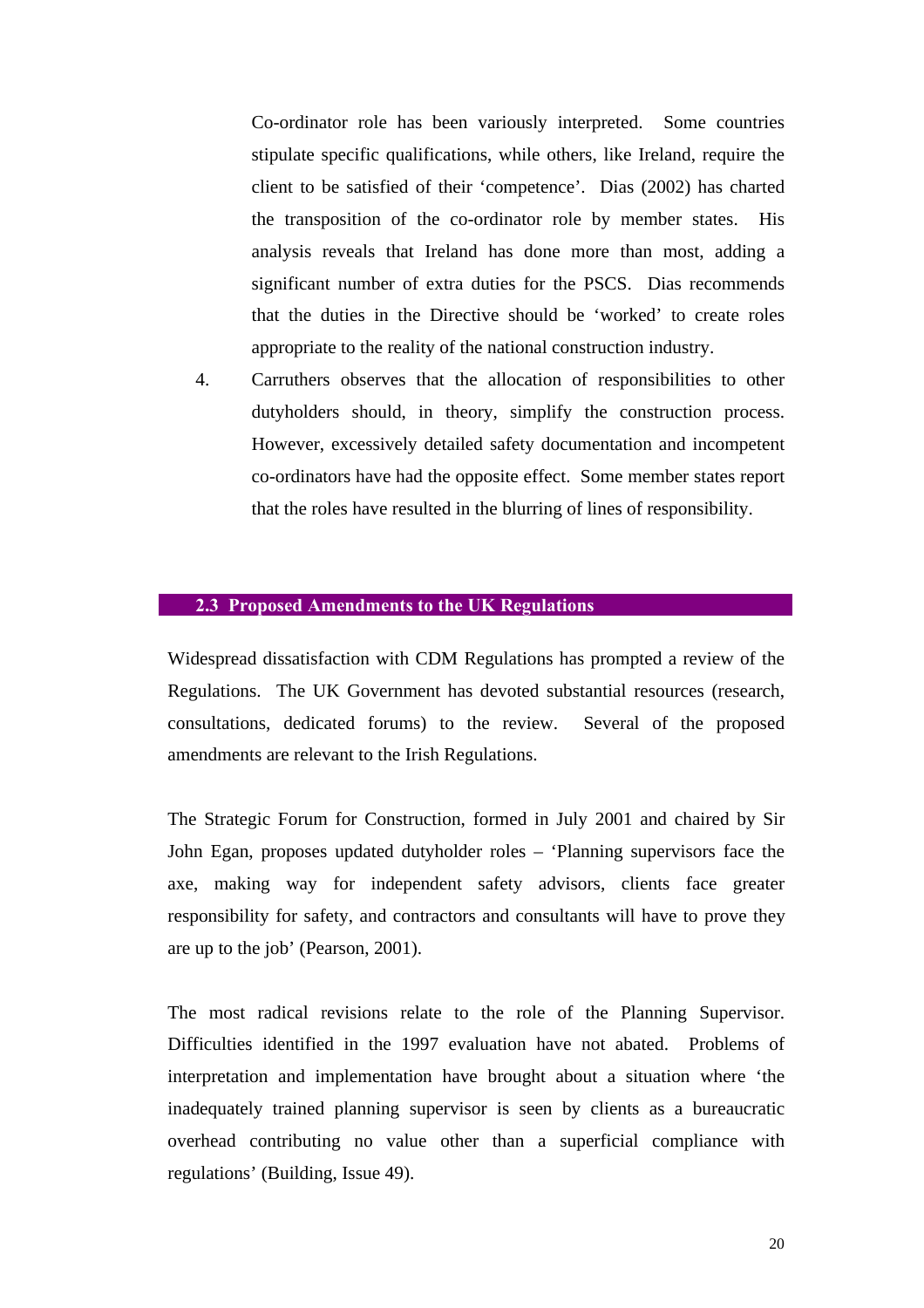Instead, Egan proposes the appointment of an **independent safety advisor** who would:

- Sit on the integrated supply team
- ß Act as a single point of responsibility from the outset of the project
- ß Function throughout the project duration

This has implications for how the safety plan would be prepared and maintained. Currently (in the UK and Ireland), the safety plan passes to various parties throughout the project but 'if we are to have a holistic approach, responsibility for the health and safety plan should lie with one party from early pre-planning through to the construction on the site and even on to maintenance' (Klein, 2001).

The Institute of Planning Supervisors is understandably resisting the demise of their profession, claiming that the statutory duty to monitor compliance will have to be carried out in some form. They suggest that the problem is not with the Regulations, but in their interpretation. Further, planning supervisors claim they are not being given the authority and resources that would allow them to enforce compliance, they are not involved early enough in the design phase, and there are no procedures to allow them access the quality of information they require.

**'Integrated supply teams'** are also proposed. The project team would meet at the outset of the project and work together to design out risk, on the basis that 'projects can be managed more cheaply and efficiently if everyone involved has a chance to discuss what they are doing before they do it' (Pearson, 2001). This holistic approach requires the integration of the design and construction teams – 'According to Egan, all members of the project, including specialist contractors, should be appointed before the design stage. The theory is that each interested party would be consulted on the parts of the design that affected them, that responsibility for risk would be shared and so risk could be designed out before construction begins' (Broughton, 2001).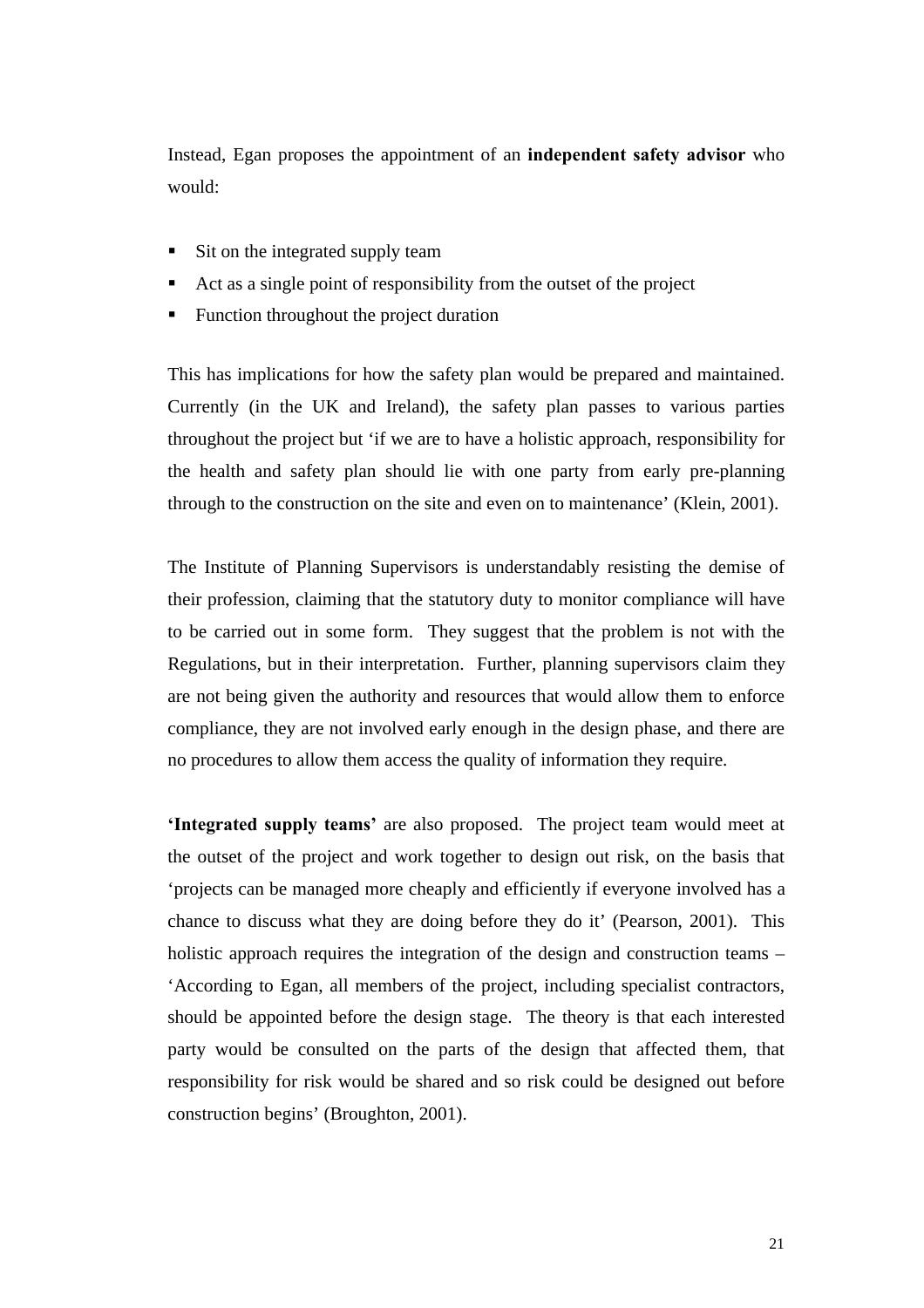A further proposal by the Forum seeks to clarify dutyholder competence. Construction personnel should be able to prove their competence through a **standardised system of accreditation**. 'The regulations do not contain any reference point that allows for effective enforcement – a fundamental weakness' (Klein, 2001). In Ireland the Safe Pass and Construction Skills Certification Schemes have standardised the system for site workers, but the Regulations do not stipulate the minimum level of competence for the design profession or the PSDS / PSCS roles.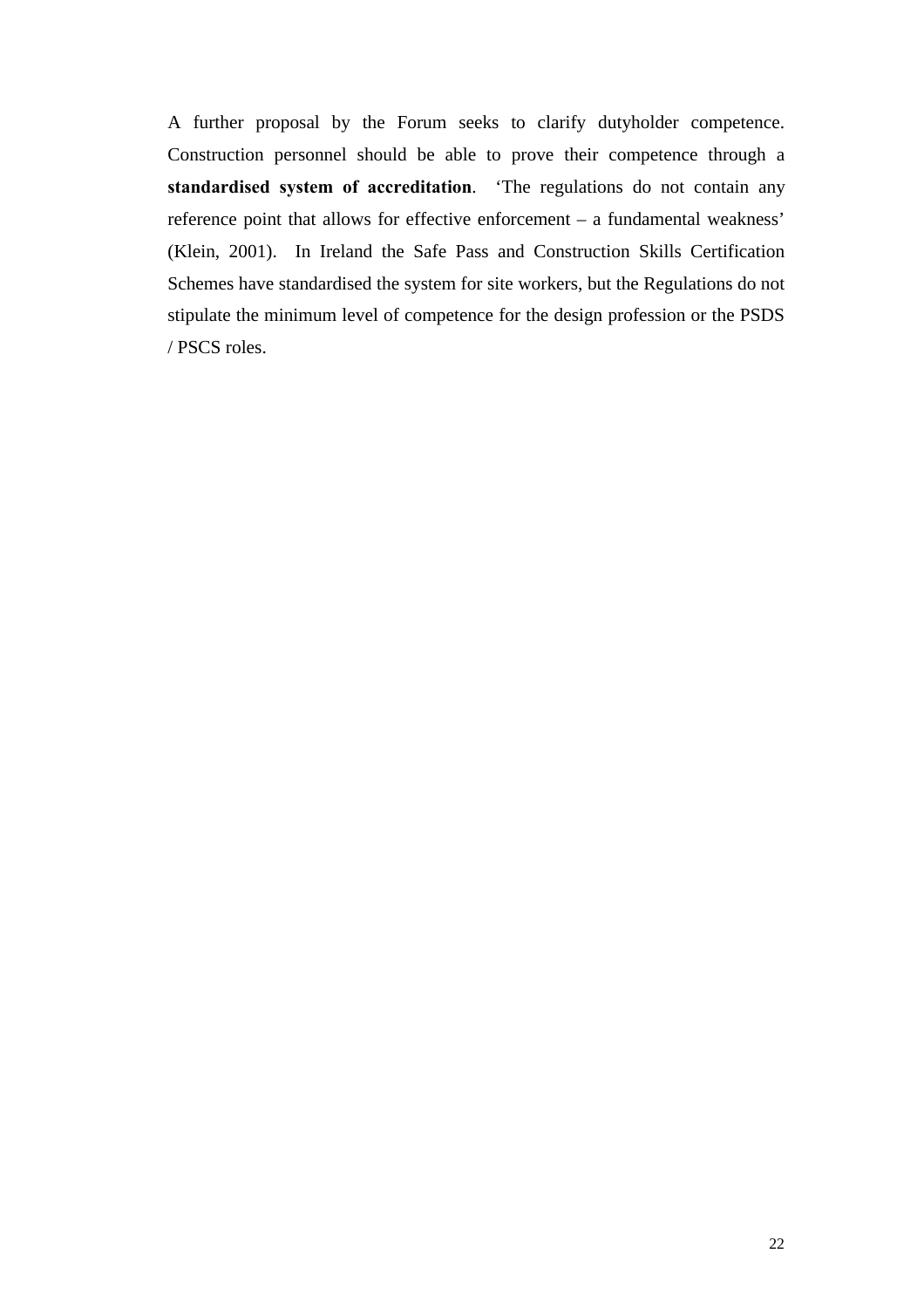# **3. METHOD**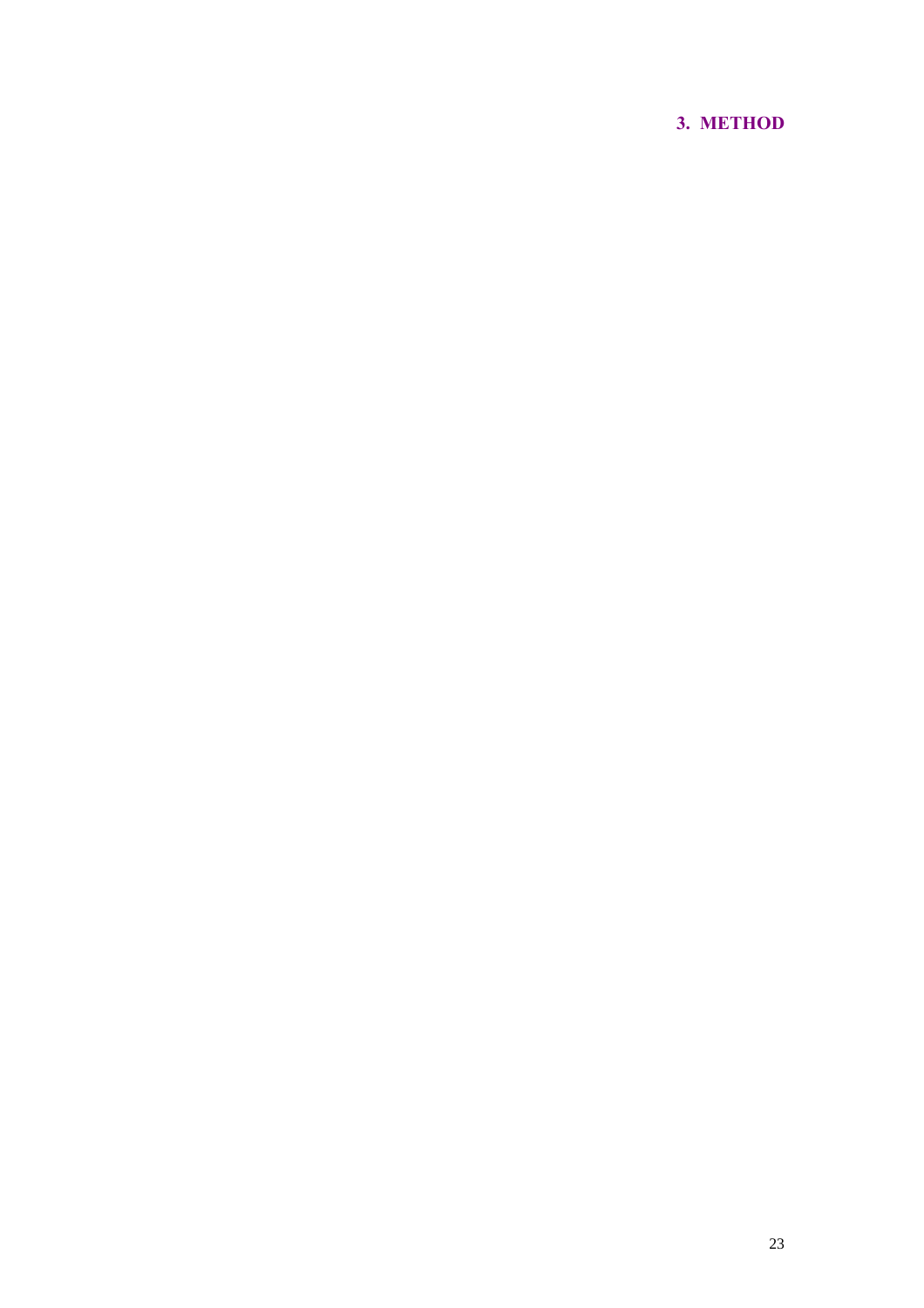#### **3.1 Selection of Sample and Respondents**

Fatalities in the period 1997-2002 (inclusive) have been selected for this study. Although the Regulations were first implemented on 6 June 1995, certain requirements did not take full effect until 1 March 1996. For this reason 1997 has been selected as a suitable starting point for an assessment of the 1995 regulations.

The dataset is limited to fatal incidents. The collection of data for serious accidents would not have been feasible within the time and resources available. Considerable demographic information for each fatality (e.g. age, employment status, incident type) was available from previous research (HSA, 2002).

HSA inspectors were selected as respondents. Assessing dutyholder performance is integral to their work. Inspectors know the Regulations in detail and may offer a relatively unbiased attribution within that framework. They have also attended the scene of the fatality and can use that experience when identifying contributory failures.

There are obvious limitations to responses obtained from HSA inspectors. They are on-site for only a brief period and may not be aware of a host of other important factors e.g. the safety culture on site, the relationships between supervisors and workers etc. But the limitations of obtaining data from any other group are even more severe – clients, designers, supervisors and contractors are all implicated by virtue of their responsibilities under the Regulations.

#### **3.2 Development of Questionnaire**

This is an exploratory study. There is no existing model describing patterns of dutyholder responsibility - unlike the previous report which was based on an existing theoretical model (the management-organisational-human hierarchy used by the HSE in 1992 and the HSA in 1997).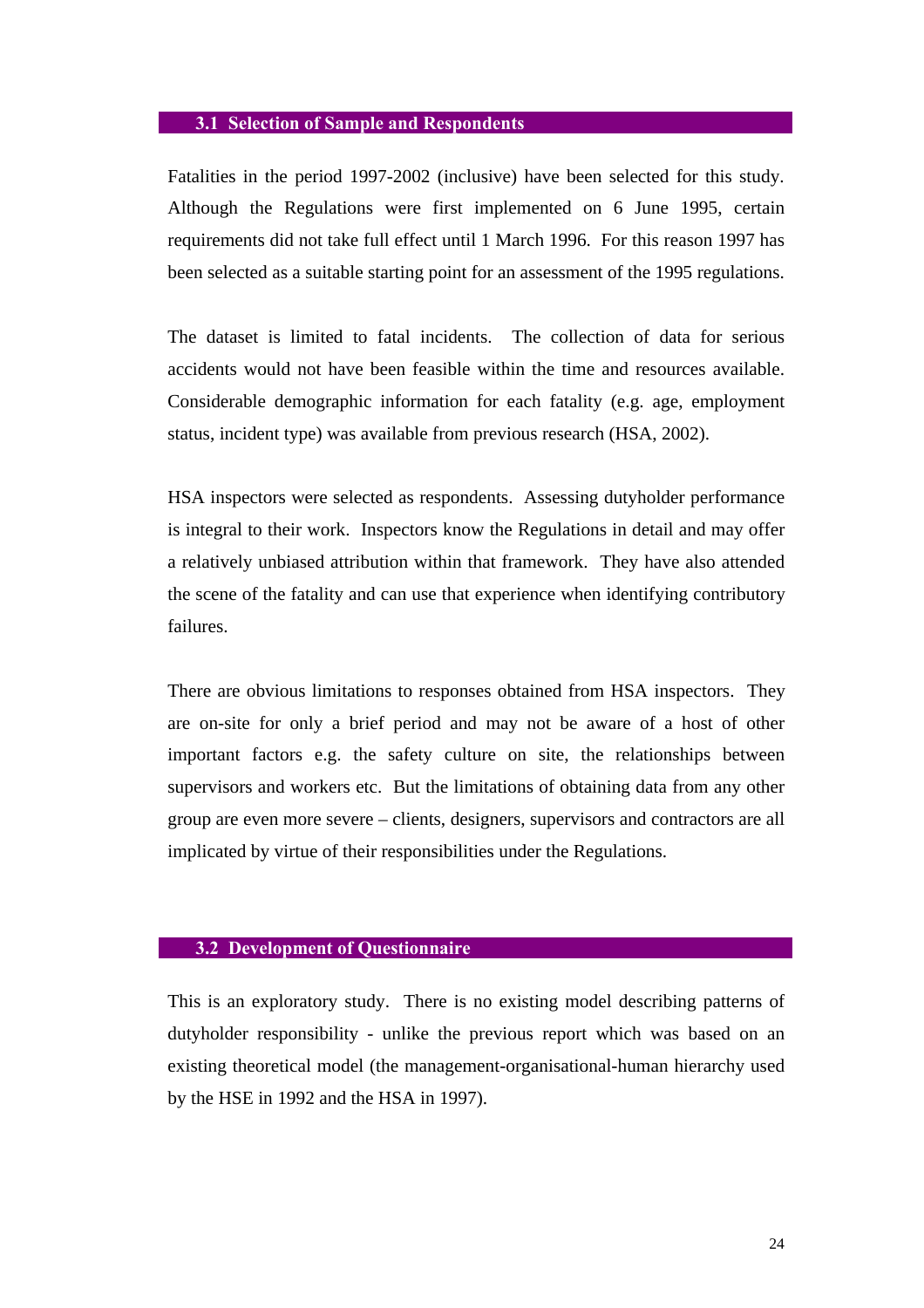As such, a fact-finding questionnaire has been developed. Having collated the facts, we can begin the process of identifying patterns and developing theories and models, based on real data rather than ad-hoc theorising.

There is little to be gained from investigating the performance of dutyholders (dutyholder responsibility data) without at the same time gathering contextual information (accident-related data). This facilitates an informed review of the Regulations, so that updated dutyholder requirements target the real circumstances that lead to fatal incidents.

The questionnaire is in two parts. The first concerns the incident and details of enforcement action taken by the HSA. Much of the relevant demographic information was available from the 2002 study but the following items were recommended by CAC members:

- the county where the accident occurred;
- $\blacksquare$  the number employed on the site;
- $\blacksquare$  the type of developer; and
- $\blacksquare$  the category of project.

The second part of the questionnaire is based on the dutyholder responsibilities as they are outlined in the 1995 Regulations. Inspectors were asked to indicate where a dutyholder's failure to fulfil their responsibility made a 'possible' or 'definite' contribution to the accident.

The format of the questionnaire is similar to that used in the previous study (HSA, 2002). A familiar layout indicates continuity with the previous research and allows the inspectors to process the document quickly.

The questionnaire data is analysed using Statistical Package for the Social Sciences (SPSS).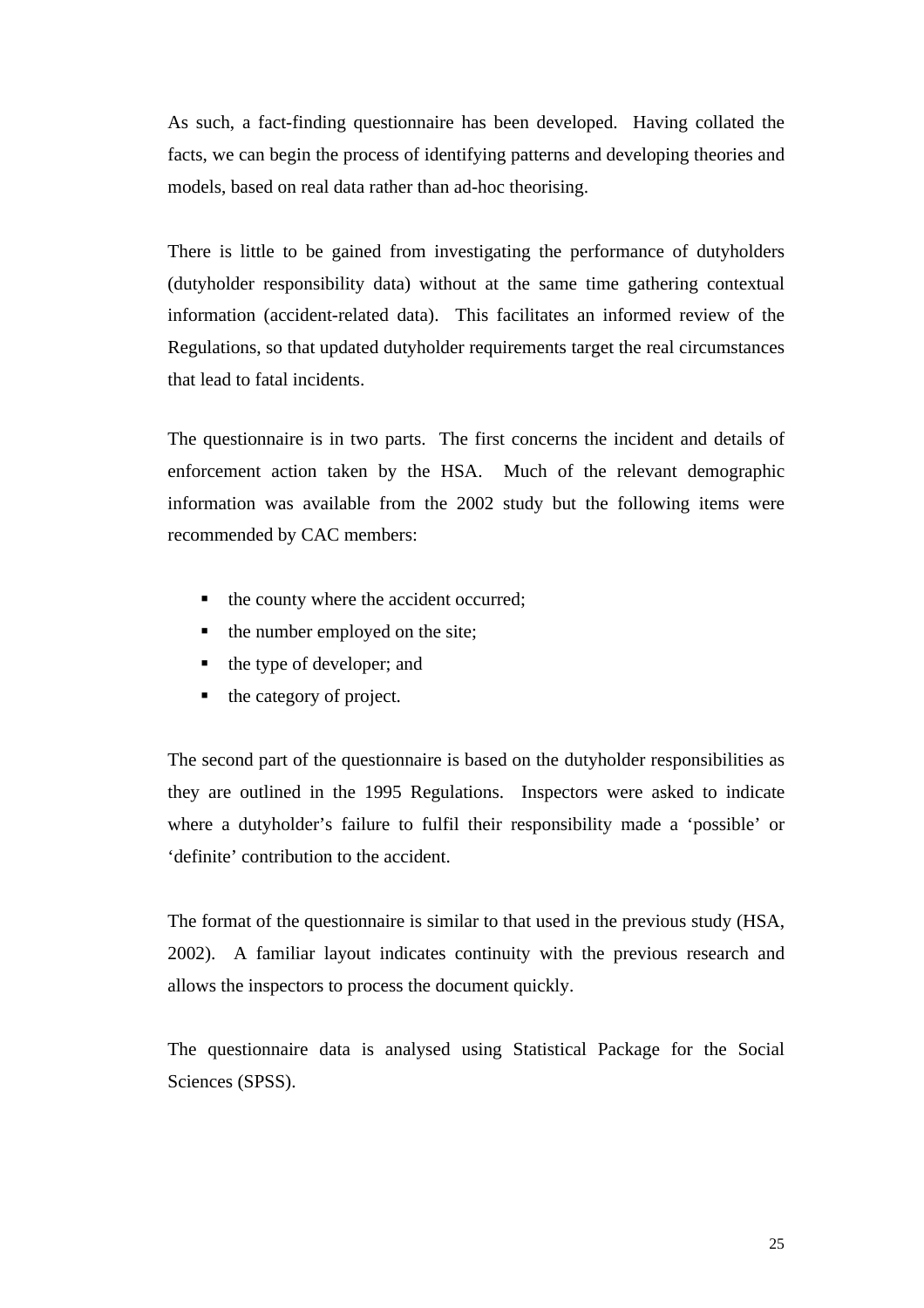## **3.3 Literature Mapping Exercise**

A literature mapping exercise is undertaken as a complementary element of this research project. A method utilised by the HSE, this literature mapping exercise attempts to map the guidance that is available to dutyholders from within the HSA. The objectives of the exercise are:

- ß to collate a list of the HSA documents that are available to the various dutyholders
- ß to identify gaps in the information flow that might require supplementary guidance.

The mapping exercise is based on information available on the HSA website and consultation with the HSA Publications Officer.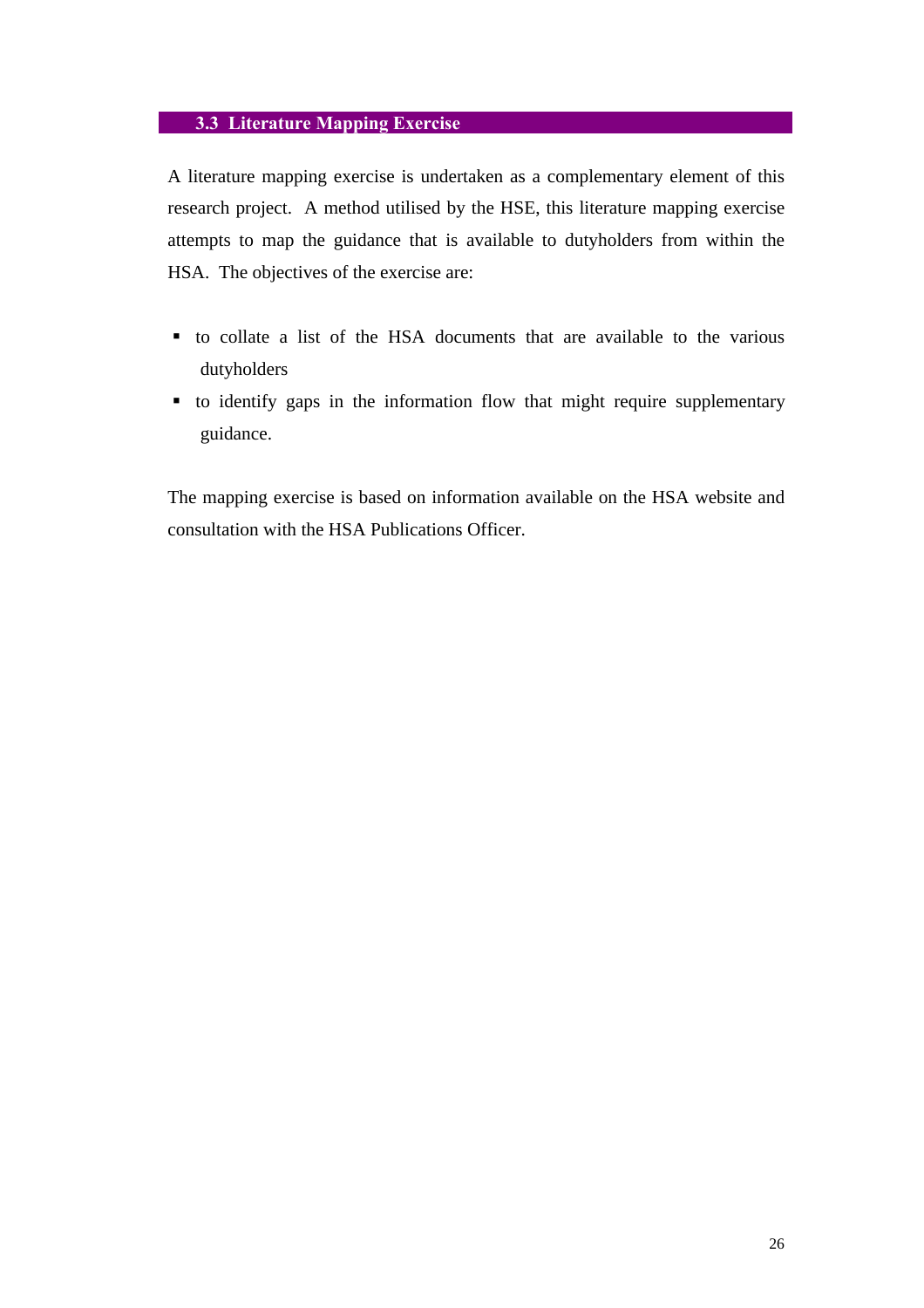# **4. FINDINGS**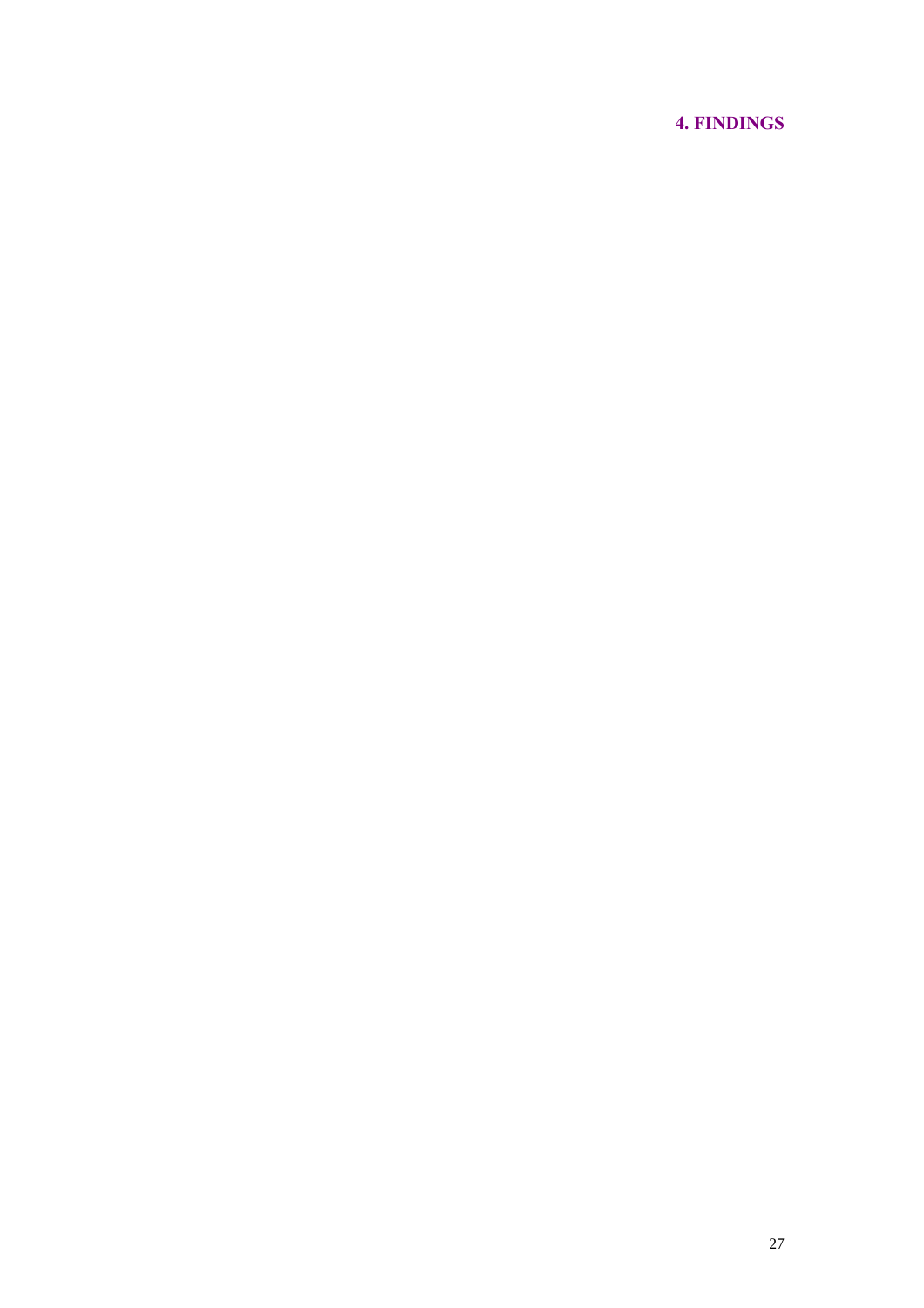#### **4.1 Response Rate**

A dataset comprising 103 responses (a rate of 83%) is acceptable for this type of exploratory study. Many of the non-respondents are inspectors who have since retired from the HSA.

| Year                         | 1997 | 1998 | 1999 | 2000 | 2001          | 2002                  | <b>Total</b> |
|------------------------------|------|------|------|------|---------------|-----------------------|--------------|
| No. fatalities               | 15   | 22   | 18   | 18   | 18            | ി                     |              |
| (incl. Construction-related) |      |      |      | (25) | $^{\prime}22$ | (22)                  | (124)        |
| No. responses                |      | 18   | 13   | 20   | 22            | 20                    | 103          |
| $%$ response                 | 67   | 82   | 72   | 80   | 100           | $\mathbf{Q}^{\prime}$ | 83           |

| Table 1. Rate of response by year |  |  |  |  |
|-----------------------------------|--|--|--|--|
|-----------------------------------|--|--|--|--|

#### **4.2 Fatality Statistics**

The consistent figure of 18 fatalities for the three years 1999 to 2001 (Figure 1) represented a steady decrease in the rate of fatalities (Figure 2). However, both the number and rate of fatalities increased during 2002. There were three more fatalities, while the numbers employed in the construction industry remained relatively unchanged – 180200 in 2001 and 181100 in 2002. This caused an increase in the fatality rate from 7.7 to 11.6 per 100000 workers.



*Figure 1. Number of fatalities 1997-2002*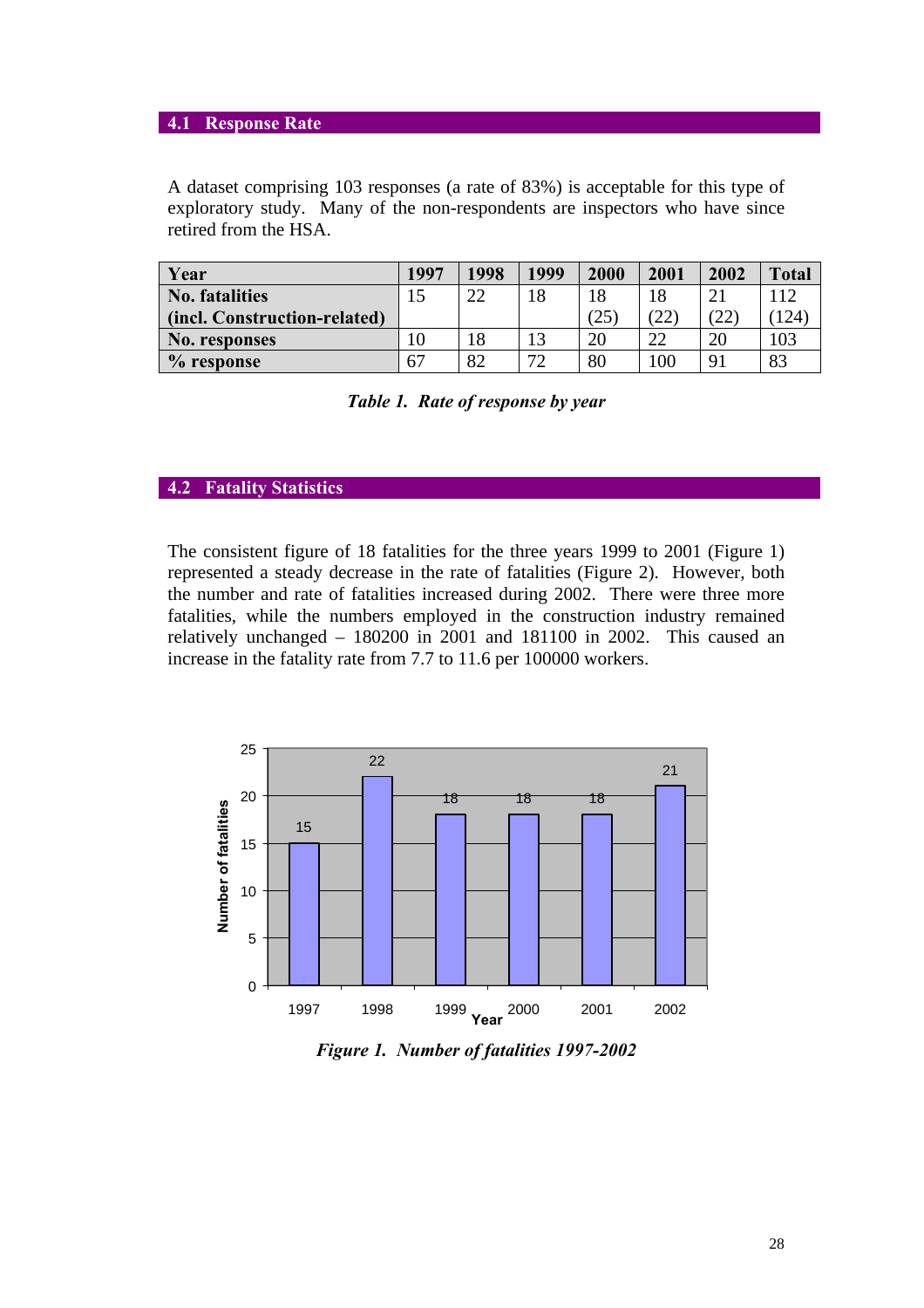

*Figure 2. Rate of fatalities 1997-2002*

## **4.3 HSA Enforcement Action**

Levels of enforcement action undertaken by the HSA have generally increased through the six-year period. However, the most recent figures relating to construction inspections signal a decline between 2001 and 2002, and this trend is set to continue, according to HSA forecasts.

Table 2 outlines the actions taken by inspectors upon visiting sites where a fatality occurred. The number of prohibition notices has increased. Although there is no discernible trend in improvement notices or closures, the total enforcement actions have increased with time.

| Year                      | 1997 | 1998 | 1999 | 2000 | 2001 | 2002 | <b>Total</b> |
|---------------------------|------|------|------|------|------|------|--------------|
| $n = 103$ valid responses |      |      |      |      |      |      |              |
| No. prohibition notices   |      |      |      |      |      |      | 33           |
| No. improvement notices   |      |      |      |      |      |      |              |
| No. closures              |      |      |      |      |      |      | 10           |
| Total enforcement actions |      |      |      |      |      |      | 52           |

|  |  |  |  | Table 2. Enforcement action by HSA inspectors on fatality sites |
|--|--|--|--|-----------------------------------------------------------------|
|--|--|--|--|-----------------------------------------------------------------|

Table 3 includes information about cases taken by the HSA under the Construction Regulations. The table shows the information for each dutyholder, specifying prosecutions taken and convictions secured in either the district courts or the circuit court.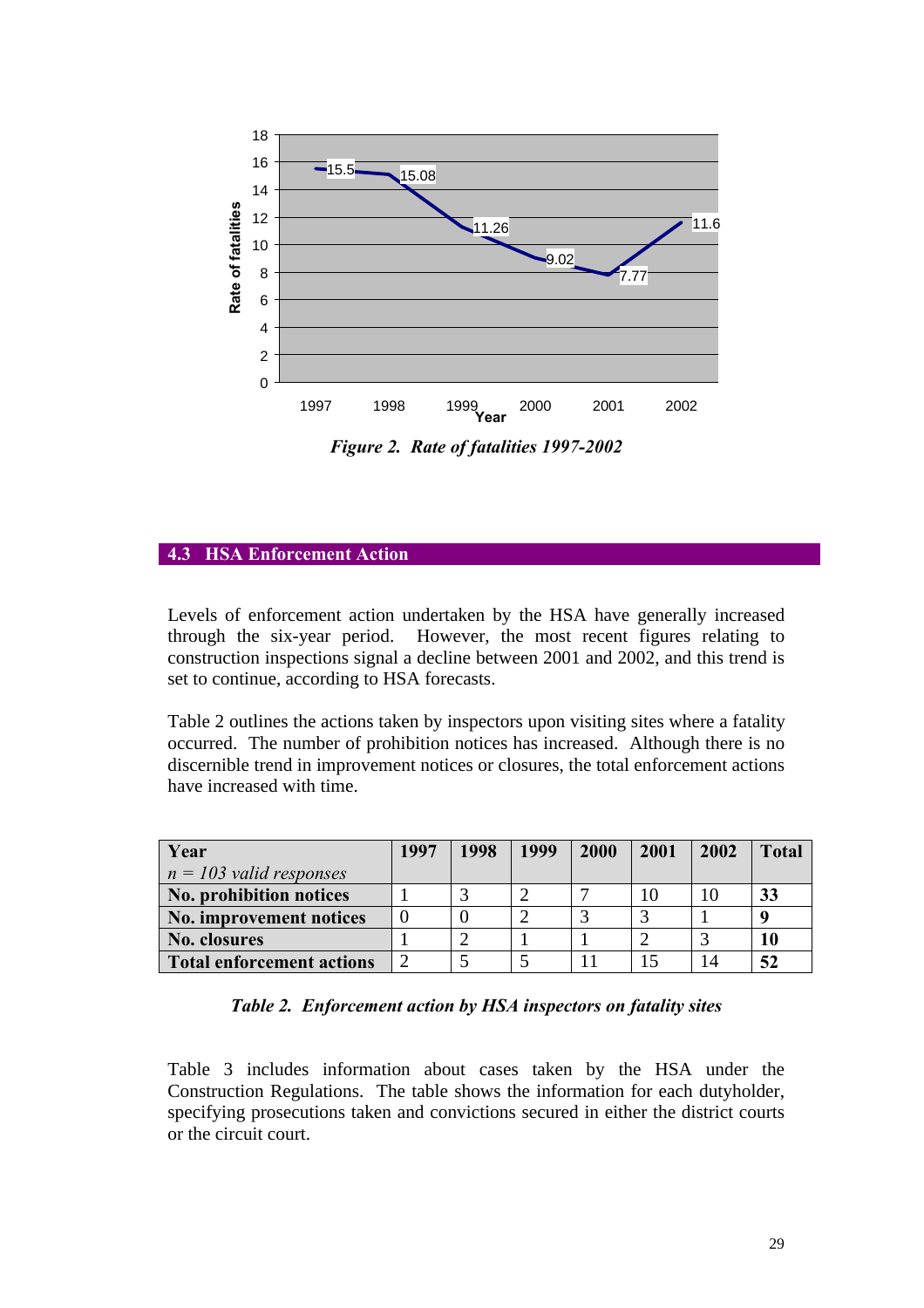| Year            | Valid<br><b>Responses</b>  | <b>No Action</b><br>Prosecution<br><b>Initiated</b><br>$\qquad \qquad -$ | Prosecution<br><b>Initiated</b><br><b>Circuit Court</b> | Conviction<br><b>Secured</b><br><b>District Court</b> | Conviction<br><b>Secured</b><br><b>Circuit Court</b> |
|-----------------|----------------------------|--------------------------------------------------------------------------|---------------------------------------------------------|-------------------------------------------------------|------------------------------------------------------|
|                 |                            | <b>District Court</b>                                                    |                                                         |                                                       |                                                      |
|                 | <b>CONTRACTOR</b>          |                                                                          |                                                         |                                                       |                                                      |
| 1997            | 10                         | $\boldsymbol{0}$                                                         | $\mathbf{1}$                                            | 3                                                     | $\boldsymbol{0}$                                     |
| 1998            | 18                         | $\overline{4}$                                                           | $\overline{0}$                                          | $\mathbf{1}$                                          | $\overline{2}$                                       |
| 1999            | 13                         | $\mathbf{1}$                                                             | $\overline{2}$                                          | $\overline{7}$                                        | $\overline{0}$                                       |
| 2000            | 20                         | $\overline{2}$                                                           | $\overline{0}$                                          | $\overline{7}$                                        | $\overline{0}$                                       |
| 2001            | 22                         | $\mathbf{1}$                                                             | 3                                                       | 3                                                     | 5                                                    |
| 2002            | 20                         | 5                                                                        | $\overline{4}$                                          | 3                                                     | $\boldsymbol{0}$                                     |
| Total           | 103                        | 13                                                                       | 10                                                      | 24                                                    | $\overline{7}$                                       |
|                 |                            |                                                                          |                                                         |                                                       |                                                      |
| <b>CLIENT</b>   |                            |                                                                          |                                                         |                                                       |                                                      |
| 1997            | 10                         | $\mathbf{1}$                                                             | $\boldsymbol{0}$                                        | $\boldsymbol{0}$                                      | $\boldsymbol{0}$                                     |
| 1998            | 18                         | $\boldsymbol{0}$                                                         | $\overline{0}$                                          | $\mathbf{1}$                                          | $\overline{2}$                                       |
| 1999            | 13                         | $\mathbf{1}$                                                             | $\boldsymbol{0}$                                        | $\mathbf{1}$                                          | $\mathbf{1}$                                         |
| 2000            | 20                         | $\boldsymbol{0}$                                                         | $\boldsymbol{0}$                                        | $\overline{2}$                                        | $\boldsymbol{0}$                                     |
| 2001            | 22                         | $\boldsymbol{0}$                                                         | $\overline{0}$                                          | $\mathbf{1}$                                          | $\overline{0}$                                       |
| 2002            | 20                         | $\overline{c}$                                                           | $\overline{c}$                                          | $\boldsymbol{0}$                                      | $\boldsymbol{0}$                                     |
| Total           | 103                        | $\overline{4}$                                                           | $\overline{2}$                                          | $\overline{\mathbf{5}}$                               | $\overline{\mathbf{3}}$                              |
|                 |                            |                                                                          |                                                         |                                                       |                                                      |
| <b>DESIGNER</b> |                            |                                                                          |                                                         |                                                       |                                                      |
| 1997            | 10                         | $\mathbf{1}$                                                             | $\theta$                                                | $\boldsymbol{0}$                                      | $\theta$                                             |
| 1998            | 18                         | $\overline{0}$                                                           | $\overline{0}$                                          | $\overline{0}$                                        | $\overline{0}$                                       |
| 1999            | 13                         | $\mathbf{1}$                                                             | $\overline{0}$                                          | $\overline{0}$                                        | $\overline{0}$                                       |
| 2000            | 20                         | $\overline{0}$                                                           | $\overline{0}$                                          | $\overline{0}$                                        | $\overline{0}$                                       |
| 2001            | 22                         | $\boldsymbol{0}$                                                         | $\boldsymbol{0}$                                        | $\boldsymbol{0}$                                      | $\boldsymbol{0}$                                     |
| 2002            | 20                         | $\boldsymbol{0}$                                                         | $\boldsymbol{0}$                                        | $\boldsymbol{0}$                                      | $\overline{0}$                                       |
| Total           | 103                        | $\overline{2}$                                                           | $\boldsymbol{0}$                                        | $\boldsymbol{0}$                                      | $\boldsymbol{0}$                                     |
|                 |                            |                                                                          |                                                         |                                                       |                                                      |
|                 | <b>PROJECT SUPERVISORS</b> |                                                                          |                                                         |                                                       |                                                      |
| 1997            | 10                         | $\mathbf 1$                                                              | $\boldsymbol{0}$                                        | $\overline{2}$                                        | $\boldsymbol{0}$                                     |
| 1998            | 18                         | $\overline{0}$                                                           | $\overline{0}$                                          | $\boldsymbol{0}$                                      | $\overline{0}$                                       |
| 1999            | 13                         | 3                                                                        | $\overline{0}$                                          | $\mathbf{1}$                                          | $\boldsymbol{0}$                                     |
| 2000            | 20                         | $\boldsymbol{0}$                                                         | $\boldsymbol{0}$                                        | $\overline{3}$                                        | $\boldsymbol{0}$                                     |
| 2001            | 22                         | $\boldsymbol{0}$                                                         | $\overline{2}$                                          | $\overline{2}$                                        | $\overline{2}$                                       |
| 2002            | 20                         | $\mathbf{1}$                                                             | 3                                                       | $\mathbf{1}$                                          | $\boldsymbol{0}$                                     |
| Total           | 103                        | 5                                                                        | 5                                                       | $\boldsymbol{9}$                                      | $\boldsymbol{2}$                                     |

*Table 3. Prosecutions and convictions relating to fatal accidents*

The frequencies do not permit statistical analysis but some general trends may be identified:

• The number of prosecutions taken through the circuit court is increasing with time. In 1997 only one prosecution was initiated against a contractor in the circuit court. In 2002, there are four prosecutions against contractors, two against clients and three against project supervisors.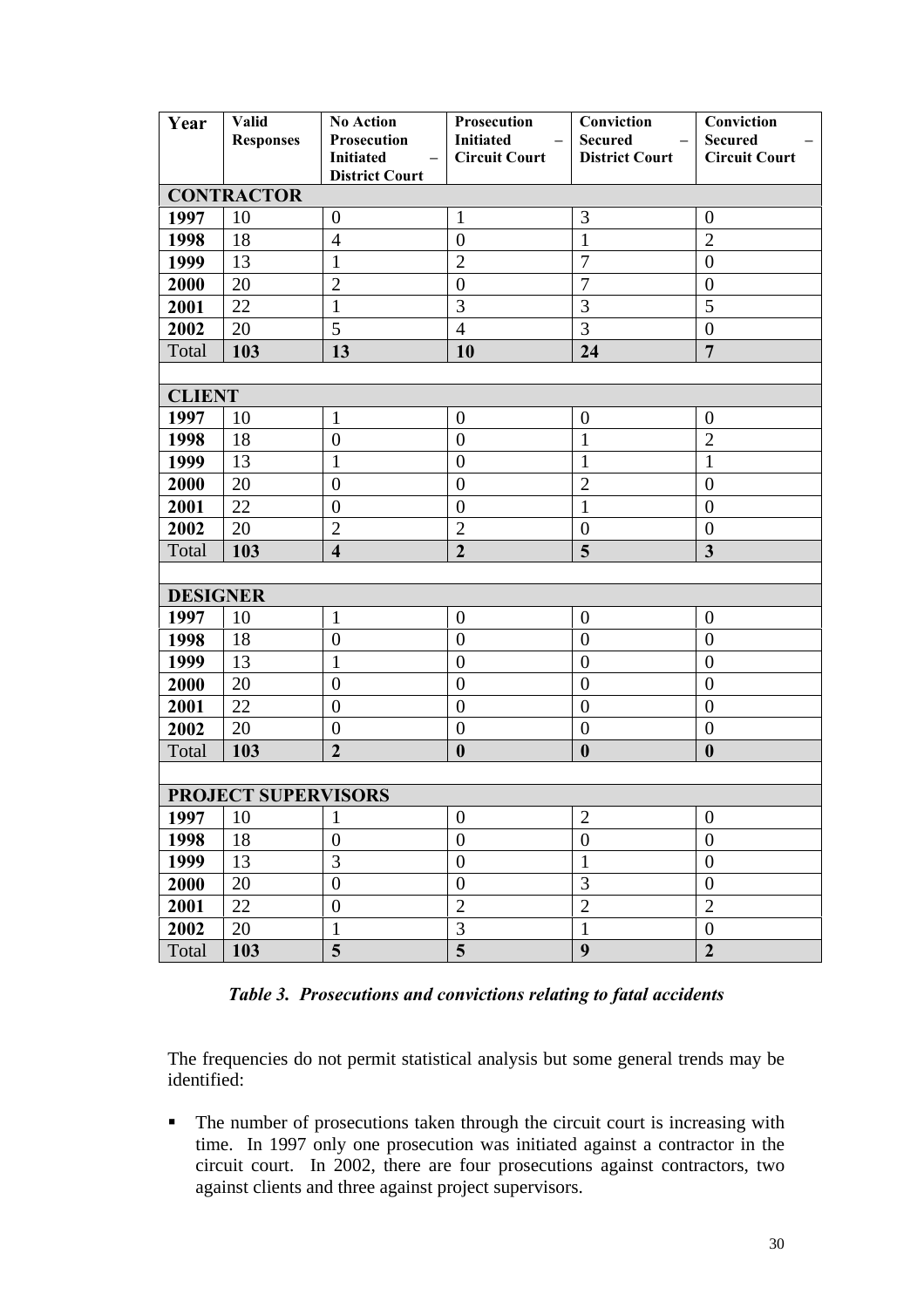- Many more prosecutions have been taken against contractors than any other dutyholder. Action was taken against 22% (23 out of 103 cases) of contractors involved in fatal incidents.
- The dataset is inevitably incomplete due to non-respondents. However, the lack of enforcement action taken against designers is striking. Only two prosecutions in the circuit court are recorded in this dataset.
- The overall number of prosecutions taken against each dutyholder (through the circuit court or district courts) is a crude measure but it suggests a pattern - the number of prosecutions increases with proximity to the site. Contractors are on-site full time and are most often prosecuted (23 prosecutions). Project supervisors spend time on-site as part of the requirement to co-ordinate and monitor safety activity (10 prosecutions). Clients may also have some level of contact with the site due to their long-term involvement and vested interest (6 prosecutions). Designers have least direct contact, often working remotely and only being contracted for the duration of the design phase (2 prosecutions).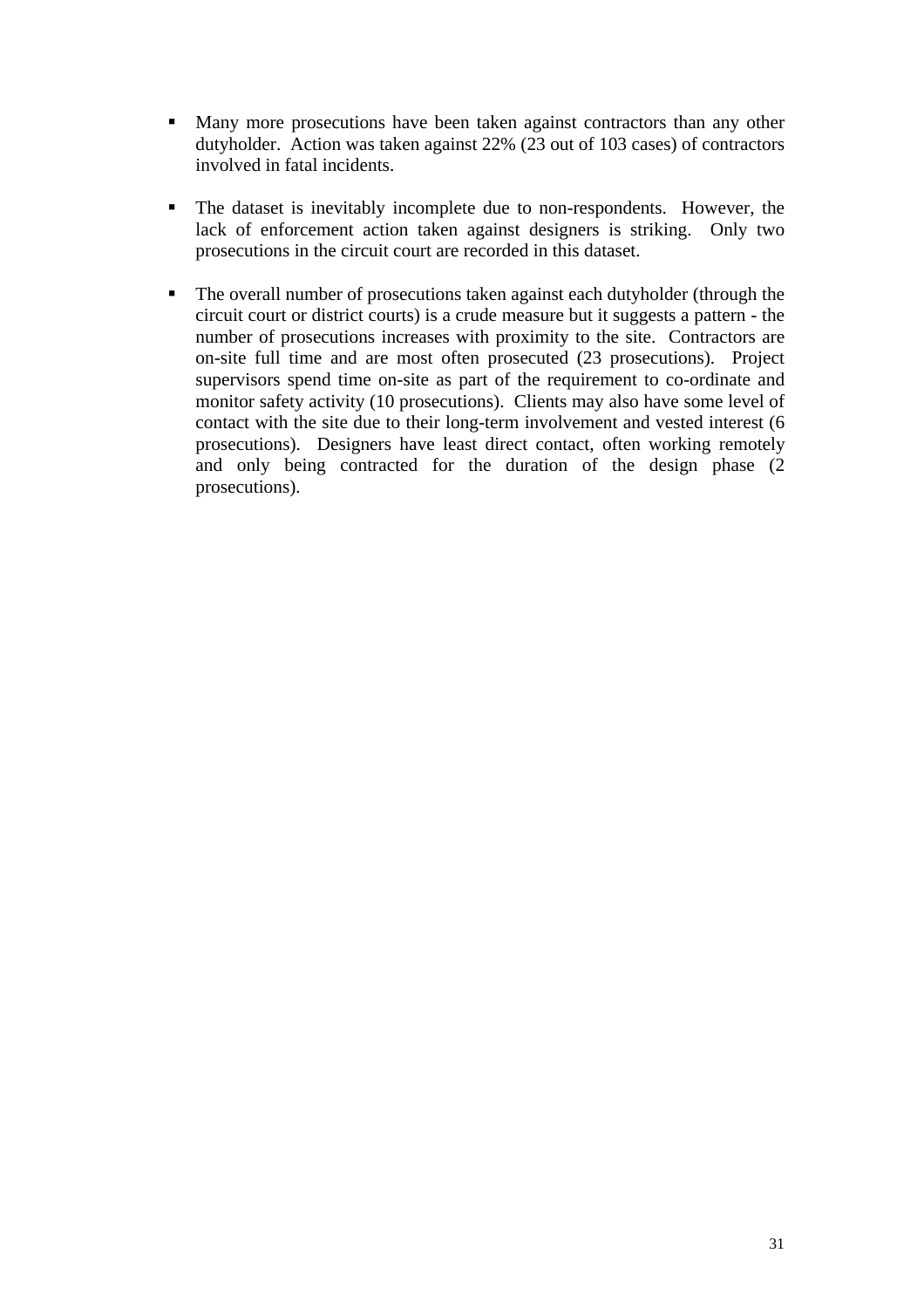### **4. 4 Accident Data: Victim-Related**

### ß **Age (***n = 119***)**

Almost one half (45%) of fatal incidents involved workers in the 21-30 and 41-50 age categories. Combining the categories from age 21 to age 60 accounts for over three-quarters (76%) of all fatalities.

The 11-20 category (10%) represents 13 fatal incidents. Nine of these workers were aged between 18 and 20.



*Figure 3. Fatalities by age category*

## **•** Occupation  $(n = 124)$

The dataset includes a wide range of job titles, many with only one or two fatalities in each category. The occupations that do stand out in the graph (Figure 4) are as follows:

- $\geq 43\%$  of all victims were working as 'general operatives'.
- $\triangleright$  The 'not applicable' category (11%) represents those who were not involved in the construction industry i.e. members of the public.
- ÿ The 'roofer', 'contractor' and 'carpenter' trades each represent over 5% of all fatalities.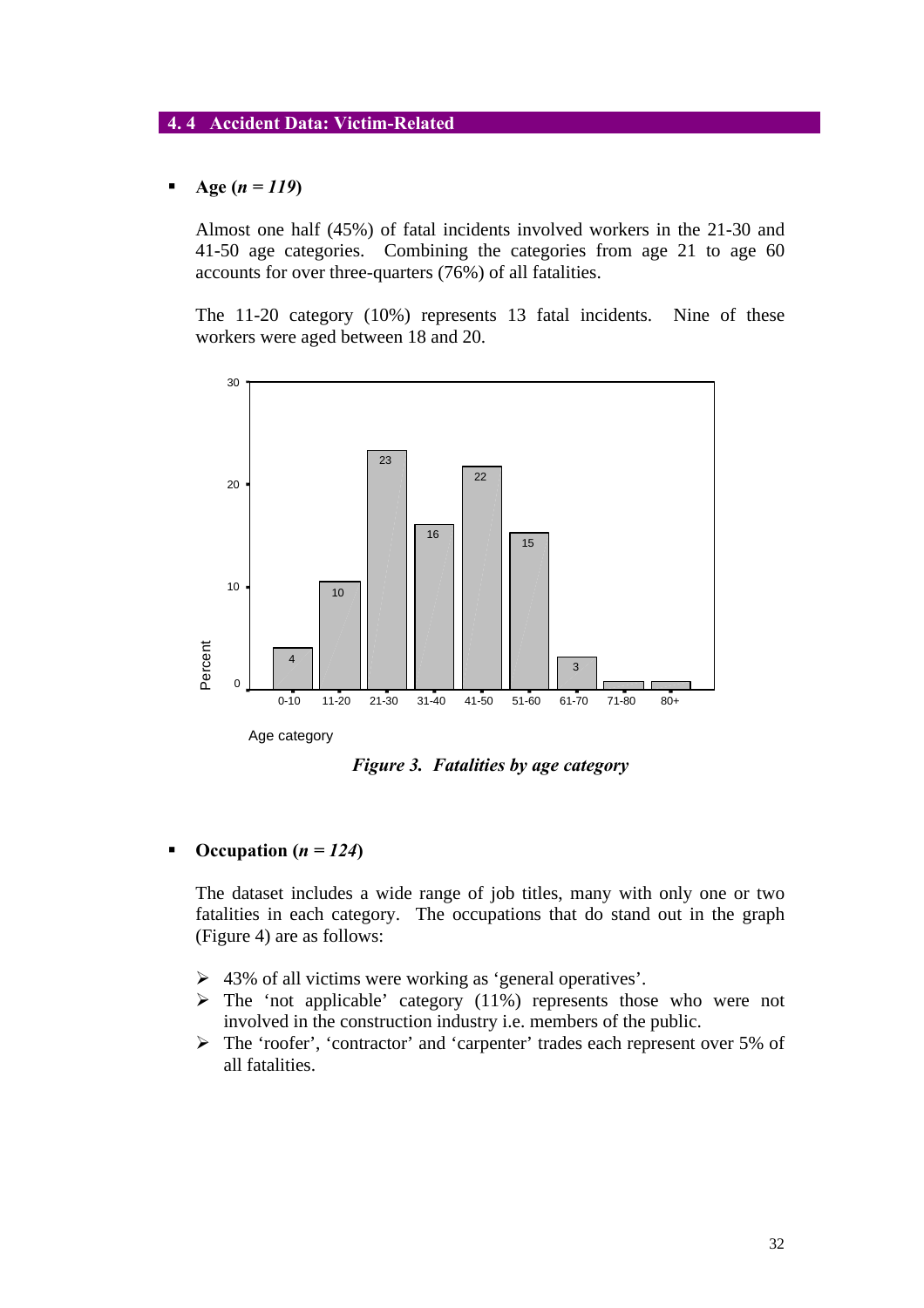

*Figure 4. Fatalities by trade*

## **Employment status (** $n = 124$ **)**

Of the construction fatalities between 1997 and 2002, 63% were employed workers, 25% were self-employed workers, and 12% were members of the public. Restricting the analysis to those working within the industry, employees and self-employed represent 72% and 28% respectively.



*Figure 5. Fatalities by employment status*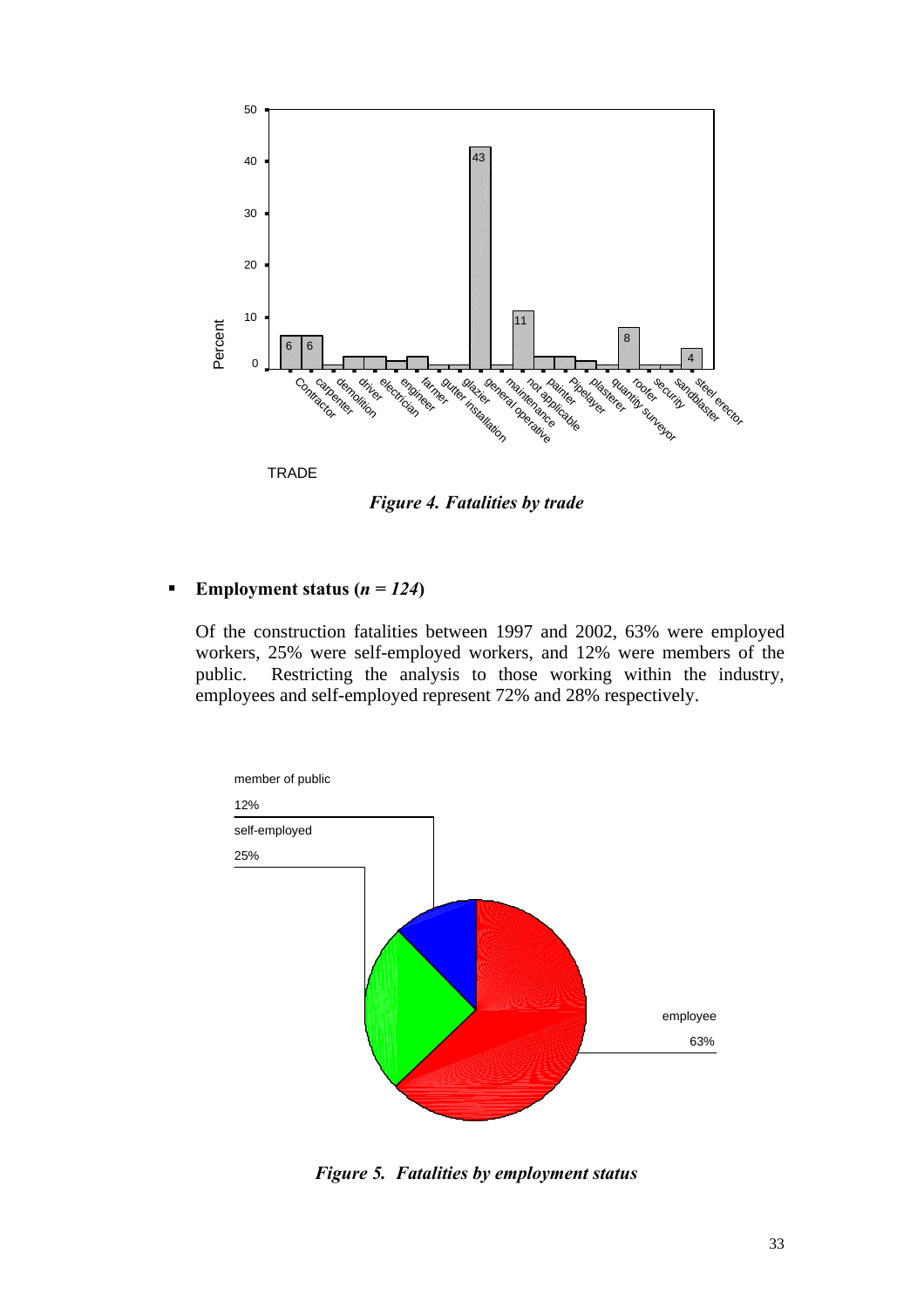#### **Comment**

When compared to the statistics for 'employment status' and 'age' in the period 1991-2001 (HSA, 2002), the results for the period 1997-2002 are strikingly similar:

- Of the fatalities in the period 1991-2001, 63% were employees, 28% were self-employed and 9% were members of the public.
- $\blacksquare$  The age profile is also similar to that obtained in the previous study 24% of all fatalities were in the 21-30 age-band and 23% were in the 41-50 age-band.

The 1997-2002 data represents the period in which the 1995 Regulations became operational. The similarity of the results over both studies suggests that the implementation of the Regulations has had little impact on the profile of victims involved in fatal incidents.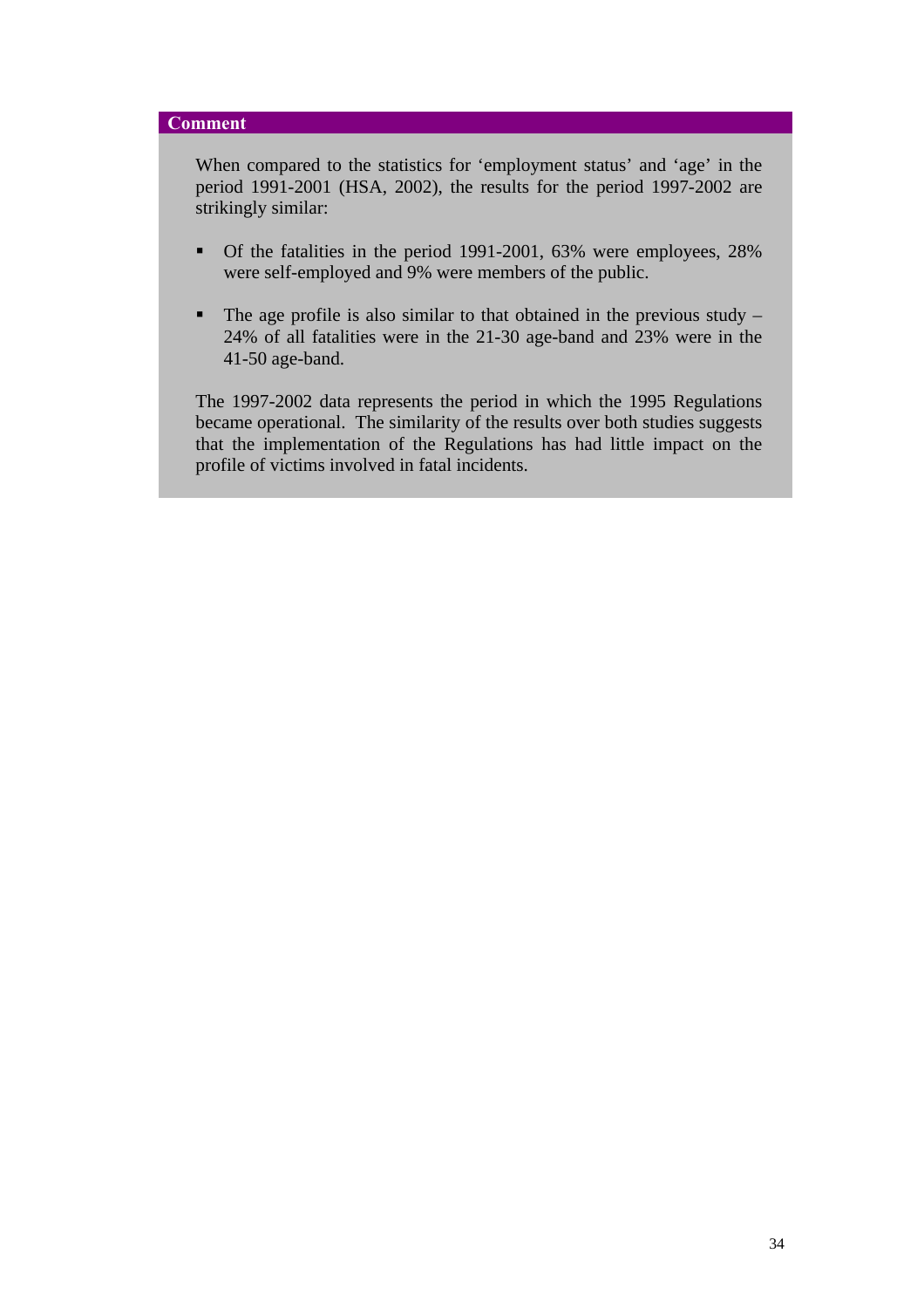### **4.5 Accident Data: Incident-Related**

#### $\blacksquare$  Incident Type  $(n = 124)$

In line with previous research, approximately half (43%) of all fatalities are due to 'falls from heights'. This incident type accounts for more than twice as many fatalities as the next most common incident – 'struck by something collapsing / overturning'.

As with the victim profile, the introduction of the 1995 Regulations does not seem to have caused any change in the types of incidents than occur – 44% of all fatalities were as a result of falls from heights during the period 1991-2001.



Incident type

**Key: Incident types as defined by \*\*\*\***

- **1 Contact with moving machine parts**
- **3 Injured by falling object**
- **4 Transport (excluding RTA)**
- **5 Road traffic accidents**
- **7 Slips/trips or falls on level**
- **8 Fall from height**
- **9 Struck by something collapsing/overturning**
- **10 Drowning or asphyxiation**
- **12 Fire or explosion**
- **13 Contact with electricity**

*Figure 6. Fatalities by incident type*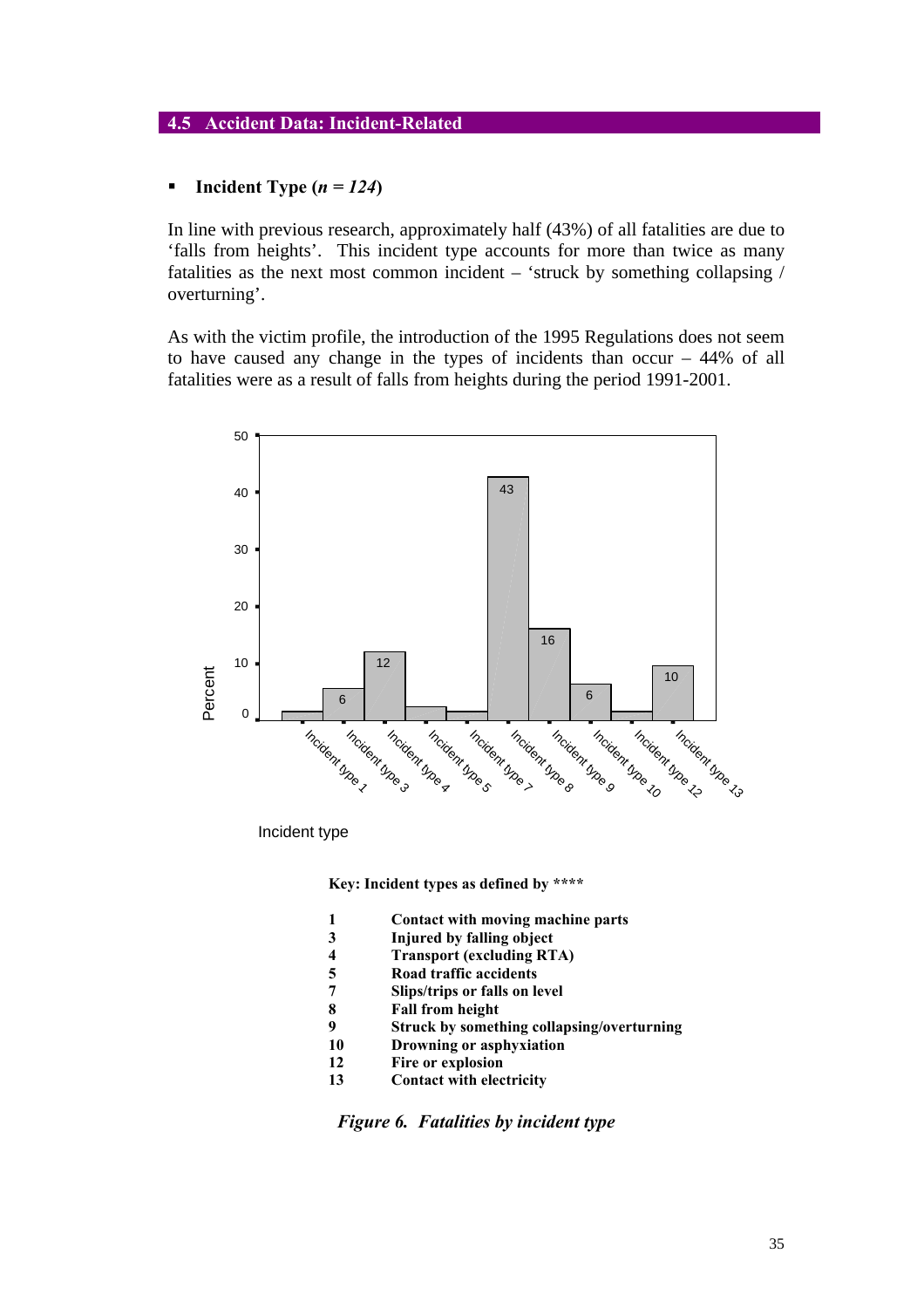**Figure 1** Type of developer  $(n = 106)$ 



*Figure 7. Fatalities by type of developer*

• Category of project  $(n = 106)$ 



= Repair, maintenance and improvement

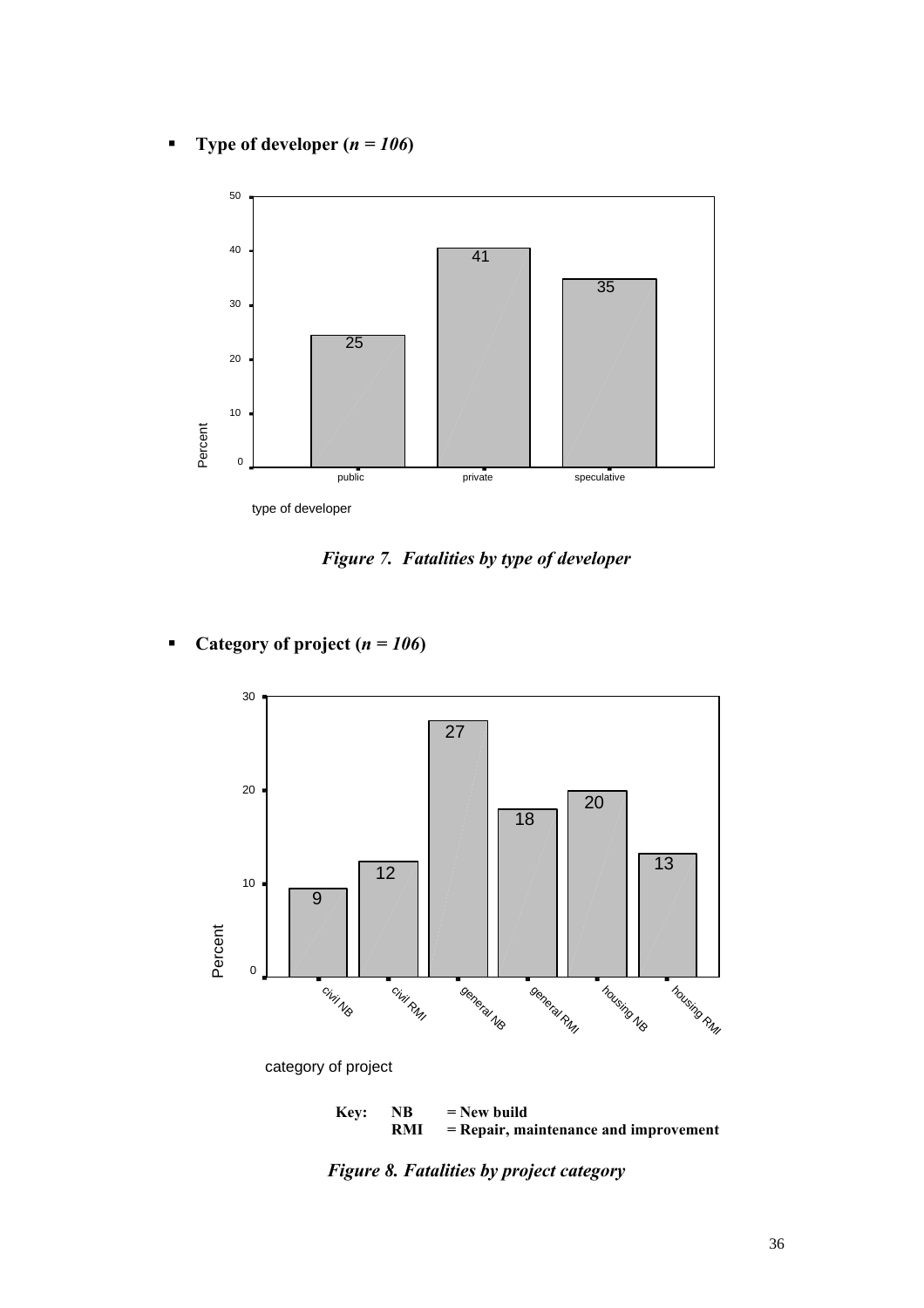The results for 'type of developer' (Figure 7) and 'category of project' (Figure 8) are described in conjunction as they seem to capture related information.

One quarter of all fatalities occurred on sites developed by the public sector. These map on to the 21% of fatalities on civil projects (9% 'new build' and 12% 'repair, maintenance and improvement').

The 'speculative' developer is generally involved in housing projects – hence the equivalence between one third (35%) of fatalities on speculative sites and 33% of fatalities on housing projects (20% 'new build' and 13% 'repair, maintenance and improvement').

The remaining 41% of fatalities on privately developed sites approximate to the 'general' project category.

## **s** Site Size  $(n = 98)$

Almost half (46%) of fatalities from 1997 – 2002 occurred on sites with between one and five workers employed. The remaining site-size categories have a relatively even distribution of fatalities.



**Key: Number of employees in site-size categories**

| <b>Very small</b> | $= 1-5$ employees   |
|-------------------|---------------------|
| <b>Small</b>      | $= 6-10$ employees  |
| <b>Medium</b>     | $= 11-20$ employees |
| Large             | $= 21-50$ employees |
| Very large        | $= 51 +$ employees  |

*Figure 9. Fatalities by site size*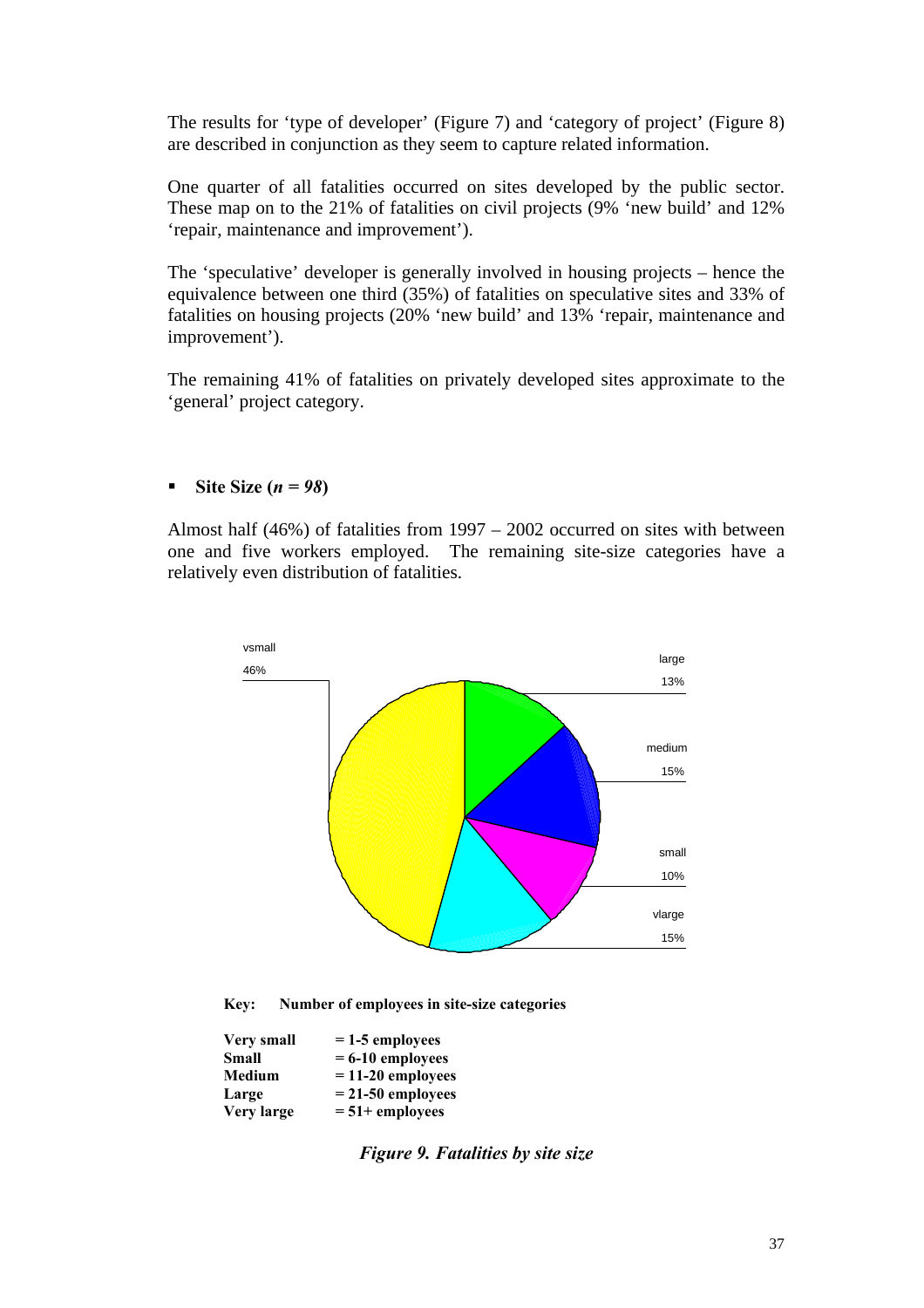#### **Comment**

The findings for site size support the widely-held belief that smaller sites pose a particular risk.

The UK statistics paint a similar picture. 'An analysis of the data provided for the HSE by the Bomel Consortium, the research consultant, shows that significantly more fatal accidents – of which falls from height make up the largest category – have occurred on sites of between one and 13 workers. Of approximately 300 deaths on site between 1996 and 2001, about 212 occurred on sites of fewer than seven people' (Hay 2003). Hay concludes that serious accidents are 'much more likely to happen on smaller, less regulated sites'.

Small-scale construction projects present several difficulties:

- Clients for minor construction jobs do not usually work full-time in the industry. Consequently they may be unaware of their obligation to appoint competent dutyholders. This is confirmed by the results of the HSA blitz in March 2003 – Project Supervisors were appointed on only 30% of small sites (1-5 workers). Without appointed dutyholders, there is unlikely to be a coherent approach to safety management.
- ß A further difficulty is that smaller enterprises are unlikely to be reached through conventional stakeholder networks e.g. trade bodies. The HSE concludes that different techniques are needed to reach these groups. They aim to make training more relevant to the needs of small firms and to develop programmes to improve communication e.g. Safety and Health Awareness Days.

## ß **Accident location (***n = 123)*

Data relating to accident location is presented both by county (see Figure 10) and by region (see Figure 11).

**County:** When divided according to county where the fatality occurred it is clear that the largest percentage (22%) were in Dublin county. Cork has the second highest percentage of fatalities at 12%. No other county has more than 10% of fatalities.

Twenty-four counties are represented on the bar chart. There are no recorded construction fatalities in Westmeath or Monaghan for the period 1997-2001.

**Region:** The regions do not contain equal numbers of counties and as such they are not directly comparable. Rather, the graph indicates the dispersion of fatalities across the regional divisions used by the HSA. The graph might inform decisions about resource allocation and enforcement activity, within the HSA and trade bodies.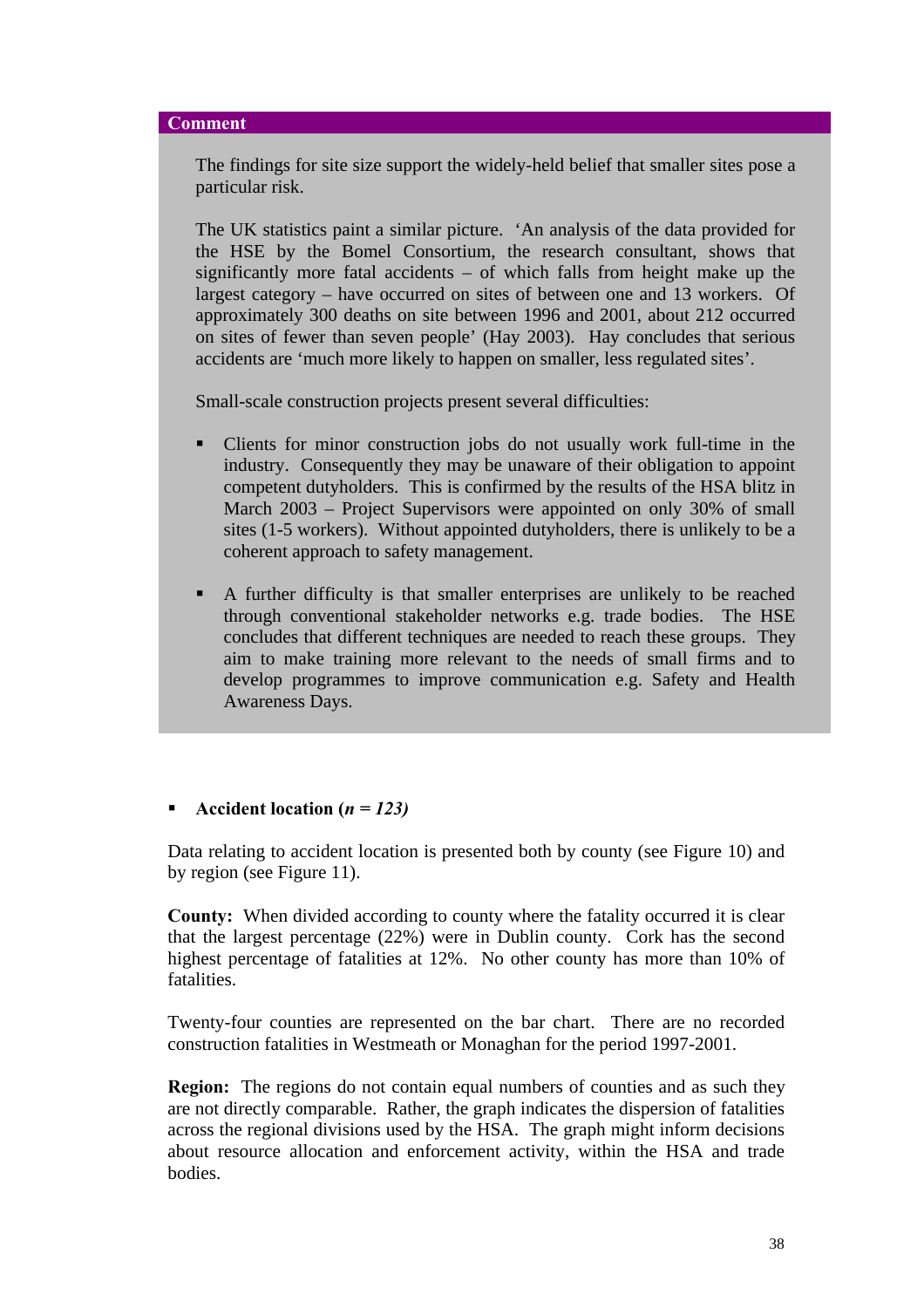

Percent

*Figure 10. Fatalities by county*



|  | .<br>M.<br>۰. | v |  |
|--|---------------|---|--|
|  |               |   |  |
|  |               |   |  |
|  |               |   |  |

**Key: Counties included in region categories**

| Dublin:     | <b>North Dublin, South Dublin</b>                                        |
|-------------|--------------------------------------------------------------------------|
| East:       | Wicklow, Kildare, Laois, Offaly, Carlow, Meath, Louth, Cavan, Monaghan,  |
|             | Westmeath, Longford, Roscommon                                           |
| West:       | Galway, Mayo, Sligo, Donegal, Leitrim, Limerick, Clare, Kerry, Tipperary |
| South-east: | Waterford, Wexford, Kilkenny                                             |
| South:      | Cork                                                                     |

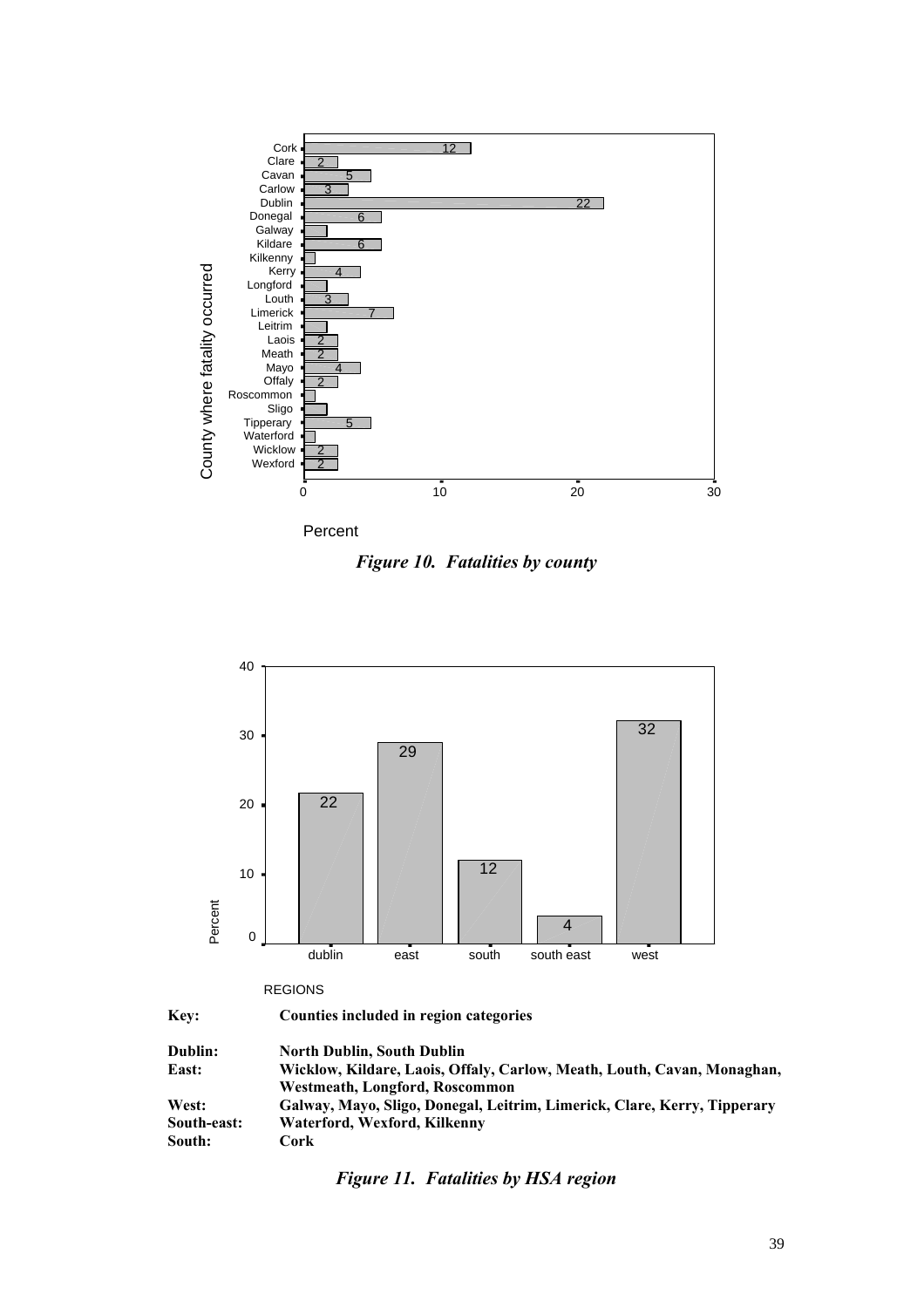#### **Comment**

By combining the output for 'site size' and 'regions' we obtain a more detailed account of the context in which fatalities are occurring.

The average number of workers on site in each region is recorded in Table 4.

| Region                 | <b>Dublin</b> | East     | West     | <b>South</b> |
|------------------------|---------------|----------|----------|--------------|
|                        | $n = 19$      | $n = 31$ | $n = 32$ | $n = 12$     |
| Average number on site | 61            | 23       | 28       | 26           |
| $\geq 50$ on site      | 42%           | 16%      | 9%       | 8%           |
| £5 on site             | 21%           | 42%      | 69%      | 33%          |
| 1 person on site       | 0%            | 0%       | 22%      | 8%           |

The 'South-east' category is omitted from this analysis due to the small number of fatalities  $(n = 5)$ .

#### *Table 4. Site size by region*

Sites in Dublin have on average twice as many workers as sites in other regions. However, the average masks a wide range of site sizes e.g. the recorded number of workers on site in the Dublin region ranges from 400 to 2 workers.

Looking at numbers within specific site size categories may offer more accurate information. A large site is defined as having 50+ workers. Of the nineteen fatalities in the Dublin region 42% were on sites with 50+ workers. Of the fatalities in the other regions, only a small percentage occurred on large sites.

Conversely, the Dublin region had the smallest percentage of fatalities occurring on very small (1-5 workers) sites. The Western region has substantially more fatalities on very small sites (69%) than any other region.

Narrowing the analysis to sites with only one worker produces a corresponding result. While the Dublin and Eastern regions had no fatalities on one-person sites, almost one quarter of the fatalities in the Western region are in this category. The figure of 22% represents seven fatalities. Referring back to the database reveals that all seven were private projects, six of which were classified as 'repair, maintenance or improvement' jobs.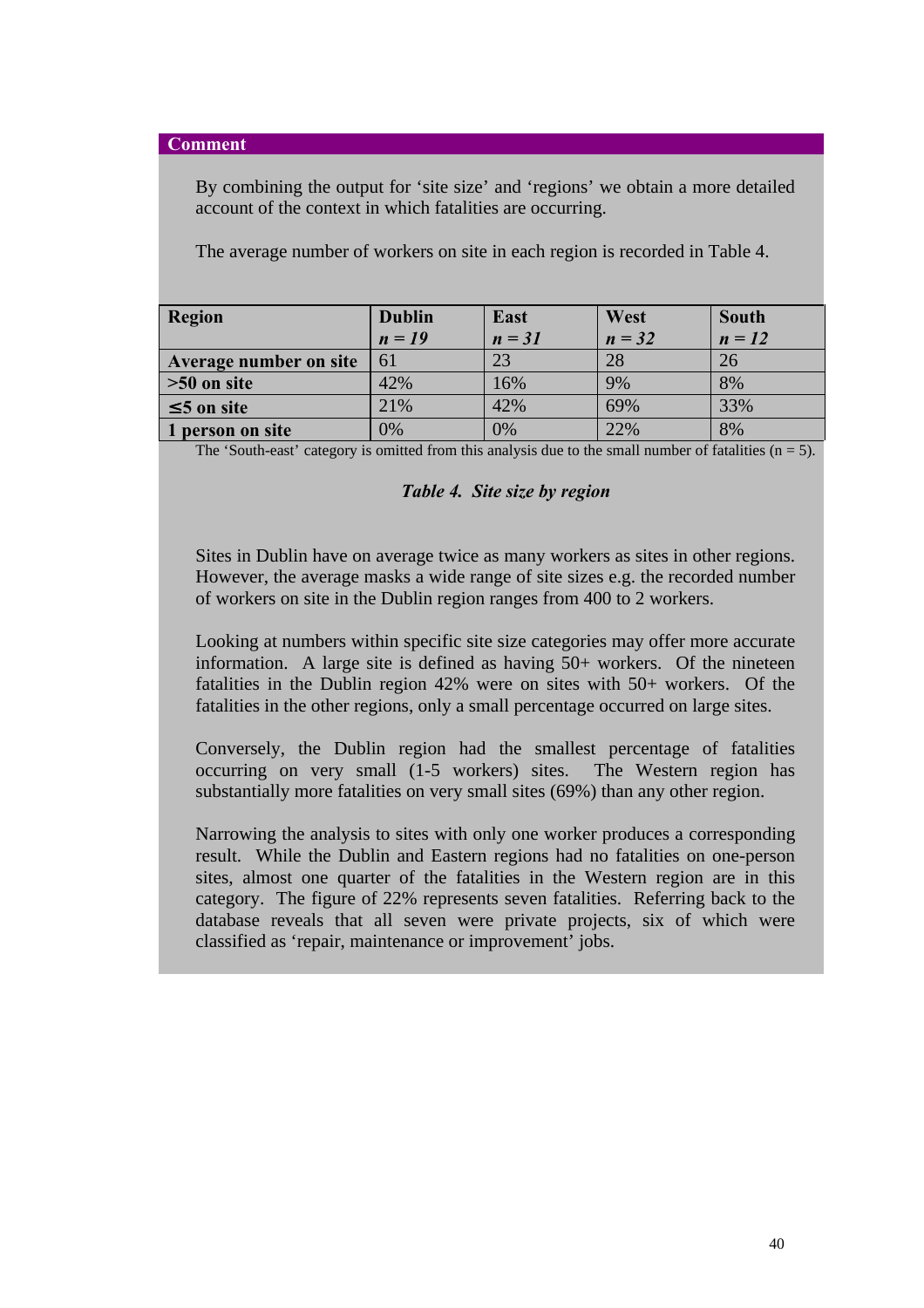### **4.6 Dutyholder Responsibility Questionnaire**

#### ß **Distribution of dutyholder responsibility**

For this section of the questionnaire, inspectors were asked to judge if failure to fulfil dutyholder responsibilities had contributed to the fatality they investigated.

Figure 12 illustrates the average level of contribution by each dutyholder, as judged by the inspectors, using the options provided on the questionnaire. Almost 50% of the failures identified as definite or possible contributions are perceived to be the responsibility of contractors. The PSCS was responsible for 32% of failures and clients were responsible for 14%. PSDS and designers contributed 4% and 3% respectively.

The graph must be interpreted with caution  $-$  it is not simply the case that half of all failures are attributable to contractors. Fifty per cent of contributory failures were attributed to contractors **within the limits of the questionnaire, by a particular sample of respondents** (see comment box for discussion)**.**



*Figure 12. Average contribution by dutyholder*

### **Comment**

It is important to interpret the results in the context of the questionnaire. There are several qualifying factors that must be addressed

**Restricted response options.** Inspectors were limited to the items on the questionnaire, which were in turn limited by the duties described in the Regulations. Other dutyholder failures that are not covered by the Regulations may have contributed to the fatal incident.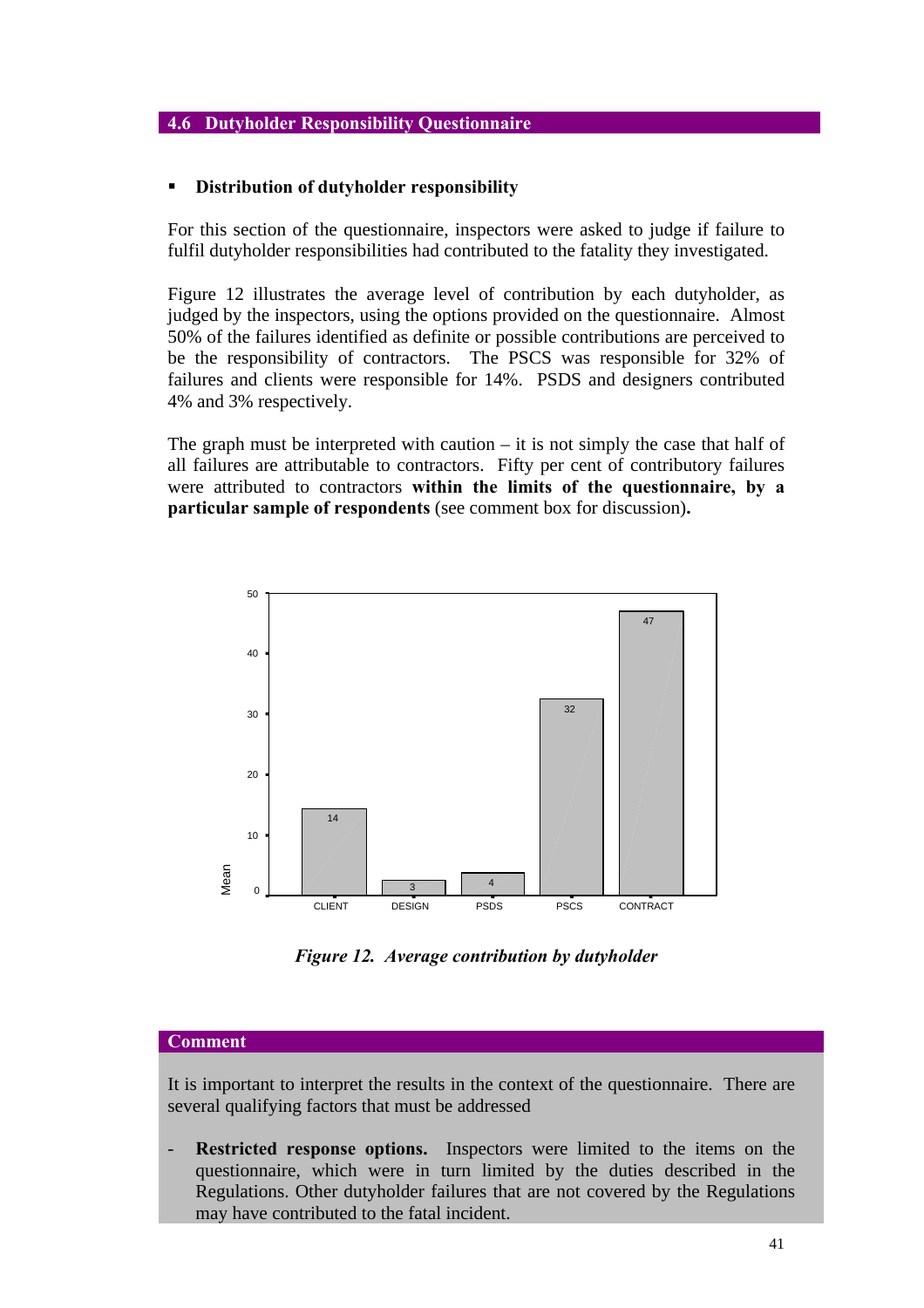- Number and detail of items. The sections outlining PSCS and contractor responsibilities have many and detailed items compared to the other dutyholder sections. The number of items in each section has been accounted for in the statistical analysis, but it may have influenced the attribution process.
- **Relevance to the accident event.** The PSDS and Contractor items also relate more directly to the accident event. For example, items such as 'failure to coordinate measures to permit authorised persons only on to construction site' or 'failure to comply with the Regulations in the erection or alteration of scaffolding' describe accident circumstances more directly than items like 'failure to co-operate with the PSDS or PSCS as appropriate'. The failure to  $co$ -operate triggers a series of events that eventually contribute to the fatality – it does not lead directly to the incident.
- **Respondent perspective.** Inspectors have uneven access to information they have most contact with, and obtain most information from the contractor and workers on-site. The degree of access to the client, designer or PSDS is generally limited. Thus, given the point at which the HSA inspector enters the chain of events, the information they gather will tend to focus primarily on contractor and site factors.

Table 5 offers a more detailed analysis of Figure 12 - breaking down the average attribution for each dutyholder across the six years. The data in Table 5 is insufficient for further statistical analysis due to the small sample, e.g. ( $n = 7$  for 1997).

|                   | 1997 | 1998 | 1999 | 2000                | 2001 | 2002 | <b>Total</b> |
|-------------------|------|------|------|---------------------|------|------|--------------|
| $n =$             |      | 12   | 12   | 16                  | 20   | 16   | 83           |
| <b>Client</b>     | 20   | 26   | 16   | 13                  |      | 14   | 14           |
| <b>Designer</b>   | h    |      | n    | $\overline{ }$<br>∠ |      |      |              |
| <b>PSDS</b>       | 13   |      |      | v                   |      |      |              |
| <b>PSCS</b>       | 43   | 26   | 34   | 30                  | 38   | 28   | 32           |
| <b>Contractor</b> | 18   | 45   | 38   | 54                  | 53   | 53   | 47           |

*Table 5. Average Contribution (%) by year*

A graph representing the same information (Figure 13) offers a visual guide to the pattern of attribution by HSA inspectors over the six years. The lines on the graph are erratic due to the small dataset but it is apparent that 'contractors' and 'PSCS' have consistently higher attributions over the six years than 'PSDS' and 'designers'.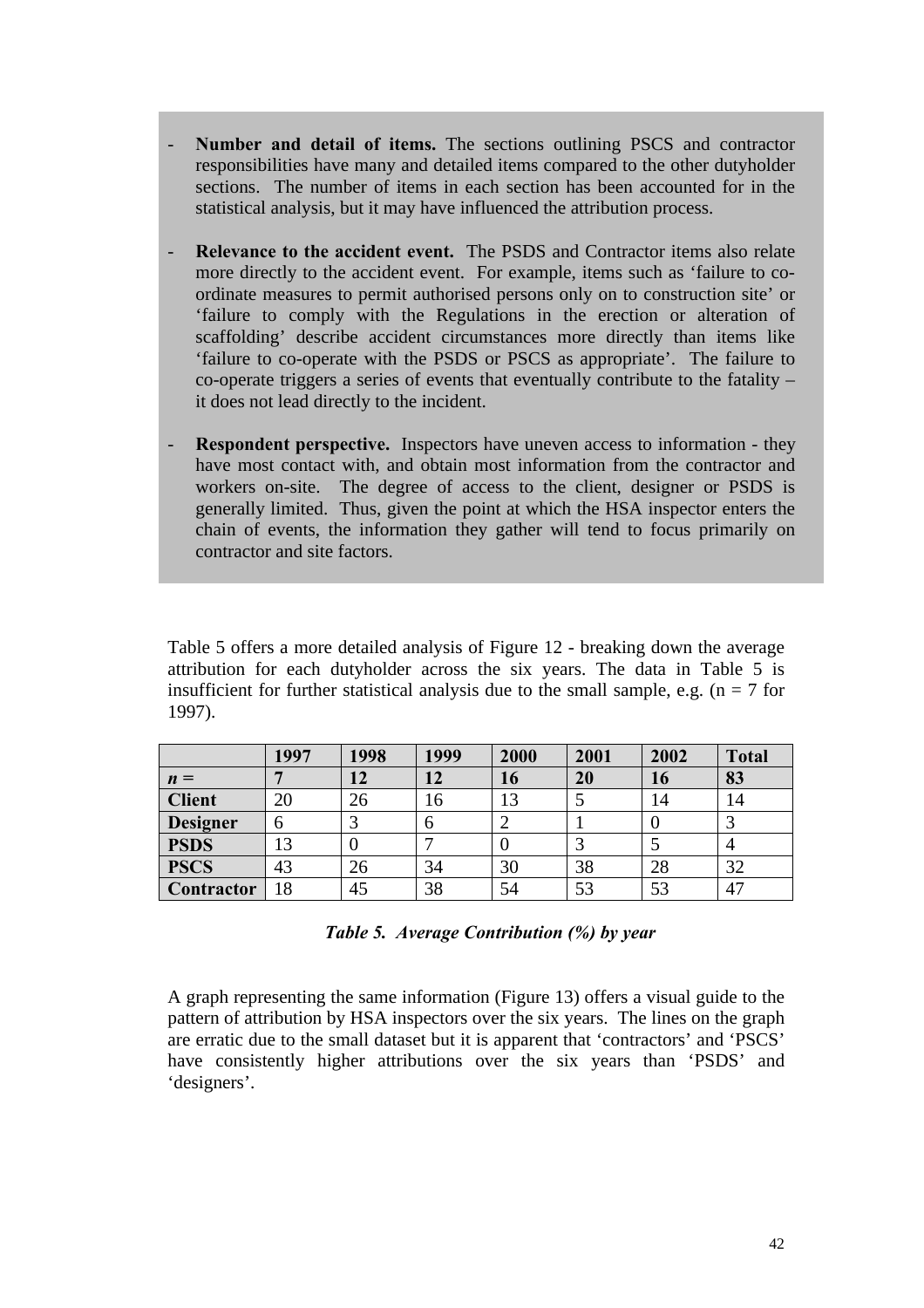

*Figure 13. Attributions by year*

## ß **Analysis of individual items**

Table 6 lists the failures that inspectors most often judged as possible or definite contributions to the fatal incident. Following the pattern of the overall results, it is failures by the contractor, PSCS and client respectively that are most often cited.

| <b>Item</b>                                     | <b>Dutyholder</b> | <b>Definite</b> | <b>Possible</b> | <b>Total</b> |
|-------------------------------------------------|-------------------|-----------------|-----------------|--------------|
|                                                 |                   | $(x2)^*$        | $(x1)^*$        | <b>Score</b> |
| Failure to comply with Regulations   Contractor |                   | 33              | 13              | 79           |
| in erection, installation, working              |                   |                 |                 |              |
| and use of plant equipment                      |                   |                 |                 |              |
| Failure to ensure arrangements for   PSCS       |                   | 21              | 13              | 55           |
| checking the implementation of                  |                   |                 |                 |              |
| safe working procedures                         |                   |                 |                 |              |
| Failure to appoint competent PSCS               | Client            | 8               | 18              | 34           |

\* Note: 'Definite' responses have been weighted at a value of 2, 'Possible' responses have been allocated a value of 1.

## *Table 6. Questionnaire items with highest scores*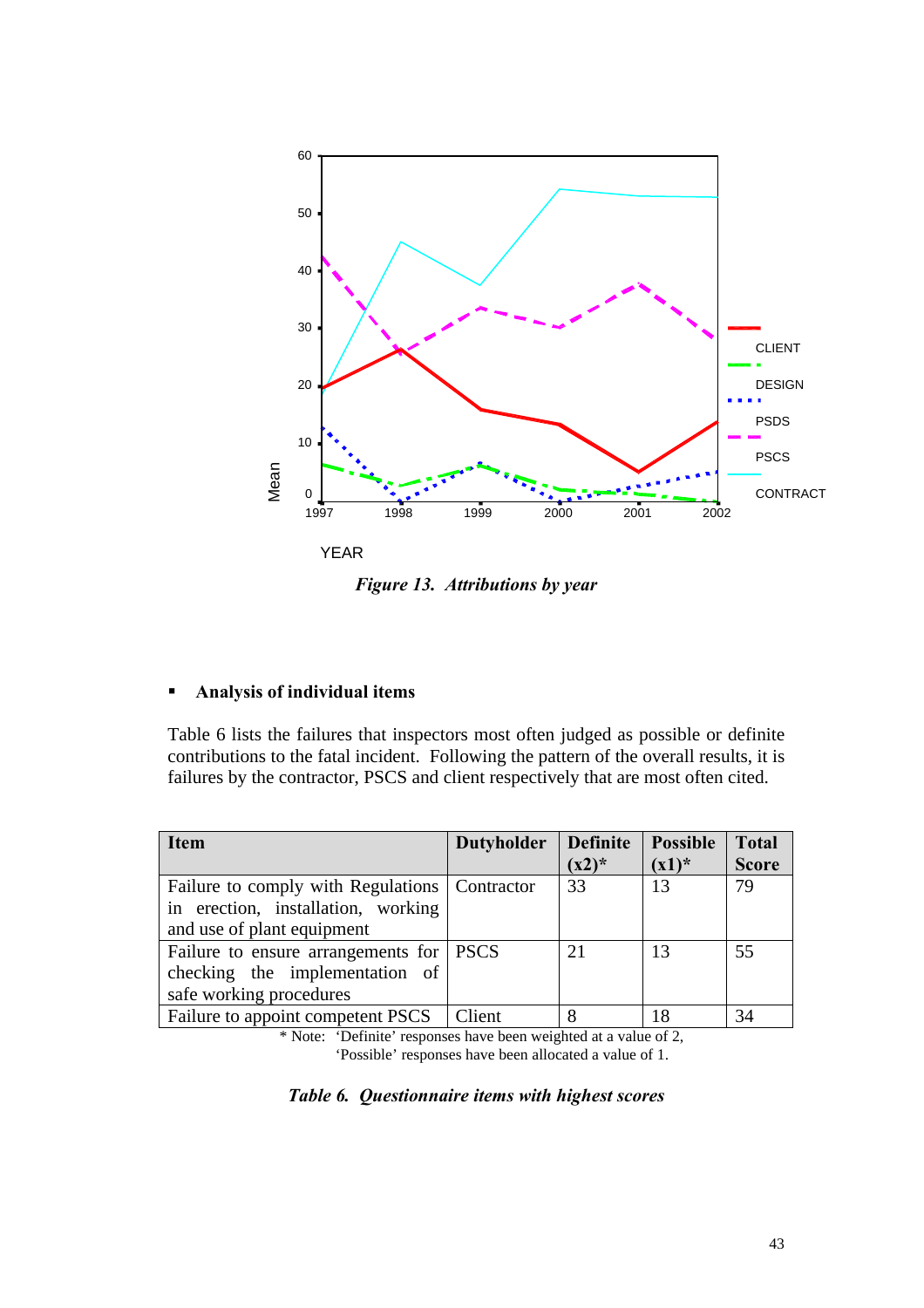## ß **Incidents for which the questionnaire items were 'not applicable'**

For twenty of the fatalities in the dataset, the inspectors indicated that none of the questionnaire items were applicable to the accident circumstances. This represents a substantial 19% of the completed questionnaires. We will examine this sub-group more closely.

It is clear from the database that the majority of these fatalities occurred on smaller sites - 12 out of 17 occurred on sites with fewer than five workers employed, 8 of these on sites with only one or two workers.

Fifteen of the twenty (75%) were private sector projects. Twelve of the fatalities (60%) were 'repair maintenance and improvement' jobs.

Of the fatalities where none of the dutyholder responsibilities were applicable, the majority (65%) were in the Western region. Three occurred in Dublin, two in the south and one each in the east and south-east.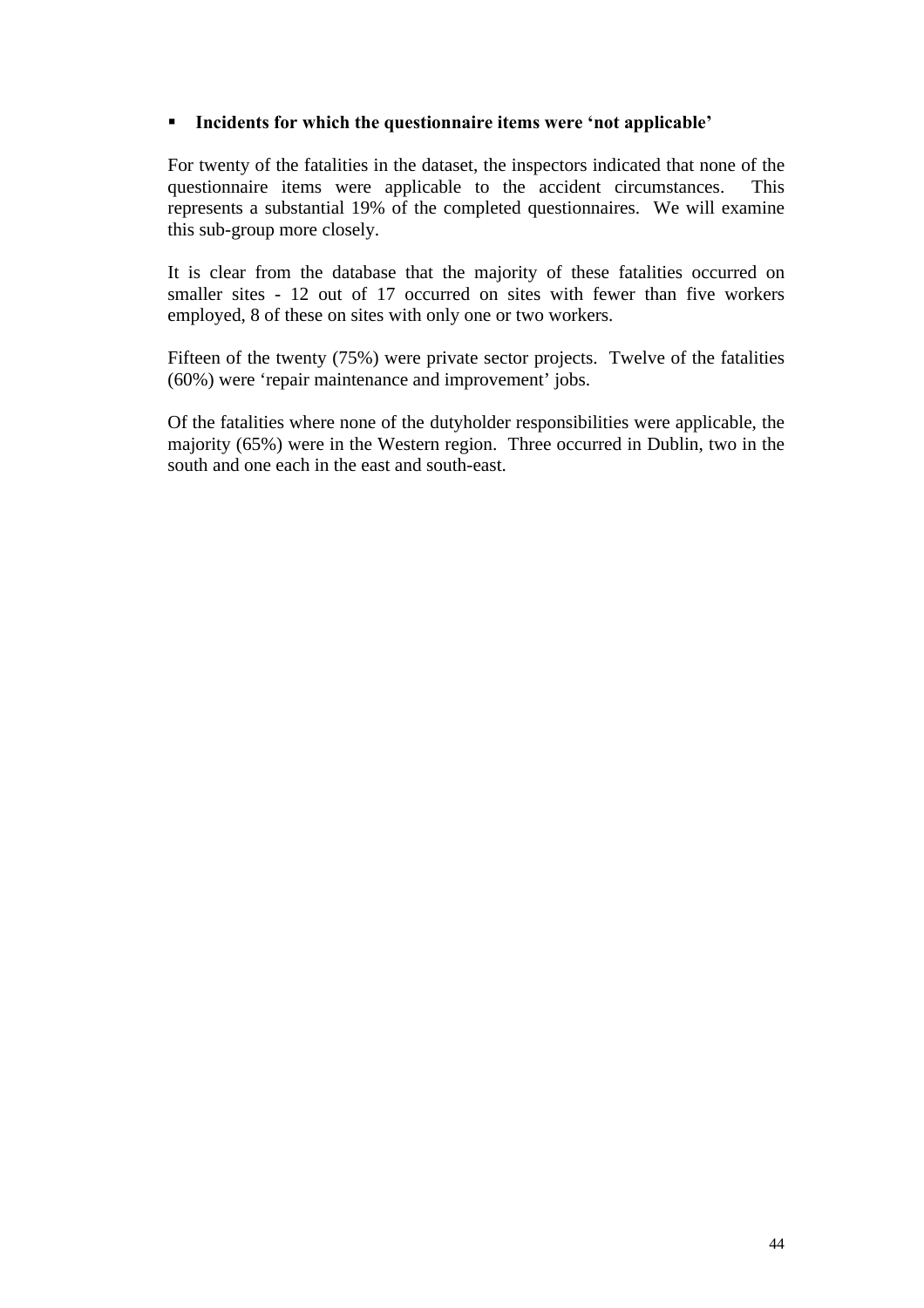# **5. LITERATURE MAP AND ANALYSIS**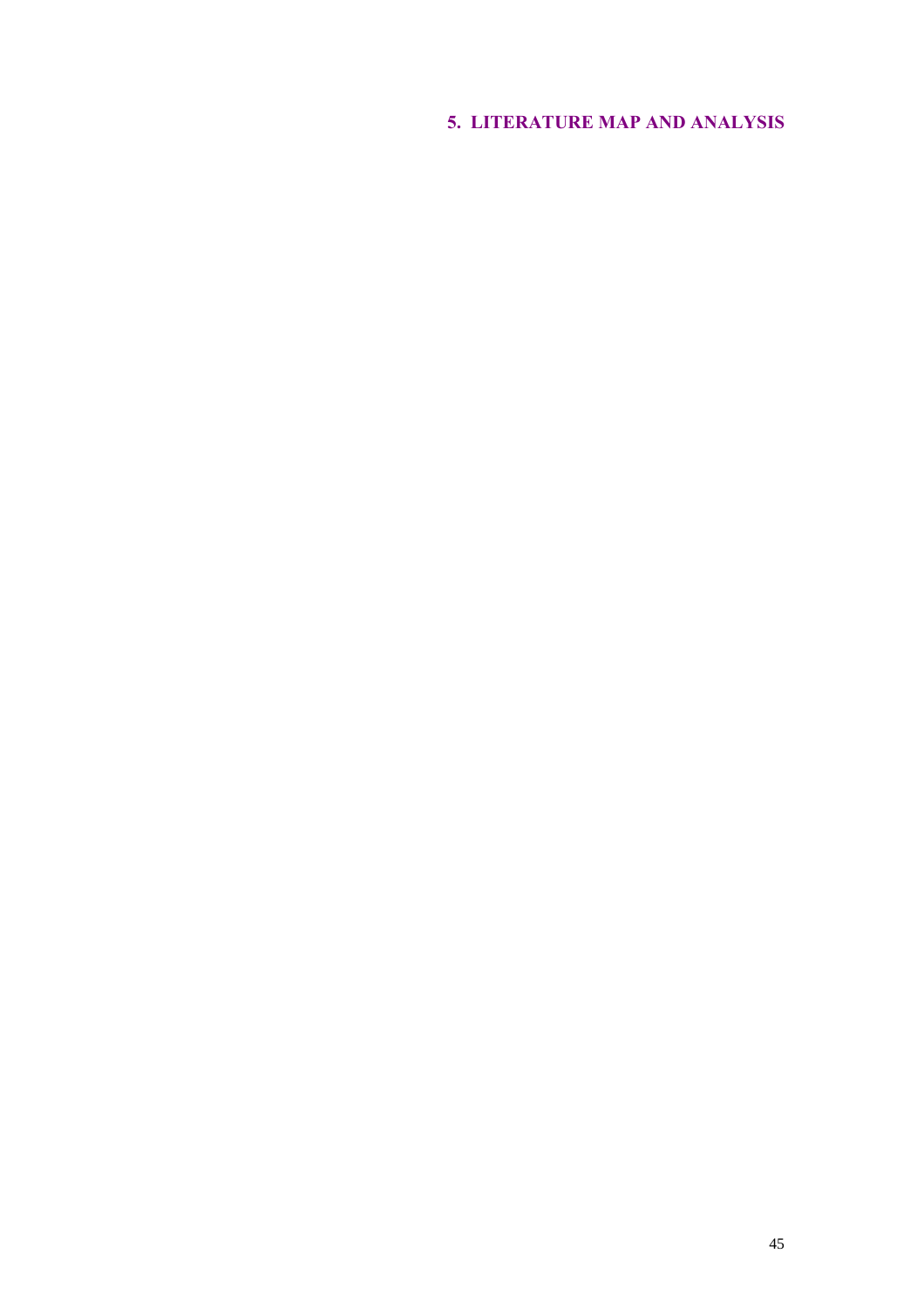| <b>Document</b>    | Guide to the Safety       | Guidelines<br>for            | Guide to Safe<br>A             | Workplace<br>Health       | Short Guide to<br>A            |
|--------------------|---------------------------|------------------------------|--------------------------------|---------------------------|--------------------------------|
|                    | Health & Welfare at       | preparing your Safety        | <b>Working Practices</b>       | Safety<br>and             | Health<br>Safety<br>and        |
|                    | Work Act 1989 and         | Statement & carrying         |                                | Management                | Law                            |
|                    | (General Application)     | out Risk Assessment          |                                |                           |                                |
|                    | Regulations, 1993         |                              |                                |                           |                                |
| <b>Pages</b>       | 200                       | 22                           | 51                             | 40                        | 12                             |
| Price              | 12                        | $\mathcal{D}_{\cdot}$        | 12.70                          | 12.70                     |                                |
| <b>Regulations</b> | 1989/93                   | 1989/93                      | 1989/93                        | 1989/93                   | 1989/93/01                     |
| <b>Description</b> | Comprehensive guide to    | Practical<br>guidance<br>for | Identification of common       | Practical<br>guidance for | Brief guidelines to the        |
|                    | the new legal framework   | preparation<br>of<br>safety  | hazards – with checklists.     | planning, implementation  | 1989 Act and the General       |
|                    | brought about by the 1989 | documentation.<br>Sample     | How to organise for safety     | & evaluation of safety    | <b>Application Regulations</b> |
|                    | Act. General account of   | risk assessments and pro-    | PPE, safe systems,<br>$\equiv$ | management systems.       |                                |
|                    | issues such as manual     | forma.                       | training, accident response    |                           |                                |
|                    | handling & PPE.           |                              | etc.                           |                           |                                |
| <b>Client</b>      | Ö                         |                              |                                |                           |                                |
| <b>Designer</b>    |                           |                              |                                |                           |                                |
| <b>PSCS</b>        |                           |                              |                                |                           |                                |
| <b>PSDS</b>        |                           |                              |                                |                           |                                |
| Contractor         | Ö                         | O                            | Ö                              |                           |                                |
| Worker             | Ö                         |                              |                                |                           |                                |

## **Literature Map Table 1:**

Generic documents based on:

the Safety, Health and Welfare at Work Act 1989,

the Safety, Health and Welfare at Work (General Application) Regulations, 1993, and

the Safety, Health and Welfare at Work (General Application) (Amendment) Regulations, 2001.

46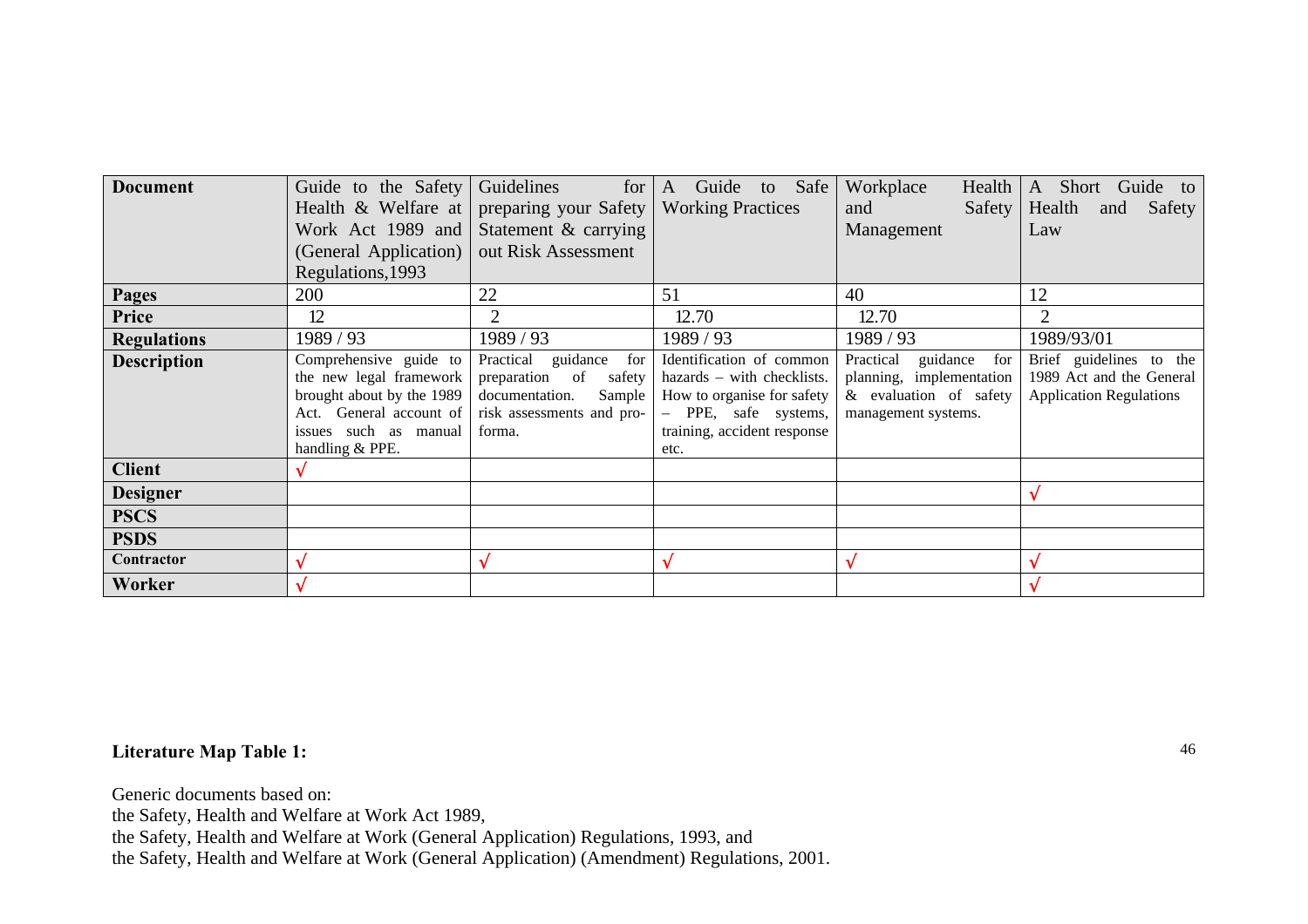| <b>Document</b>                                           | Guidelines to<br>Safety,<br>the<br>Health<br>$\&$<br>Welfare<br>at<br>Work<br>Construction<br><b>Regs 1995</b>                                                                                               | Guidelines<br>Clients<br>for<br>involved<br>in<br>Construction<br>Projects                          | <b>Build</b><br>in<br>Safety $- A$<br>short guide to<br>good practice<br>& legislation                                                                                                                                        | Code<br>of<br>Practice<br>for<br>and<br>Access<br>Working<br>Scaffolds                                                                                  | Safety at All<br>Levels                                                                                 | Stay Safe on<br><b>Site</b>                                                                                                                               | Safety<br>with<br>Asbestos                                                                                                                                             | Timber<br>Frame<br>Erection<br>Guidelines                                                                                                                                             |
|-----------------------------------------------------------|--------------------------------------------------------------------------------------------------------------------------------------------------------------------------------------------------------------|-----------------------------------------------------------------------------------------------------|-------------------------------------------------------------------------------------------------------------------------------------------------------------------------------------------------------------------------------|---------------------------------------------------------------------------------------------------------------------------------------------------------|---------------------------------------------------------------------------------------------------------|-----------------------------------------------------------------------------------------------------------------------------------------------------------|------------------------------------------------------------------------------------------------------------------------------------------------------------------------|---------------------------------------------------------------------------------------------------------------------------------------------------------------------------------------|
| Pages<br>Price                                            | 64<br>10                                                                                                                                                                                                     | Leaflet                                                                                             | Leaflet                                                                                                                                                                                                                       | 52                                                                                                                                                      | Video/52pp                                                                                              | 20                                                                                                                                                        | 8                                                                                                                                                                      | 20<br>$\overline{2}$                                                                                                                                                                  |
|                                                           |                                                                                                                                                                                                              |                                                                                                     |                                                                                                                                                                                                                               | 6                                                                                                                                                       | 63                                                                                                      |                                                                                                                                                           | <b>FREE</b>                                                                                                                                                            |                                                                                                                                                                                       |
| <b>Regulations</b><br><b>Description</b><br><b>Client</b> | 1995<br>Comprehensive<br>guide<br>to<br>the<br>1995<br>Regs.<br>Outlines<br>dutyholder<br>responsibilities.<br>Emphasis<br>on<br>management of<br>safety<br>and<br>creating chain of<br>responsibility.<br>Ö | 1995<br>point<br><b>Bullet</b><br>of<br>summary<br>duties<br>client<br>under the 1995<br>Regs.<br>Ö | 1995<br><b>Brief</b><br>guide<br>outlining<br>duties<br>of<br>client,<br>designer,<br>PSDS/CS<br>and<br>contractor.<br>Practical<br>information<br>on<br>of<br>preparation<br>safety & health<br>plan and safety<br>file<br>Ö | 1995<br>Practical<br>guidance<br>for<br>with<br>those<br>specific duties in<br>relation to the<br>supply, design,<br>construction &<br>use of scaffolds | 1995<br>Pack<br>includes<br>video and Code<br>of Practice for<br>Access<br>and<br>Working<br>Scaffolds. | 1995<br>Bullet-point<br>practical<br>guidance for a<br>range of<br>site<br>hazards<br>e.g.<br>ladders, cranes,<br>electricity,<br>excavation work<br>etc. | 1995<br>Description<br>of<br>asbestos<br>and<br>potential<br>harmful effects.<br>Instructions for<br>employee<br>and<br>outline of what<br>to expect from<br>employer. | 1995<br>Method<br>statement<br>relating<br>to a<br>two-storey semi-<br>detached<br>erection. To be<br>used<br>as<br>guideline<br>for<br>other types of<br>timber<br>frame<br>erection |
|                                                           | Ö                                                                                                                                                                                                            |                                                                                                     |                                                                                                                                                                                                                               | Ö                                                                                                                                                       |                                                                                                         |                                                                                                                                                           |                                                                                                                                                                        | Ö                                                                                                                                                                                     |
| <b>Designer</b>                                           | Ö                                                                                                                                                                                                            |                                                                                                     | O<br>Ö                                                                                                                                                                                                                        | Ö                                                                                                                                                       |                                                                                                         |                                                                                                                                                           |                                                                                                                                                                        |                                                                                                                                                                                       |
| <b>PSDS</b>                                               |                                                                                                                                                                                                              |                                                                                                     |                                                                                                                                                                                                                               |                                                                                                                                                         |                                                                                                         |                                                                                                                                                           |                                                                                                                                                                        |                                                                                                                                                                                       |
| <b>PSCS</b>                                               |                                                                                                                                                                                                              |                                                                                                     |                                                                                                                                                                                                                               | Ö                                                                                                                                                       |                                                                                                         |                                                                                                                                                           |                                                                                                                                                                        |                                                                                                                                                                                       |
| Contractor                                                | Ö                                                                                                                                                                                                            |                                                                                                     | U                                                                                                                                                                                                                             | Ö                                                                                                                                                       |                                                                                                         |                                                                                                                                                           |                                                                                                                                                                        | Ö                                                                                                                                                                                     |
| Worker                                                    |                                                                                                                                                                                                              |                                                                                                     | Ö                                                                                                                                                                                                                             | Ö                                                                                                                                                       | Ö                                                                                                       | Ö                                                                                                                                                         | Ö                                                                                                                                                                      | Ö                                                                                                                                                                                     |

# **Literature Map Table 2:**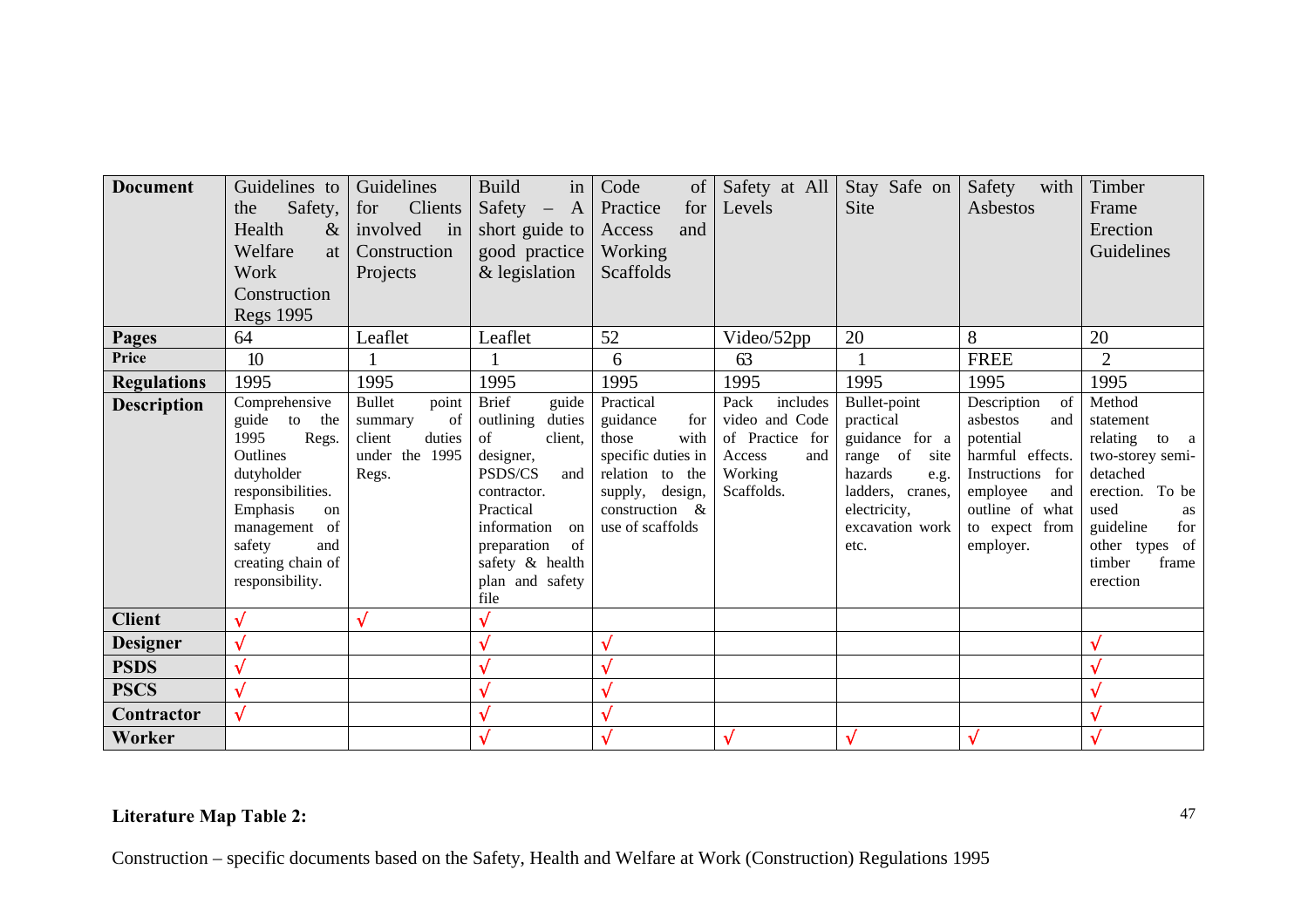| <b>Document</b>    |                                                                    | Guidelines to the Safety, Health $\&$ Safety and Health on Construction | The Absolutely Essential Health and          |
|--------------------|--------------------------------------------------------------------|-------------------------------------------------------------------------|----------------------------------------------|
|                    | Welfare at Work Construction Regs   Projects – the Role of Clients |                                                                         | Safety Toolkit: For the Smaller              |
|                    | 2001                                                               |                                                                         | <b>Construction Contractor</b>               |
|                    |                                                                    |                                                                         |                                              |
| <b>Pages</b>       | 14                                                                 | Leaflet                                                                 | 30 - pocket notebook format                  |
| Price              |                                                                    | <b>FREE</b>                                                             |                                              |
| <b>Regulations</b> | 2001                                                               | 2001                                                                    | 2001                                         |
| <b>Description</b> | Comprehensive guide to the 2001 Regs.                              | Bullet point summary of client duties under                             | Advice on managing safety e.g. reporting and |
|                    | Highlights amendments and additions to                             | the 2001 Regs.                                                          | recruitment practices, together with a site  |
|                    | dutyholder responsibilities                                        |                                                                         | safety checklist.                            |
| <b>Client</b>      |                                                                    |                                                                         |                                              |
| <b>Designer</b>    | Ö                                                                  |                                                                         |                                              |
| <b>PSDS</b>        | O                                                                  |                                                                         |                                              |
| <b>PSCS</b>        |                                                                    |                                                                         |                                              |
| Contractor         | 0                                                                  |                                                                         |                                              |
| Worker             |                                                                    |                                                                         |                                              |

# **Literature Map Table 3:**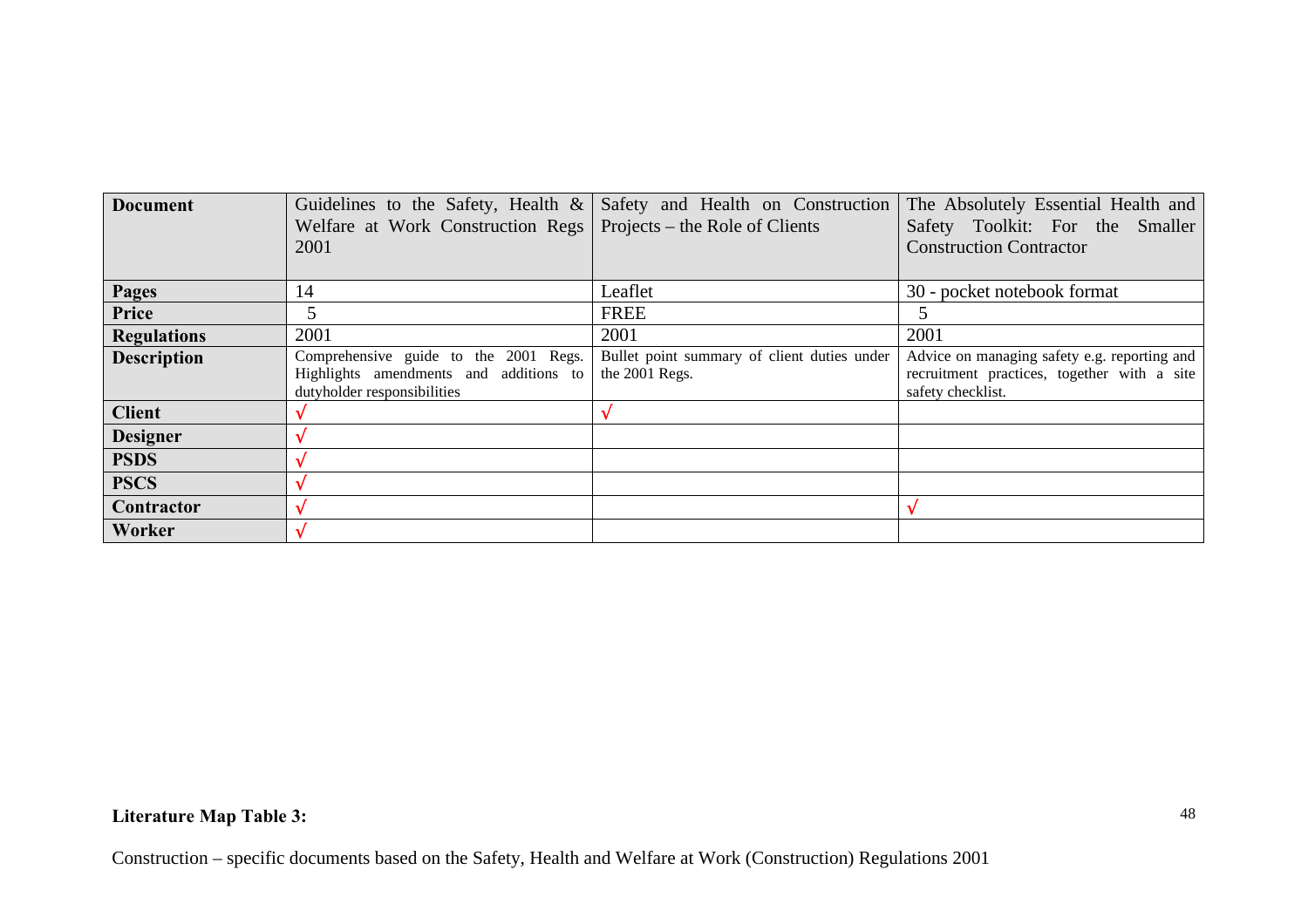## **Specific Hazards**

Safety and Workplace Vehicles Guidelines to the Noise Regulations Is your work making you deaf? Obligatory Safety Signs Handle with Care: Safe Manual Handling Occupational Asthma: An Employee's Guide Occupational Asthma: An Employer's Guide Code of Practice for Working in Confined Spaces

#### **Policy Documents**

Construction Safety Partnership Plan 2000-2002 Construction Safety Partnership Progress Report 2001 Construction Safety Partnership Plan 2003-2005

## **Research Documents**

Safety Behaviour in the Irish Construction Industry Fatalities in the Irish Construction Industry: A Survey of Contributory Factors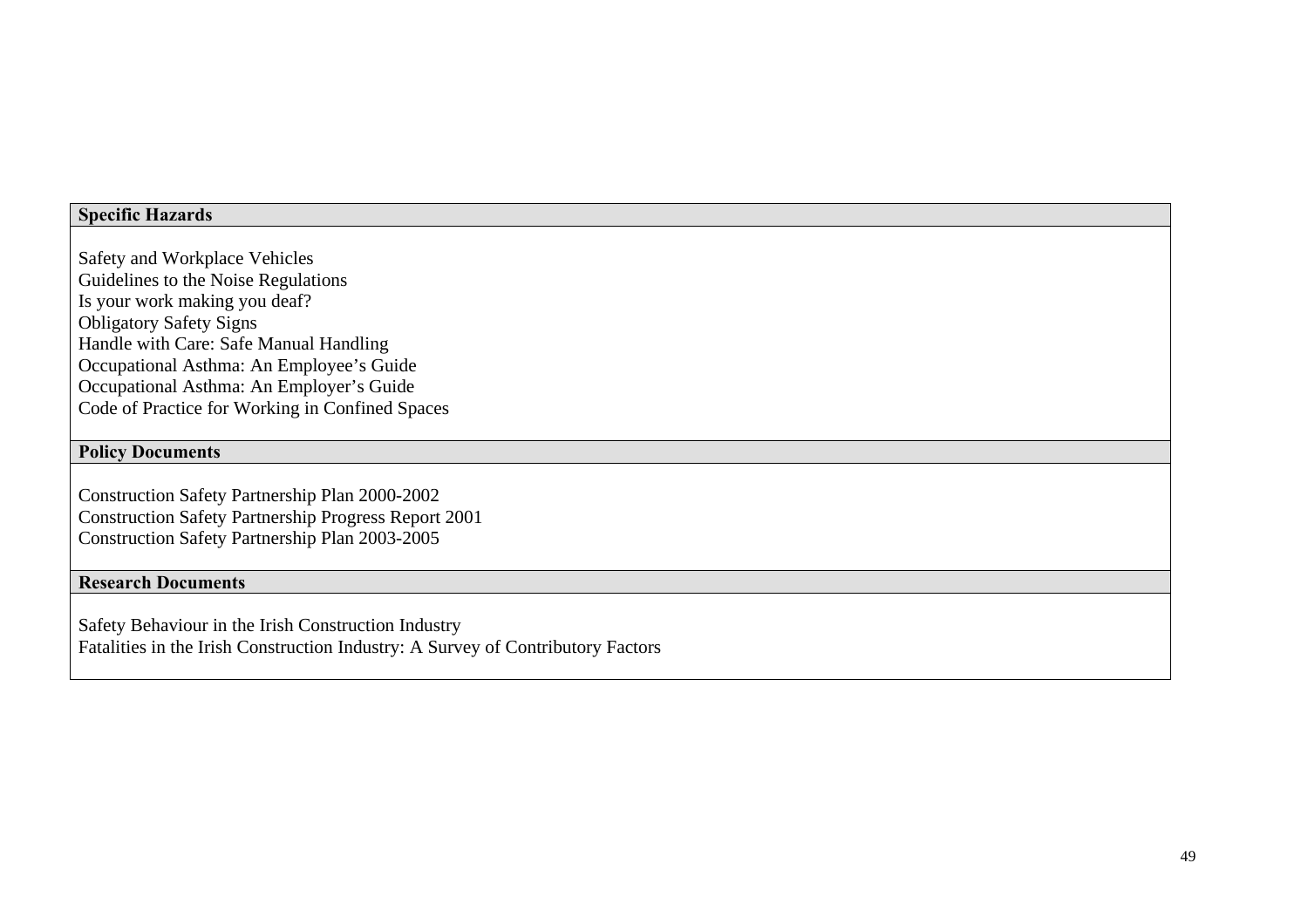The poor take-up of dutyholder responsibilities may be in part due to lack of information. HSA publications represent the principle means by which health and safety information is disseminated through the industry. The documentation aims to outline best practice, raise awareness of the Regulations and emphasise the consequences of failing to fulfil the legal requirements. Any gaps in the literature map may point to areas where regulatory information is not reaching dutyholders.

The literature mapping exercise identifies all the relevant documentation that is available to the public, via the Publications office or the HSA website. It is acknowledged that this literature map is inevitably incomplete, given that it is restricted to HSA documents. Supplementary guidance may be available inhouse, from trade bodies and others.

The mapping exercise produced four tables, comprising both generic and construction-related documents. The documents are mapped chronologically in Tables 1-3, based on the following Regulations:

- **Table 1:** Safety, Health and Welfare at Work Act 1989 / (General Application) Regulations 1993
- **Table 2:** Safety, Health and Welfare at Work (Construction) Regulations 1995
- **Table 3:** Safety Health and Welfare at Work (Construction) Regulations 2001

Publications are assessed in terms of both their content and format.

#### **5.1 Analysis of Content**

The documents in Table 1 (Safety, Health and Welfare at Work Act 1989 and the (General Application) Regulations, 1993) relate to all industries. As such they are not directly relevant to construction-specific dutyholders e.g. designer, and the PSCS / PSDS roles were not in existence until 1995. However, it is interesting to note that every document includes guidance for the contractor, perhaps reflecting contemporary theories of accident causation.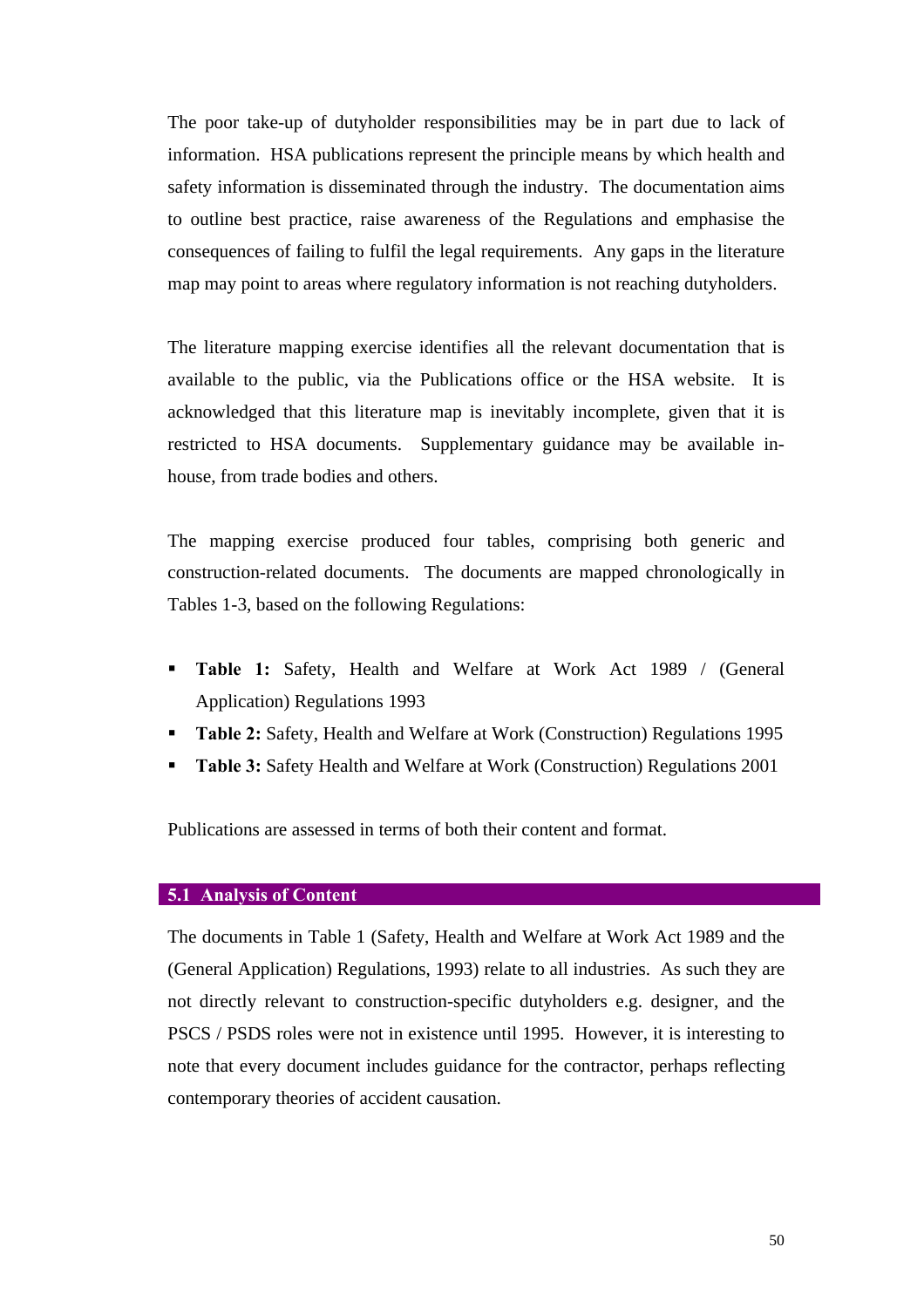Two strands of documents emerge from the analysis of documents from 1995 onwards – those that are **task-based** and those that are **dutyholder-based**. Booklets such as the 'Code of Practice for Access and Working Scaffolds' and 'Timber Frame Erection Guidelines' span the entire task, outlining duties from the design stage through to execution. Alternatively, 'Guidelines for Clients involved in Construction Projects' is not task-specific, but rather describes the full extent of a dutyholders' responsibilities on any project.

In terms of dutyholder-based documents, contractor duties have received significant attention. Most documents from 1989 onwards have outlined contractor responsibilities in some level of detail. The most recent publication, the 'Absolutely Essential Health and Safety Toolkit', is aimed specifically at the 'smaller construction contractor'. This signals a more differentiated approach to health and safety guidance, in accordance with emerging research findings e.g. the site size statistics confirm that guidance for smaller construction contractors is urgently required. There is room for this trend to continue, with leaflets that would translate the relevant regulations to other contexts e.g. guidance for domestic repair jobs or construction on the farm.

Leaflets listing client responsibilities were produced as a result of both the 1995 and 2001 Regulations. The HSA is aware that many clients are not necessarily involved in the construction industry, and have no knowledge of the Construction Regulations or of their statutory responsibilities. Similarly in the UK, the Confederation of Construction Clients (CCC) is undertaking a review of existing process maps. The results are to be presented in a way that suits 'general client groupings, i.e. small/occasional/repeat' (Strategic Forum for Construction 2002, p.23).

Other dutyholders work within the industry and therefore should have a working knowledge of the Regulations and their responsibilities - but this cannot be assumed. It is important that changes to dutyholders responsibilities should be communicated. For example the 2001 review of the Regulations introduced extra responsibilities for the PSCS, but apart from the general guidelines booklet there is no document that alerts the PSCS to their additional duties. Leaflets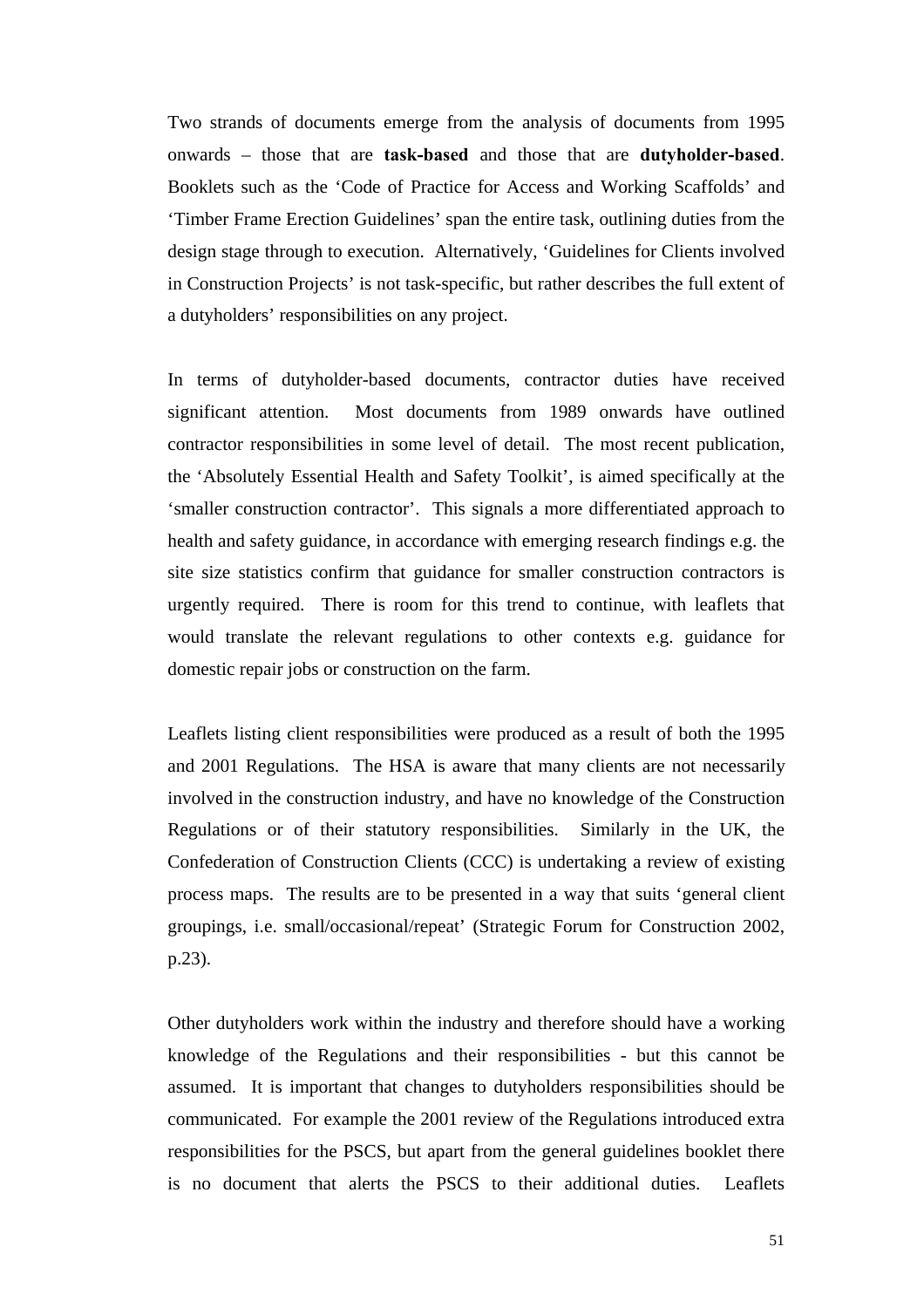highlighting the updated duties of the designer and supervisor might be useful additions to the publications list.

Table 4 outlines other relevant publications that are available to the public. The Policy and Research documents are useful for interested parties such as government departments, academic researchers or health and safety professionals. The proposals and statistics that they contain are particularly useful for those preparing bids or making presentations. A link on the HSA website to direct such parties to these documents might be advantageous, and would facilitate the wider circulation of HSA statistics and research findings.

#### **5.2 Analysis of Format**

Documents like the 200-page guide to the 1989 Act are clearly for reference purposes. Subsequent Guideline booklets to the 1995 and 2001 Construction Regulations are not so weighty (64 pages and 14 pages respectively) but the level of detail and the formal language are not suitable for use on-site or under time constraints. The function of the Guideline booklets is to provide an overview of the allocation of responsibilities across dutyholders. These are perhaps most usefully held at HQ at the point where management are making strategic project decisions.

Since the 1995 Regulations, the HSA has produced shorter, less expensive documents to deal with specific hazards e.g. 'Safety with Asbestos'. These are intended as portable documents that might be referred to in a site situation.

'The Absolutely Essential Health and Safety Toolkit: For the Smaller Construction Contractor' – incorporates some the best features identified so far and might serve as a template for future publications:

- It is pocket-sized and portable;
- The information is clearly presented, in bullet points and illustrations;
- $\blacksquare$  It is construction-specific; and
- It is tailored to the context of the smaller contractor.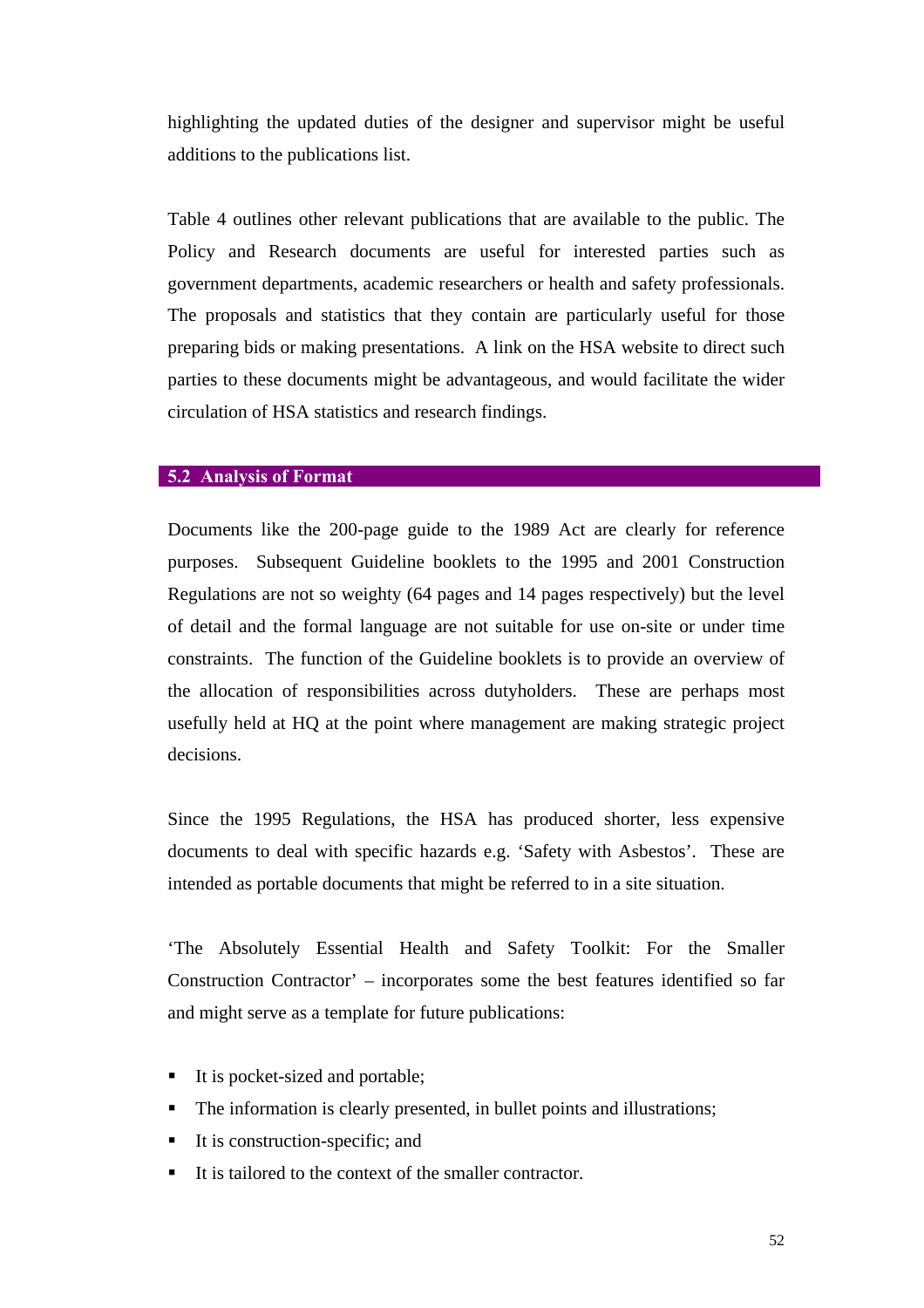## **5.3 Summary**

In terms of content, two general categories of document have been identified. The HSA provides a comprehensive selection of task-based documents. Recent publications have a holistic approach and describe best practice for the entire task or hazard. Dutyholder-based documents are not as prolific. While they are available for clients and contractors, offering this resource to other dutyholders might facilitate the impact of the Regulations on improved safety performance.

Ultimately, the purpose of HSA publications is to communicate safety duties and best practice to the construction industry. While all the documentation in the literature map contains important content, the accessibility and relevance of the information for the end user are equally important. Thus, bullet points, check lists, portable formats and specificity are important features of documents that aim to disseminate safety information in the construction context.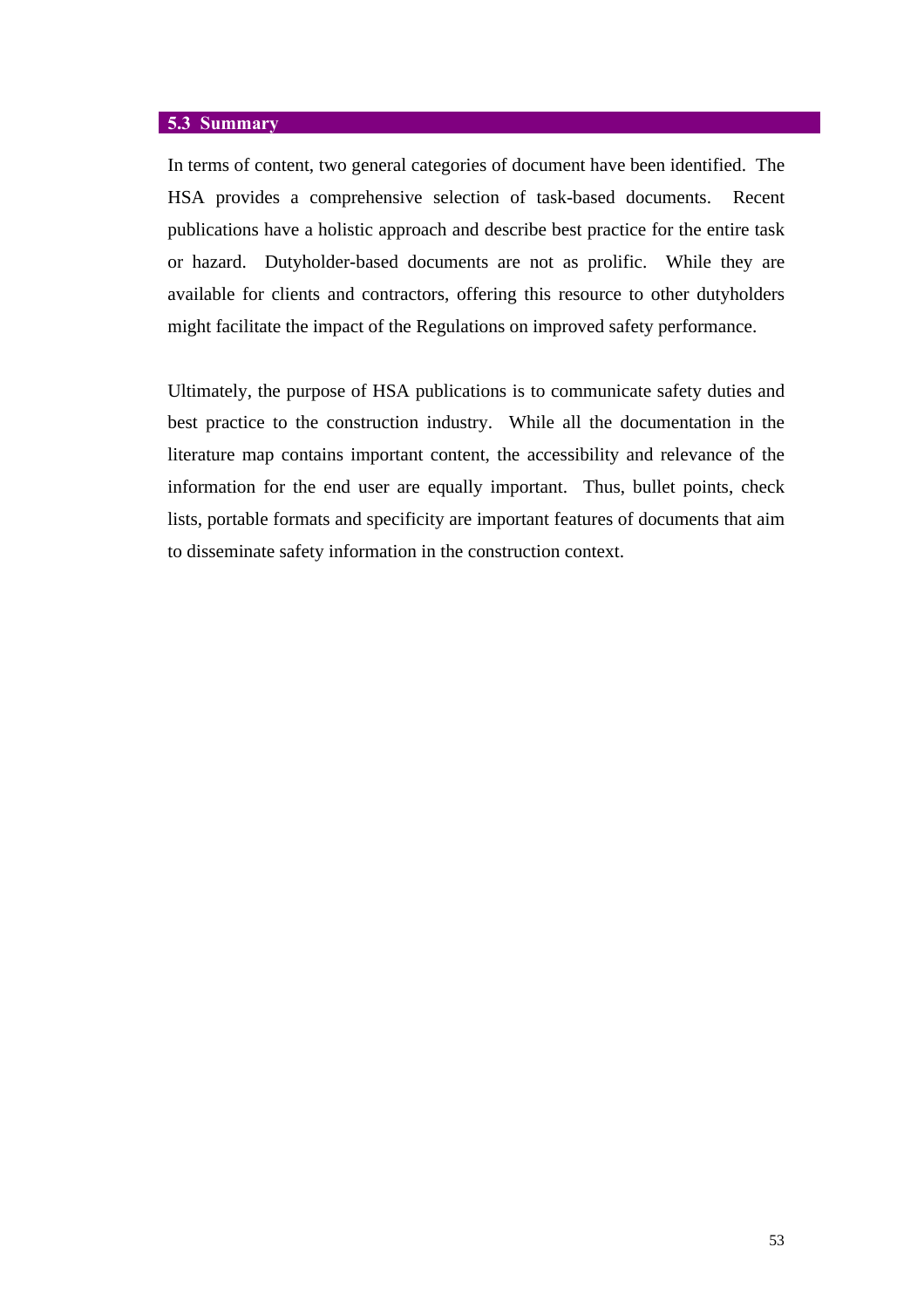# **6. CONCLUSIONS**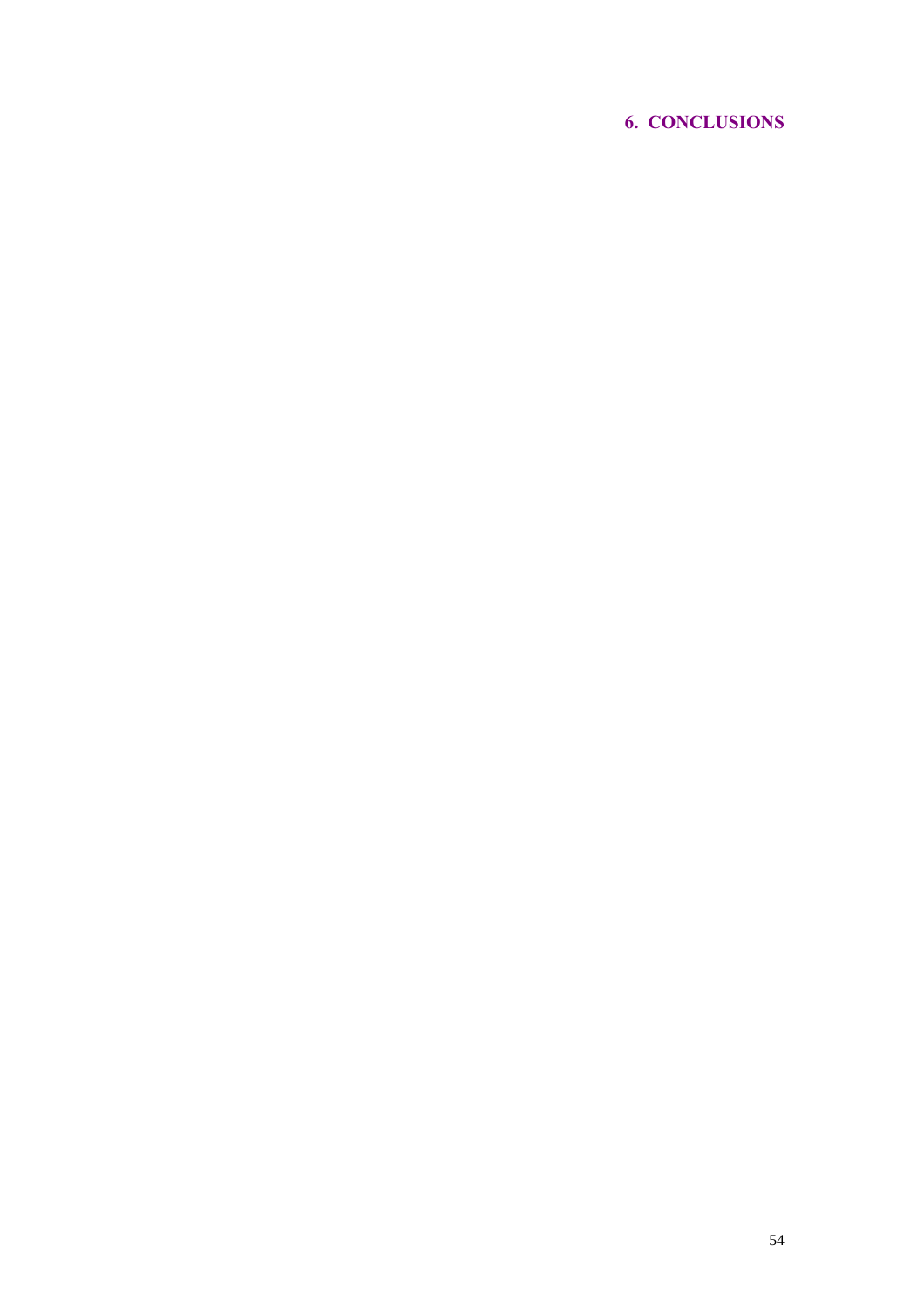This section presents conclusions based on an overview of the results.

#### **6.1 Pattern of Dutyholder Responsibility**

A consistent pattern of dutyholder responsibility emerges from the data. The results for (i) average dutyholder responsibility, (ii) enforcement action and (iii) highest-scoring item, all follow the same order of dutyholders:

- 1. Contractors
- 2. PSCS
- 3. Client
- 4. PSDS
- 5. Designer

Placing responsibility for health and safety upstream of the construction site was one of the major innovations of the 1992 Directive. Yet this new balance of responsibility is not reflected in the questionnaire responses.

The pattern raises several issues.

#### *(i) The pattern reflects the structure of the Regulations*

It is clear from the questionnaire that some roles have been transposed in more detail. Thus, the results are to some extent a function of the number of options and level of detail available for describing the performance of each dutyholder.

The contrast is clear in the case of the results for the PSDS (average contribution  $= 4\%$ ) and PSCS (average contribution  $= 32\%$ ), both roles created under the 1995 Regulations. The Directive outlines minimum requirements but member states may transpose stricter rules than those specified. The Irish PSDS duties equate to the minimum requirements for the duties of the Safety and Health Co-ordinator for the Design phase (SHC-D). However, the PSCS role has been extended significantly beyond the minimum duties. Dias (2002) identifies fifteen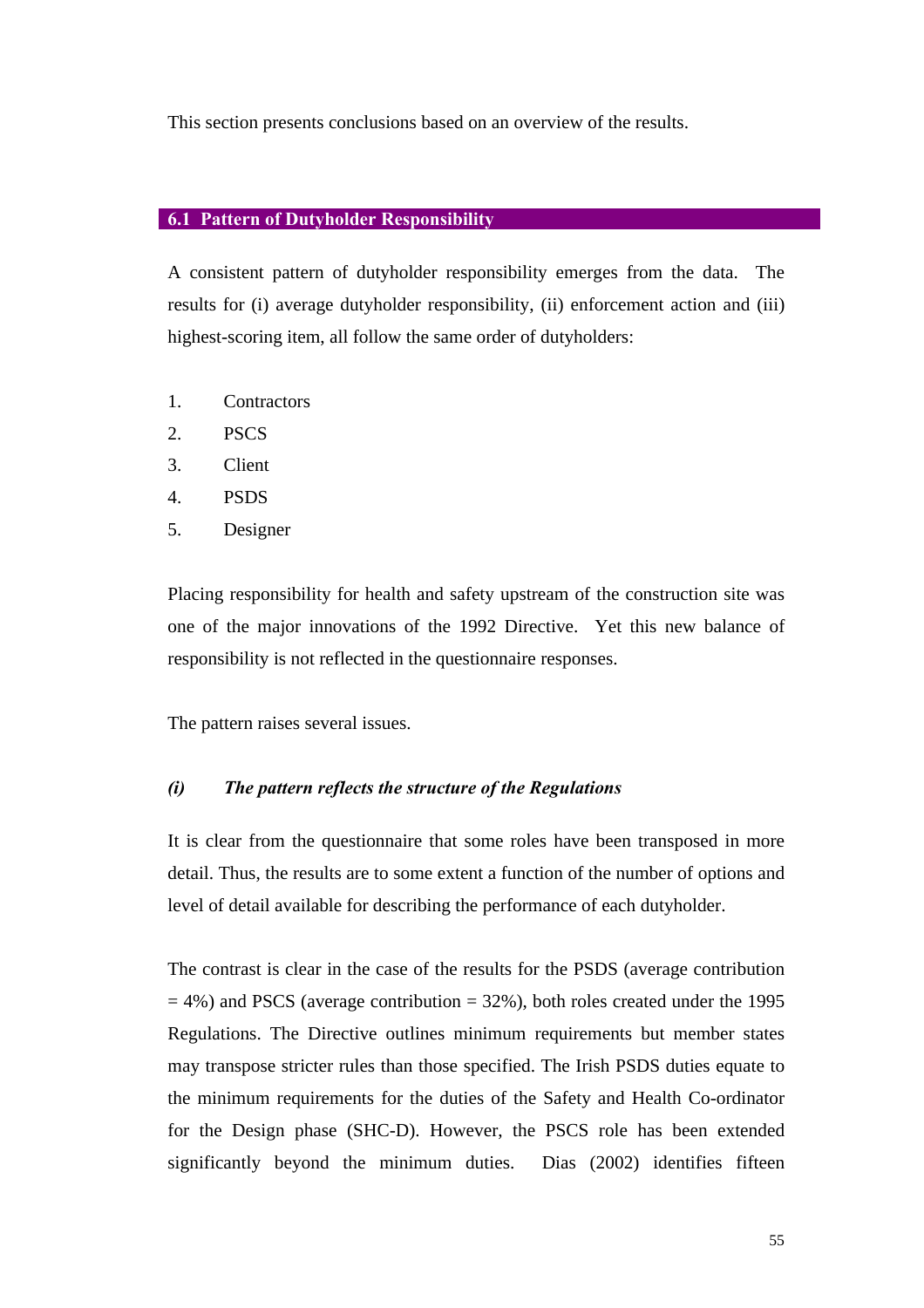'alternative or other duties' that are included in the Irish transposition of the Safety and Health Co-ordinator for the construction phase (SHC-C). Dias recommends that the Directive should be 'worked' to suit the context of the construction industry in each country – clearly the transposition of the PSDS role requires further 'work' to bring it into line with the PSCS role.

## **Recommendation**

The review of the Regulations should seek to describe client, designer and responsibilities at the same level of specificity as PSCS and contractor responsibilities to facilitate accurate attribution of causality.

*Note: The Construction Safety Partnership Plan 2003-05 (HSA 2003), proposes additional duties for clients and designers. Extra responsibilities for the client include the requirement to notify the HSA of a project at the time of appointment of the project supervisors. Clients and designers are responsible for ensuring sufficient timescales are allowed for the entire project. These changes are under discussion in Phase Two of the review of the Construction Regulations.*

More precise language should be used to describe the requirements – words such as 'competent' and 'appropriate' should be defined further. Ambiguous wording has two effects - it is difficult to assign accountability for the purposes of prosecution, and it offer little practical guidance to those who wish to implement the Regulations.

*Note: To standardise the competence of project supervisors, the CSP recommends a register of qualified PSDS and PSCS 'to ensure that only those who have the necessary qualifications, experience and resources will be recognised as competent to undertake these key dutyholder positions'. Training and guidance for professionals operating in the capacity of PSDS is proposed.*

The Regulations should describe the activities that operationalise requirements. Requirements to 'co-ordinate', 'communicate' and 'take account of' are not sufficient - the means by which these ends are achieved should be specified. For example, the item about plant equipment specifies failures relating to the 'erection, installation, working and use' - the duties of other dutyholders do not contain the same level of detail in relation to their execution.

*Note: The level of detail is set to improve under the review of the Construction Regulations. For example, the CSP Plan indicates that guidelines for the preparation and content of the safety file are to be included. Practical guidelines for the selection of safety consultants are also proposed.*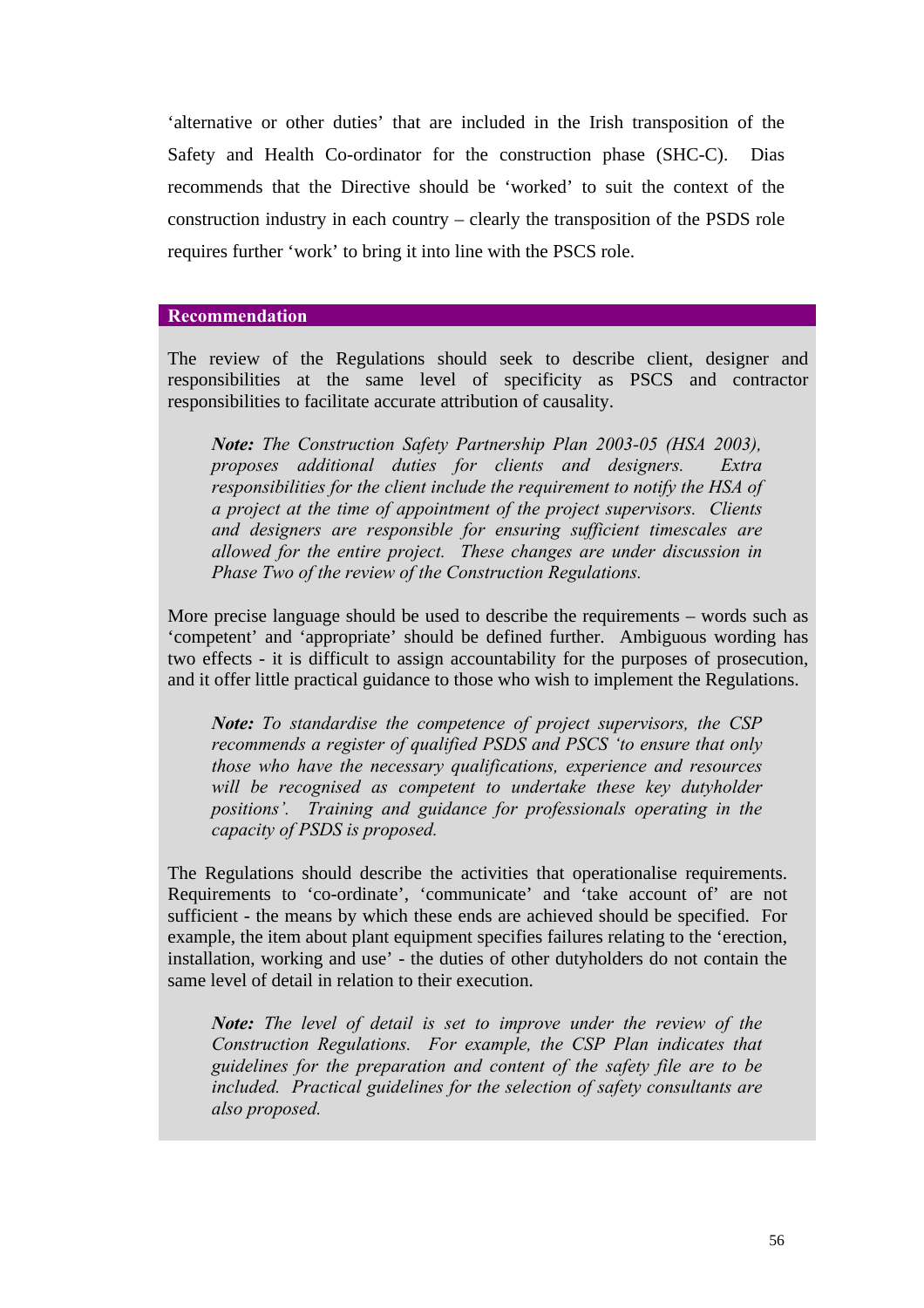#### *(ii) Results from alternative sources contradict the pattern*

Despite the requirements placed on other dutyholders under the 1995 Regulations, perceptions of accident causation remain focused on the construction site. Clients, designers and PSDS are perceived to make a relatively minor contribution by comparison with contractors and the PSCS.

But research from other sources suggests that this pattern may not be representative of actual dutyholder performance:

- ß Data from the HSA suggests that a significant proportion of **clients** are failing to meet their obligations. Previous research on construction fatalities revealed that supervisors were not appointed on 45% of sites where fatalities occurred between 1991 and 2001 (HSA, 2003). The figures for the Irish submission to the European Construction Campaign (2003) indicate that project supervisors were not appointed on 18% of applicable sites.
- ß Design audits by the HSA and the HSE (see section 2.2) indicate that failures by **designers** may be more prevalent than this study suggests. Although the designer has been allocated least responsibility for fatal incidents in this study (only 3%), the audit results illustrate that designer knowledge and performance is lacking in the area of health and safety.
- The ECC figures also indicate that the health and safety plan and file are insufficient in 26% and 47% of cases respectively. This implies a failure by the **PSDS,** who has a duty to prepare a preliminary Safety and Health Plan and must provide the PSCS with necessary information for the Safety File

#### **6.2 'Joined-Up' Accident Analysis**

The pattern of dutyholder responsibility suggests that the creation of new roles and formalised duties have had limited impact on the scope and depth of accident analysis. Explanations continue to focus on actors and circumstances in the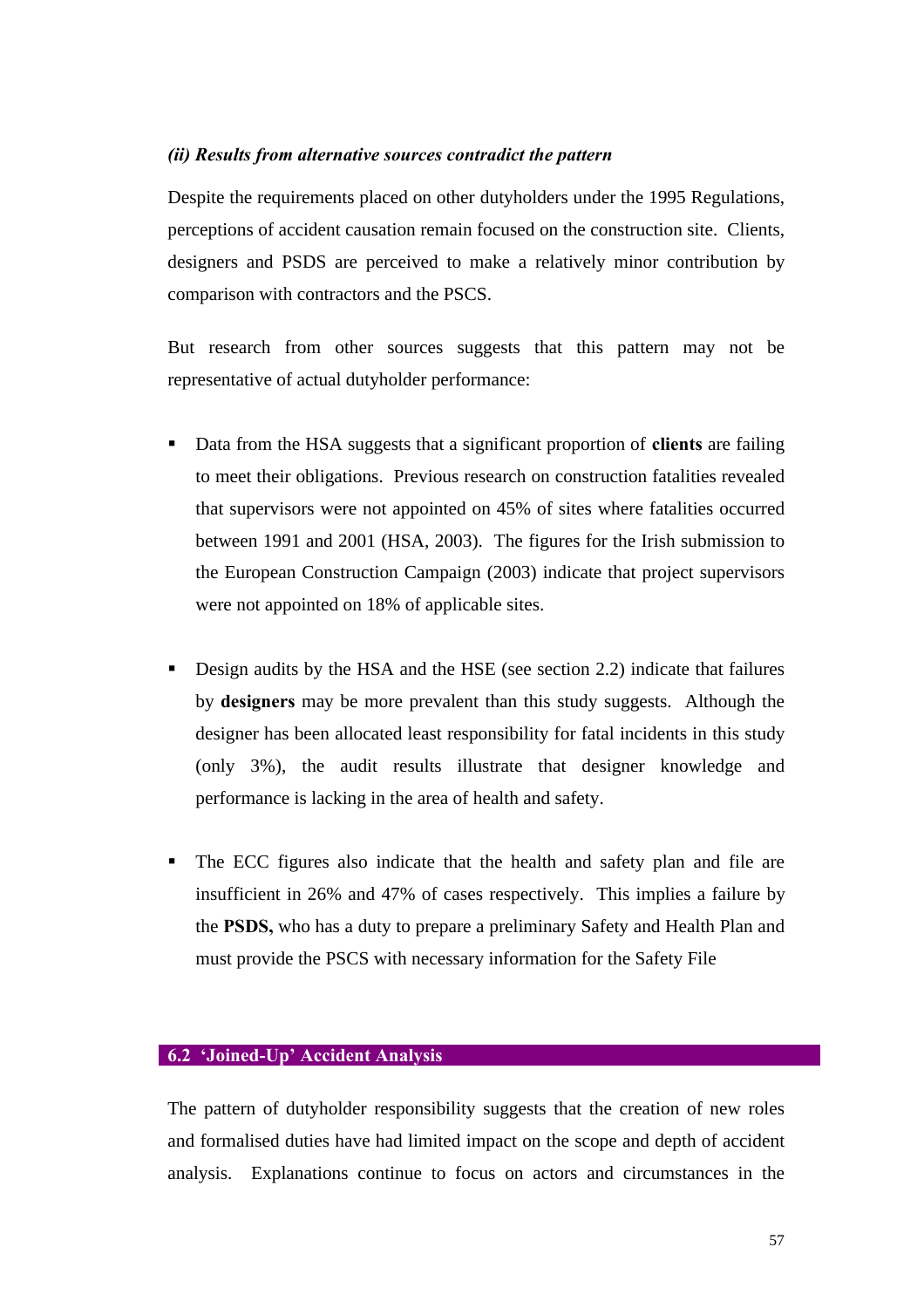immediate environment – contractors and the PSCS together account for nearly 80% of all the failures that make 'possible' or 'definite' contributions to fatal incidents.

The fragmented nature of the construction industry complicates accident analysis. Turnover on construction projects is such that very few roles exist for the duration of a project. With different dutyholders responsible for safety at different stages, it is difficult to evaluate safety performance through the project life cycle.

However, the increasing number of prosecutions taken against clients and supervisors is evidence that HSA inspectors have already begun to widen their analysis of fatal incidents.

## **Recommendation**

A framework is required whereby failures at the level of contractor are not regarded in isolation, but are traced back through the hierarchy so that participants who failed to fulfil their requirements are held accountable.

Perhaps a simple hierarchical model based on the duties in the regulations might guide in-depth analysis of the circumstances leading up to the accident. For example, if a worker is electrocuted when working near high voltage power lines:

- ß The incident may be clearly attributable to the failure to comply with the Regulation for the 'working and use of plant equipment' (contractor duty).
- However, the model would then guide inspectors to move up the hierarchy and question why such a failure had occurred – were arrangements in place for checking safe working procedures (PSCS duty)?
- **If not, had the high voltage power lines been highlighted as a particular risk in** the safety file (designer responsibility) and passed on to the PSCS (PSDS responsibility)?
- ß If not, the inspector must question the steps taken to ensure the competence of designers and supervisors (client duty).

Specific hierarchies could be developed for frequently occurring incidents (e.g. falls from heights), which would trace the causes of the incident through the potentially relevant duties in the Regulations.

*Note: The CSP Plan 2003-05 emphasises pre-site factors. It acknowledges that there 'high priority issues in the design and planning process that need to be tackled'. The proposals in the section 'Pre-construction / Design / Procurement' seek the co-operation of the client, designer and project supervisors to agree a strategy that ensures safety throughout the project life cycle.*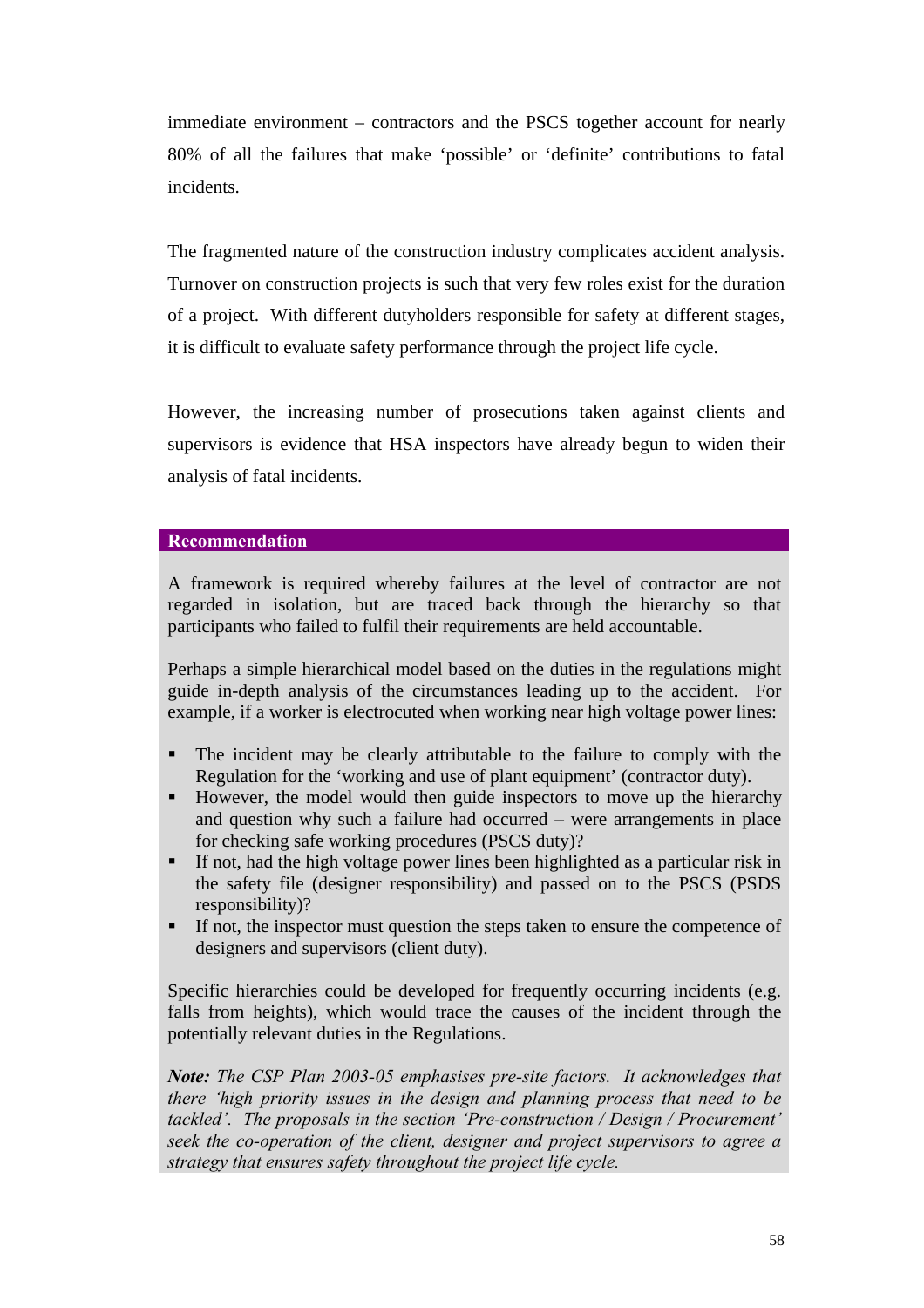#### **6.3 One Size Fits All? - A Differentiated Approach to Construction Safety**

The accident data indicates that we might usefully differentiate construction fatalities according to their context. A particular profile emerges based on recurring accident features. The evidence is summarised below:

- **Site-size data:** 47% of all fatalities occur on 'very small' sites (with less than five people employed).
- ß **Regions data:** Of the fatalities on 'very small' sites, 69% of these are in the HSA's Western region. Of the nine fatalities with only one person on-site, seven of these were in the Western region.
- **Developer and Project Type data:** All fatalities on one-person sites were private developments. Eight out of the nine were 'repair, maintenance and improvement' (housing or general) projects.
- **Implementation figures:** The data gathered for the European Construction illustrates that levels of compliance vary with site size. Results relating to the appointment of project supervisors and the production of the health and safety plan (see p.16) are indicative.

**The Profile:** The site-size data indicates small-scale construction. The developer and category data suggests domestic or farm construction, mostly repair or maintenance jobs that require only one or two workers. From the regions data it is clear that the majority of fatalities in this category occur in the Western region.

Most importantly for this study, inspectors indicated that the dutyholder responsibilities were not applicable to twenty of the fatalities in the dataset – fifteen were private projects, twelve were repair maintenance or improvement and thirteen occurred in the Western region. Twelve out of seventeen were on sites with less than five workers, eight of which were on sites with one or two workers.

Here we have identified a significant proportion of fatalities for which the current dutyholder responsibilities are not directly relevant. Clearly, there is a need to differentiate and specify according to the construction context.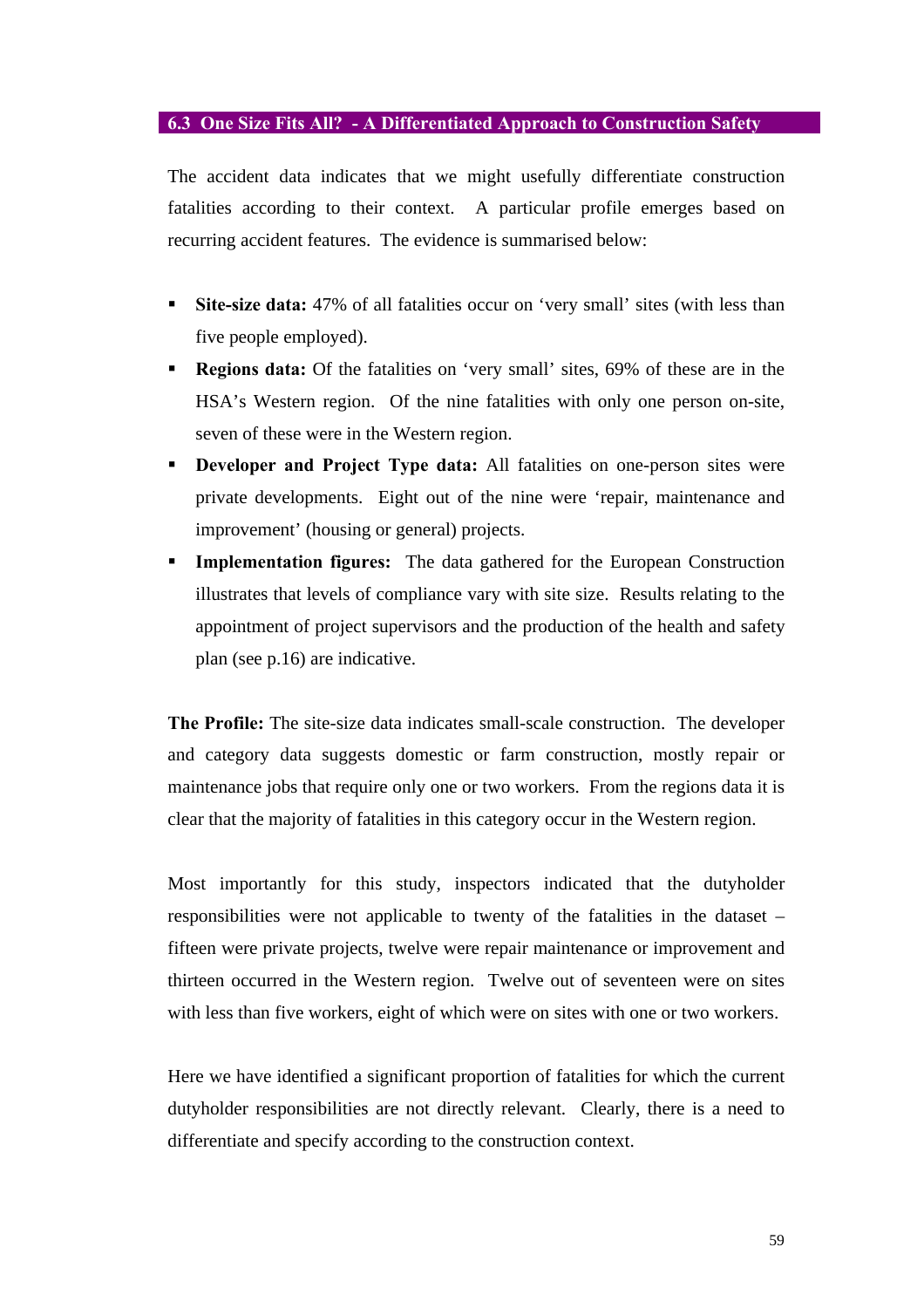#### **Recommendation**

Given that this accident profile represents a substantial proportion of all fatalities it is recommended that such incidents be given particular consideration in any review of dutyholder responsibilities.

The Regulations are pitched at a certain level within the industry – they are premised on large-scale commercial construction. Hence the difficulty for inspectors of applying them to other environments. While it is not possible to write Regulations that apply equally to all situations, there is clearly a requirement for the Regulations to be translated to the context of minor construction tasks. Roles and responsibilities should be clarified for projects involving only one or two workers.

The findings in this study might inform the allocation of resources and the activity of HSA regional inspectors, and the focus of action by trade bodies. For example, the results indicate that the circumstances of fatalities in the Dublin region are different in some respects from those in the Western Region – the majority of fatalities on very large sites occur in Dublin whereas the majority of fatalities on very small sites occur in the West. Therefore, alongside nation-wide campaigns, it may be possible to develop more targeted initiatives within regions.

*Note: Recent publications by the HSA have adopted a more differentiated approach. Many booklets deal specifically with one particular hazard or dutyholder role e.g. 'The Absolutely Essential Health and Safety Toolkit' is aimed specifically at the smaller contractor.*

*The CSP Plan 2003-05 proposes the development of safety management courses for small firms and house builders. This would include training for administrative staff to assist in dealing with documentation, records and reports.*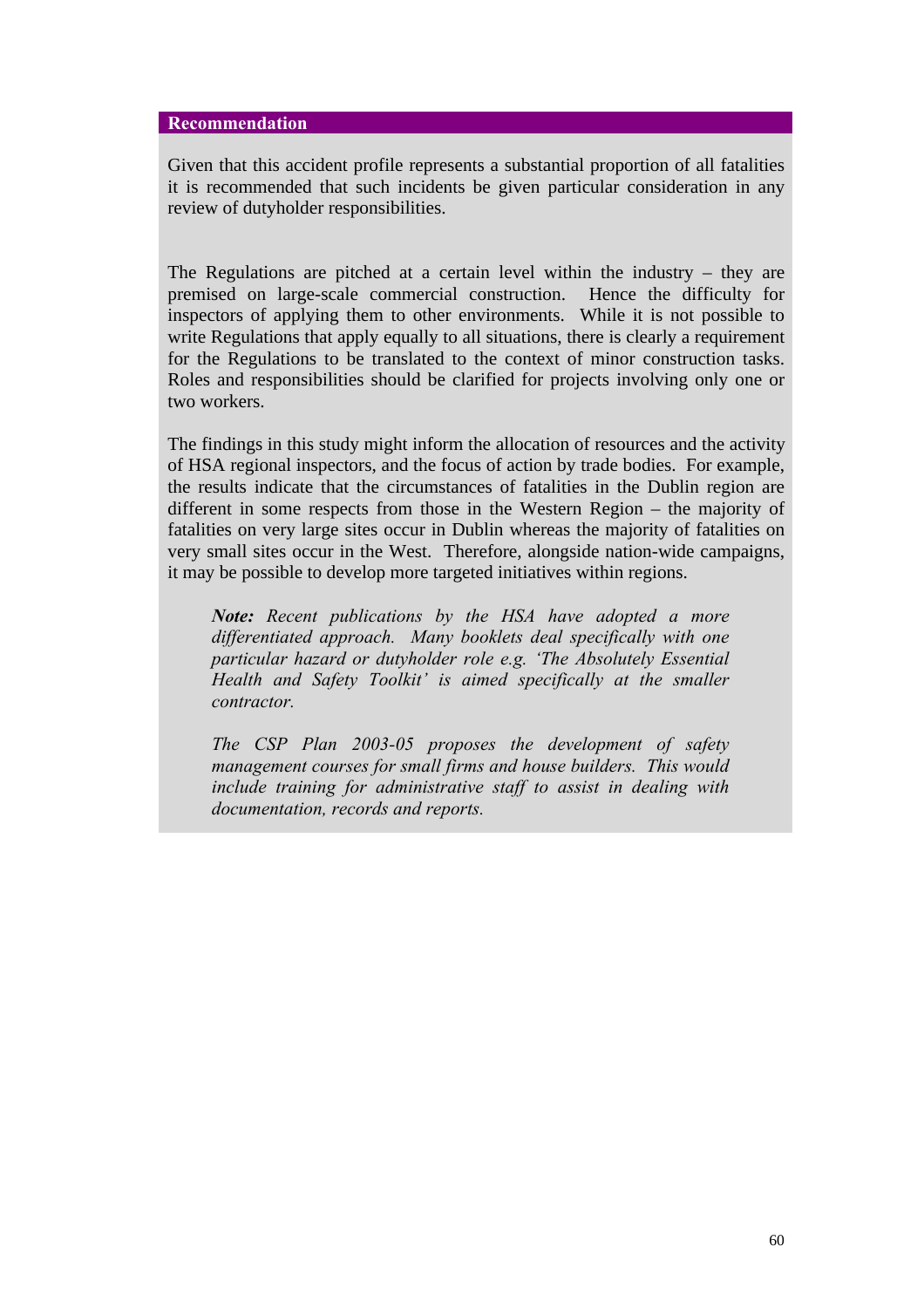# **REFERENCES**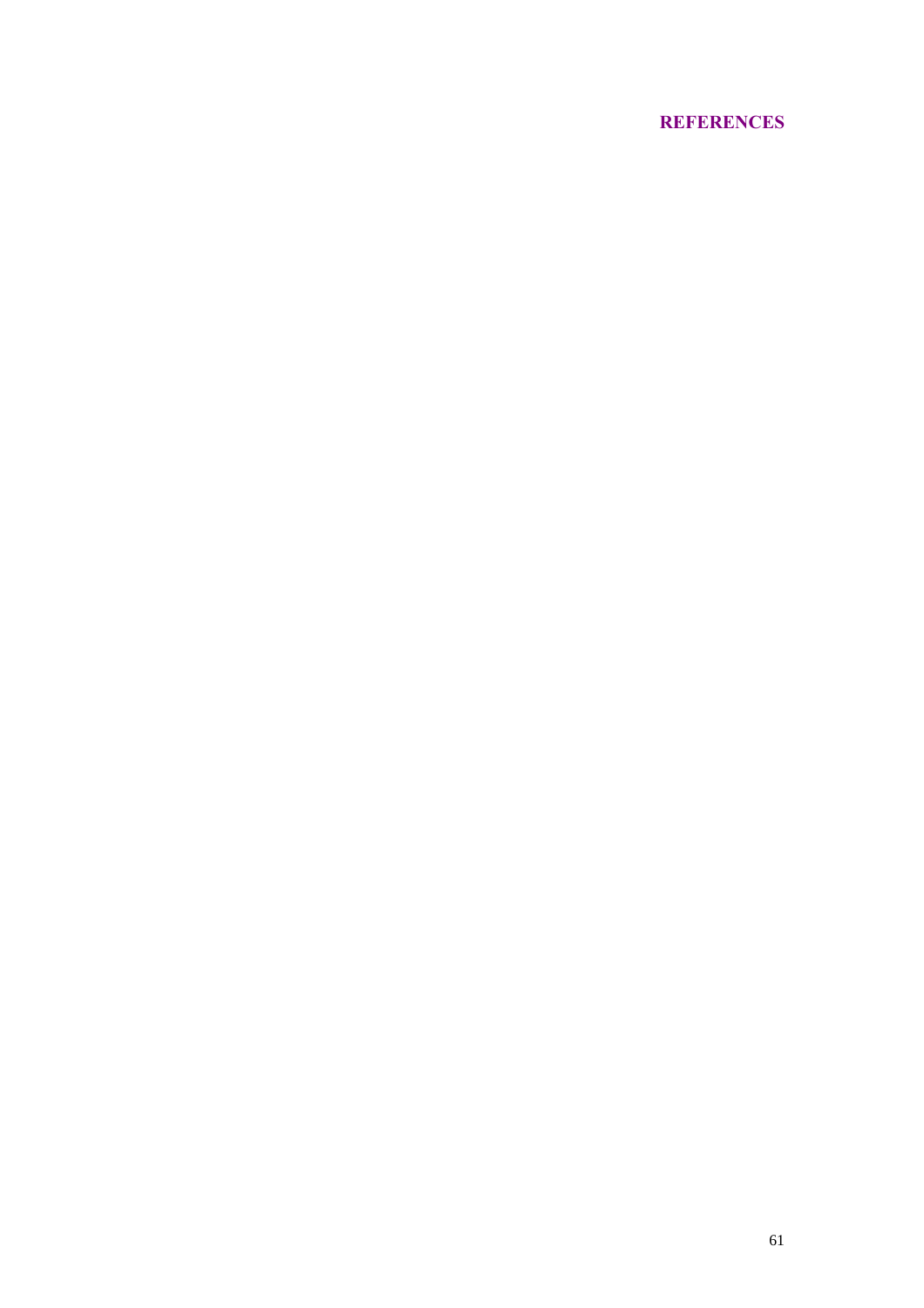Broughton, T. (2001) Supervisors attack Egan plans. *Building,* Issue 47, http://www.building.co.uk

Carruthers, D.R. (2002) *Application of the Construction Site Directive in the European Member States.* European Conference jointly organised by FIEC and EFBWW, Brussels, 19-20 September 2002

Construction Industry Advisory Committee (CONIAC), *Designers – current state of knowledge and current initiatives.* Health and Safety Commission Paper, HSC/M1/03/5. Meeting date: 27 March 2003

Dias, L.M.A. (2002) *The co-ordinator's role in the safety and health management and his position in different EU countries.* European Conference jointly organised by FIEC and EFBWW, Brussels, 19-20 September 2002

European Agency for Safety and Health at Work & Senior Labour Inspectors' Committee. *Accident Prevention in the Construction Sector.* Belgium, 2003

European Construction Campaign (2003). Irish Memberstate Reports. Internal documents.

European Union Directive 92/57/EEC (1992), *Implementation of minimum safety and health requirements at temporary or mobile construction sites,* Official Journal of the European Communities No. L245

Hay, G. (2003) The fall guys. *Building,* Issue 26, http://www.building.co.uk

Health and Safety Authority (2002) *Fatalities in the Irish construction industry: A survey of contributory factors*. Internal report.

Health and Safety Authority (2002) *Report of visits to Designers undertaken by HSA inspectors in 2001-02.* Internal report.

Health and Safety Authority (2003) *Record fine of half million imposed on Galway company in landmark decision,* Press release, 3 July 2003

Health and Safety Authority (2003) *HSA construction blitz leads to widespread enforcement actions,* Press release, 17 July 2003

Health and Safety Authority (2003) Construction Safety Partnership Plan 2003-2005. www.hsa.ie/publications.

Health and Safety Executive (1992), *Research into management, organisational and human factors in the construction industry.* Contract Research Report No. 45/1992

Health and Safety Executive (1997), *Evaluation of the Construction (Design and Management) Regulations (CDM) 1994.* Contract Research Report No. 158/1997

Health and Safety Executive (1999) *The costs to Britain of workplace accidents and work-related ill health in 1995/1996,* Sudbury: HSE Books

Health and Safety Executive (2003) *The role of managerial leadership in determining workplace safety outcomes,* HSE Books: Research Report 044/2003

Health and Safety Executive (2003), *Health and safety responsibilities of company directors and management board members.* HSE Books: Research Report 135/2003

Health and Safety Executive (2003), *Designer Initiative – w/c 17 march 2003: Final Report.* Scotland and Northern England Unit, Construction Division, April 2003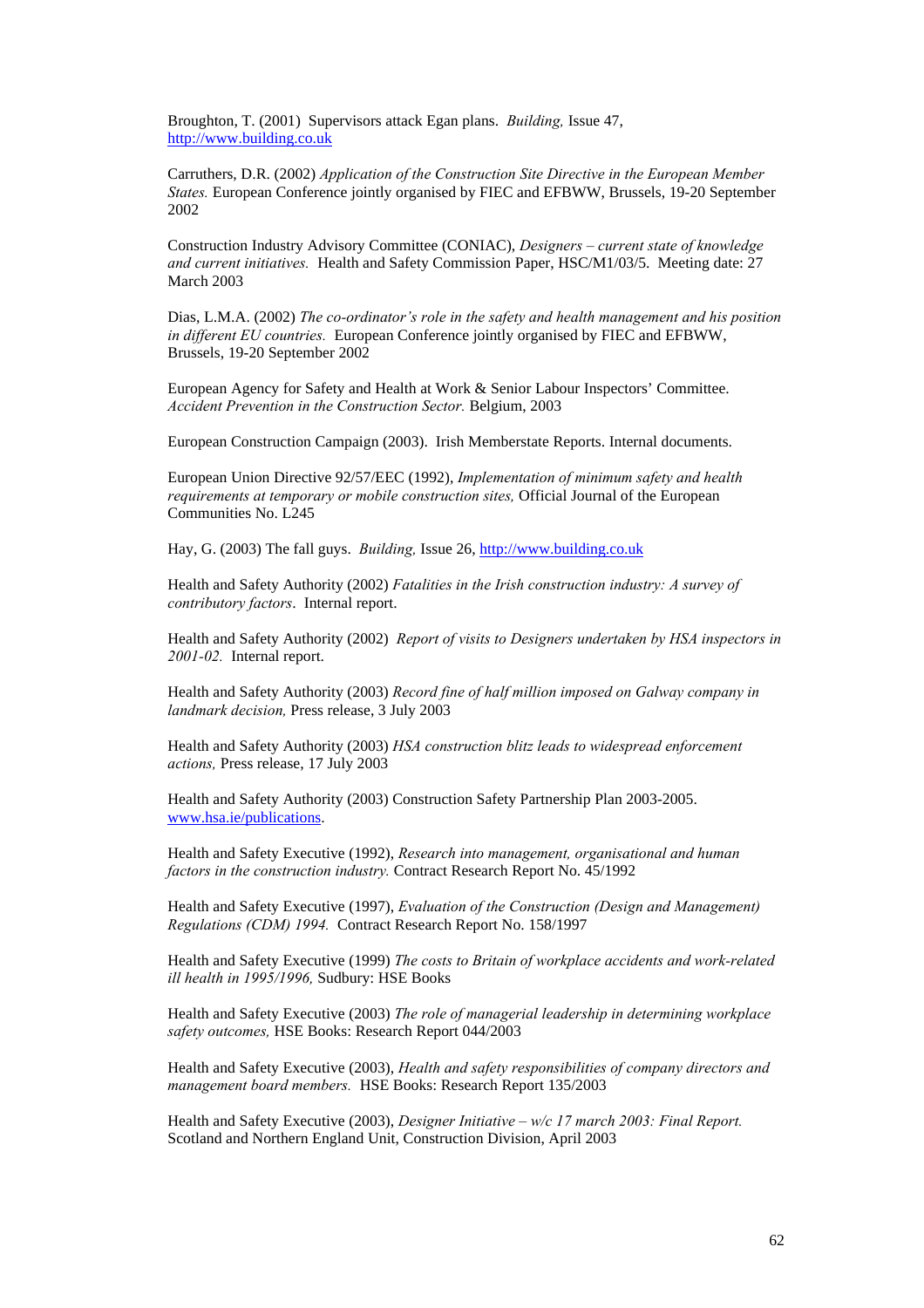Health and Safety Executive (2003) *Construction Revitalising Discussion Document: Industry Responses Shape HSE's Agenda for Change.* HSE Press Release: E109:03, 3 July 2003

Health and Safety Executive (2003) *Acting on Responses to HSE's Discussion Document: Revitalising Health and Safety in Construction.* http://www.hse.gov.uk/press/press.htm

Kinnear, P. R. & Gray, C.D. (2000) *SPSS for Window Made Simple: Release 10.* Psychology Press Ltd: Taylor and Francis Group

Klein, R. (2001) The impossible job. *Building,* Issue 49, http://www.building.co.uk

Pearson, A. & Broughton, T. (2001) Rethinking the team. *Building*, Issue 47, http://www.building.co.uk

Strategic Forum for Construction (2002) *Accelerating Change.* Rethinking Construction: London

Other sources:

www.hsa.ie

www.hse.gov.uk

Eight building site deaths this year, in The Irish Times, 13 May 2003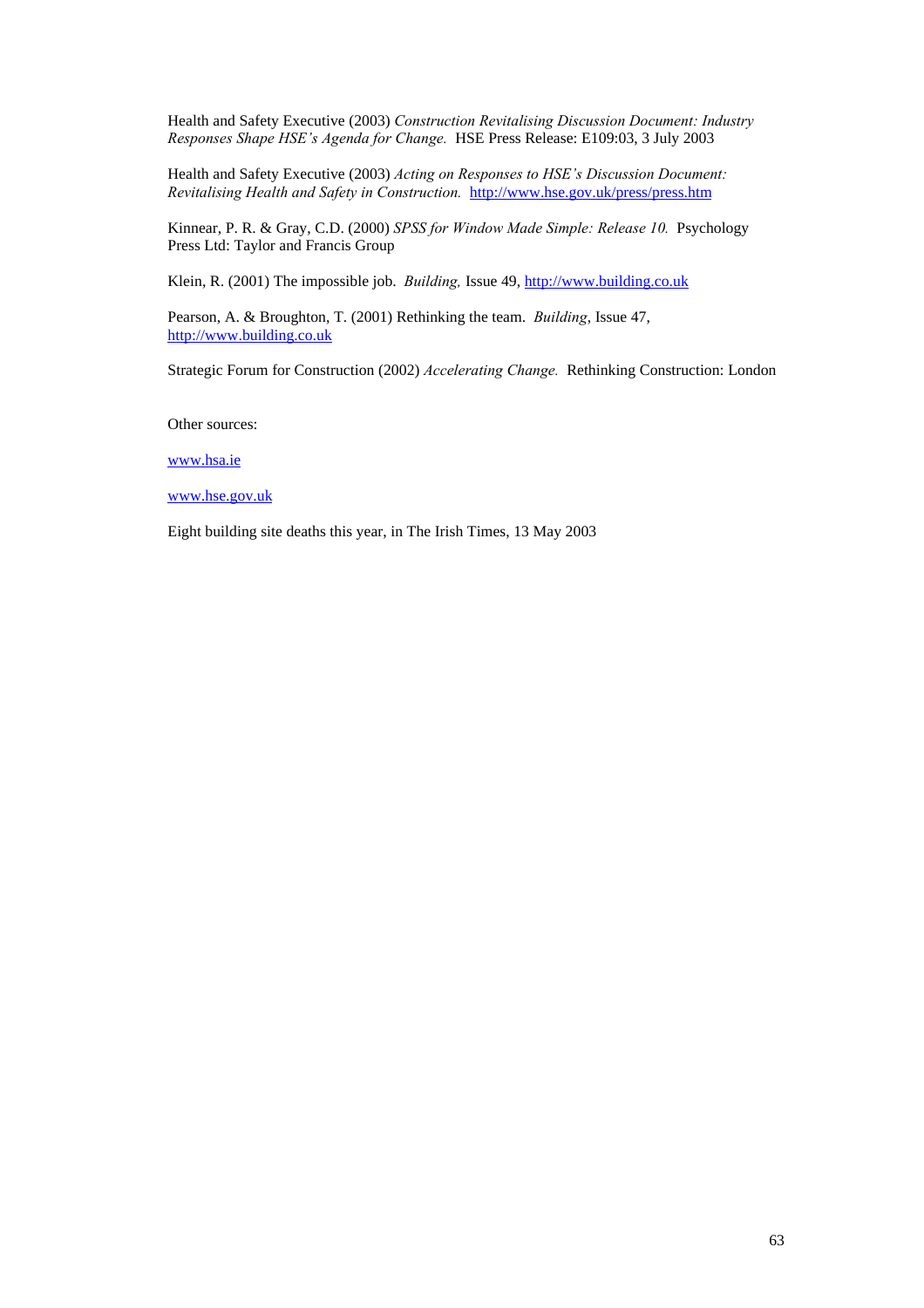# **APPENDIX 1 – COVER LETTER**

# **APPENDIX 2 - DUTYHOLDER RESPONSIBILITY QUESTIONNAIRE**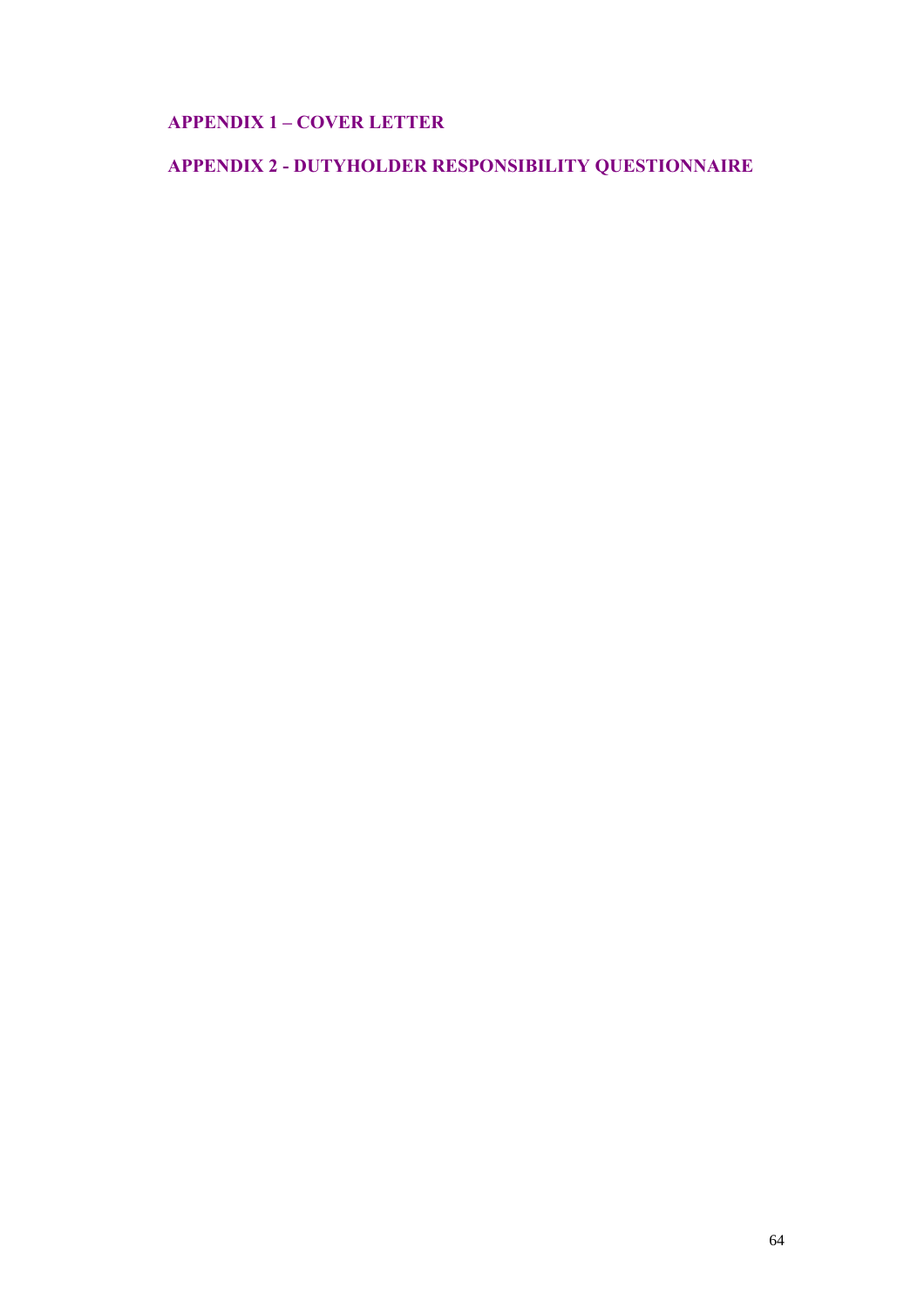

Marie Dalton Centre for Civil and Construction Engineering Pariser Building PO Box 88 UMIST Manchester M60 1QD Email: M.Dalton@postgrad.umist.ac.uk Mob: 0044 7814 882741

Dear Inspector,

I am writing to request your assistance on a research project being undertaken by the HSA and the CAC.

This latest study follows on from the report *'Fatalities in the Irish construction industry: A survey of contributory factors'* prepared for the HSA in November 2002 (available on the HSA website). The report examined contributory factors at Headquarter, Site Management and Injured Party levels. The statistical analyses in this report, and in previous reports in Ireland and the UK, found that the contributory factors in fatalities were Site Management factors, Headquarter factors (upstream of the site) and Injured Party factors in the ratio 2:1:1 respectively. However, on the basis of separate theoretical studies the report concluded that measures to improve the performance of HQ dutyholders (including clients, designers, project supervisors) could have significant beneficial effects on performance at site and injured party levels. Our aim in this project is to assess the effectiveness of dutyholder responsibilities under the Regulations.

The attached questionnaire is based on the dutyholder responsibilities as they are defined in the Safety, Health and Welfare at Work (Construction) Regulations 1995 – the version of the regulations that pertain to the period 1997-2002.

- ß I understand that questionnaire items may not apply to all fatalities please fill in what is relevant to the case. I will assume that uncompleted sections are 'not applicable'.
- ß Some items may refer to information that was not recorded in your report on the fatality. Please use your recall of the event and the environment to answer these items.
- ß Court cases may be pending on some of the more recent fatalities. Please be assured that the report will not refer to any individual incident.
- ß **Returning questionnaires:** Please complete a questionnaire for each fatality you investigated. You may complete the questionnaire electronically and email it to me at M.Dalton@postgrad.umist.ac.uk. Alternatively, you may wish to print off the questionnaire and return it to the Dublin office for the attention of Vincent Darcy.

I would like to take this opportunity to thank you for your co-operation with the previous research study. It is hoped that further research will increase awareness of crucial issues in construction safety.

Thank you for your time.

Yours sincerely,

**Marie Dalton**

Research Consultant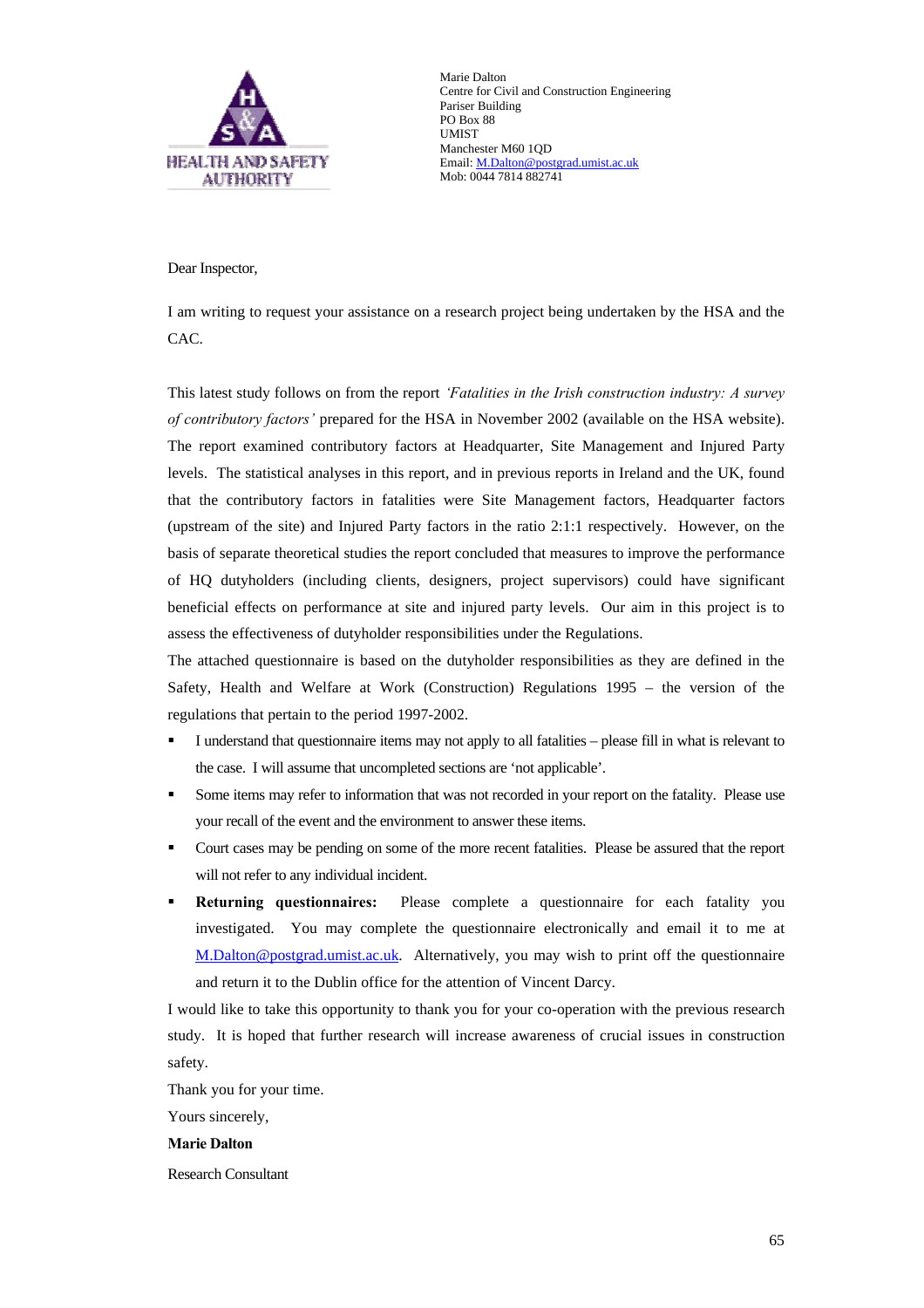# Dutyholder Responsibility Questionnaire

# **1. Fatality number:**

- **2. Deceased name** (for reference only)**:**
- **3. County** (where accident occurred)**:**
- **4. No. employed on site:**
- **5. Employment Status:** Employed / Self-employed / Member of Public
- **6. Type of developer:** Public / Private / Speculative
- **7. Category of Project** please tick

| <b>Civil</b>   | New Build                          |  |
|----------------|------------------------------------|--|
|                | Repair, Maintenance or Improvement |  |
| General        | New Build                          |  |
|                | Repair, Maintenance or Improvement |  |
| <b>Housing</b> | New Build                          |  |
|                | Repair, Maintenance or Improvement |  |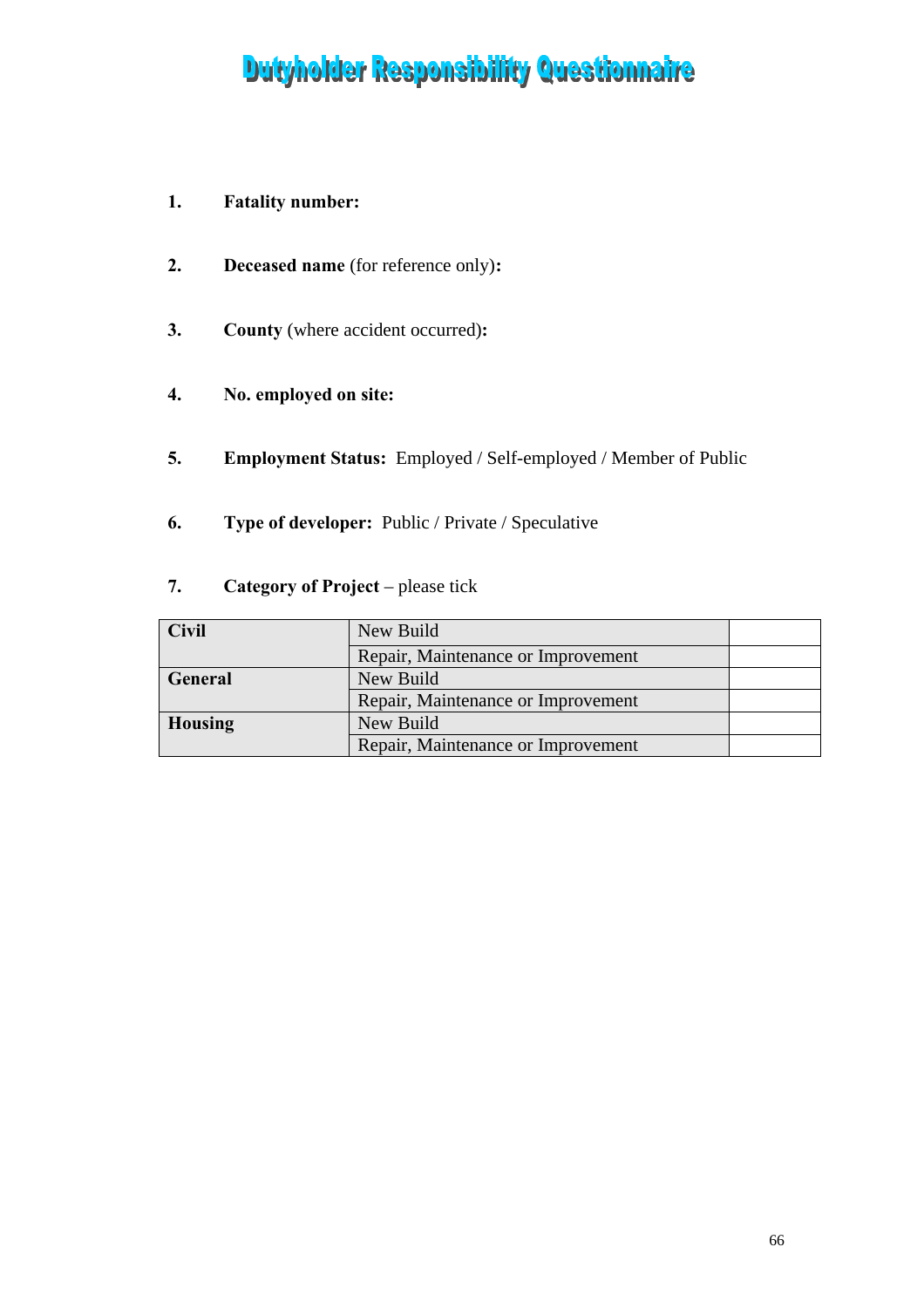# **Dutyholder Responsibility Questionnaire**

**8. Action taken by the HSA** in light of detection of breach of statutory duties specified under the regulations, during investigation of fatal accident:

| <b>CONTRACTOR</b>         | <b>Please tick</b> |            |         |
|---------------------------|--------------------|------------|---------|
| Prohibition notice served |                    |            |         |
| Improvement notice served |                    |            |         |
| Voluntary closure         |                    |            |         |
| Compulsory closure        |                    |            |         |
|                           | Prosecution        | Conviction | Penalty |
|                           | Instituted         | Secured    | Imposed |
| <b>District Court</b>     |                    |            |         |
| Circuit Court             |                    |            |         |

| <b>CLIENT</b>  | Prosecution | Conviction | Penalty |
|----------------|-------------|------------|---------|
|                | Instituted  | Secured    | Imposed |
| District Court |             |            |         |
| Circuit Court  |             |            |         |

| <b>DESIGNER</b> | Prosecution | Conviction | Penalty |
|-----------------|-------------|------------|---------|
|                 | Instituted  | Secured    | Imposed |
| District Court  |             |            |         |
| Circuit Court   |             |            |         |

| <b>PSDS/PSCS</b> | Prosecution<br>Instituted | Conviction | Penalty |
|------------------|---------------------------|------------|---------|
|                  |                           | Secured    | Imposed |
| District Court   |                           |            |         |
| Circuit Court    |                           |            |         |